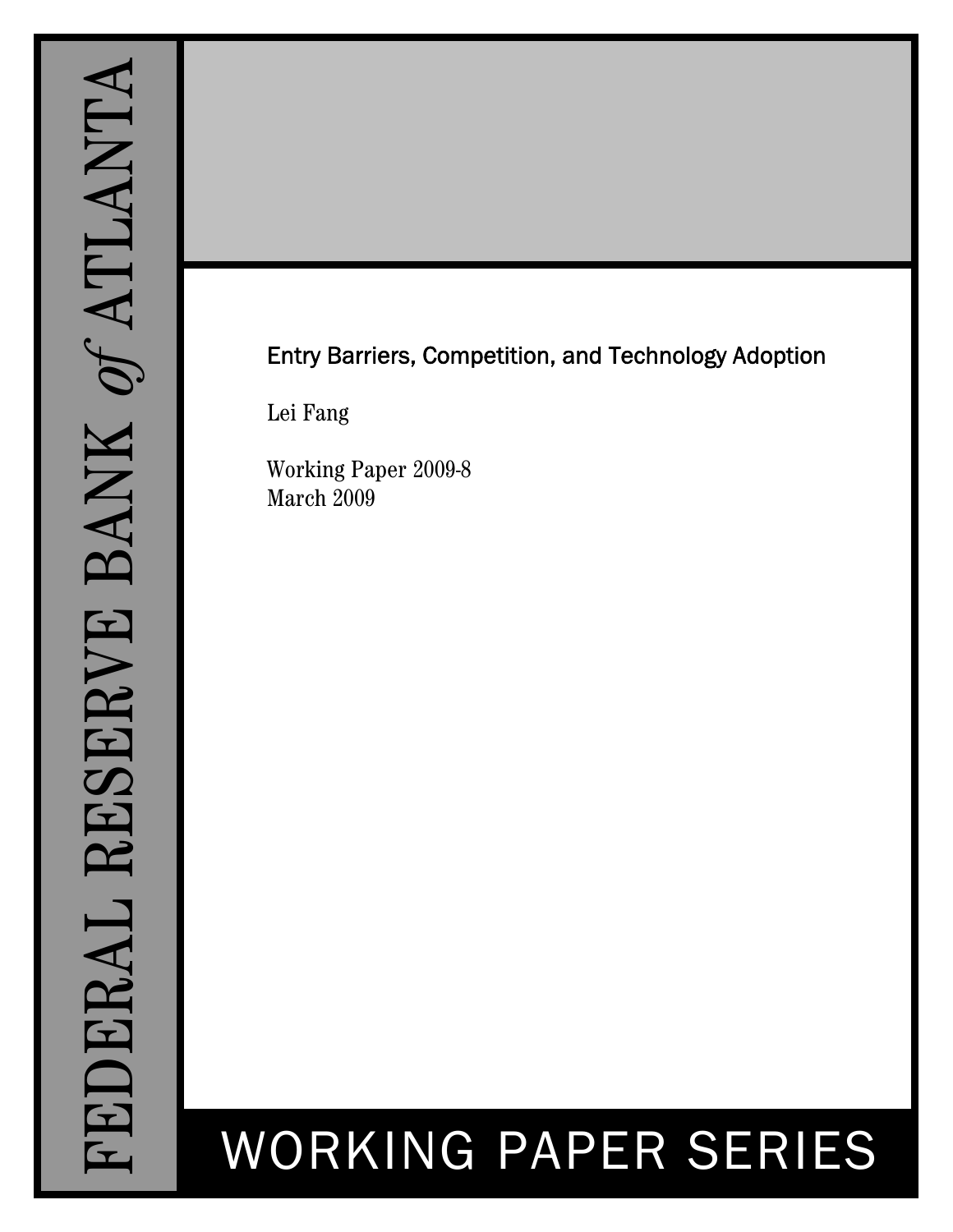## Entry Barriers, Competition, and Technology Adoption

Lei Fang

Working Paper 2009-8 March 2009

Abstract: There are large differences in income per capita across countries. Growth accounting finds that a large part of the differences comes from the differences in total factor productivity (TFP). This paper explores whether barrier to entry is an important factor for the cross-country differences in TFP. The paper develops a new model to link entry barriers and technology adoption. In the model, higher barriers to entry effectively reduce entry threat, and lower entry threat leads to adoption of less productive technologies. The paper demonstrates that technology adopted in the economy with entry threats is at least as good as the technology adopted in the economy without entry threats. Moreover, the paper presents numerical simulations that suggest entry barriers could be a quantitatively important reason for cross-country differences in TFP and are more harmful to productivity in the countries with monopolists facing inelastic demand.

JEL classification: O11, O43

Key words: entry barriers, technology adoption, total factor productivity

The author thanks her adviser, Richard Rogerson, for his encouragement and guidance. She has also benefited from comments and suggestions of Berthold Herrendorf, Edward C. Prescott, Yan Bai, and seminar participants at Arizona State University, the Federal Reserve Bank of Atlanta, and Southern Methodist University. The views expressed here are the author's and not necessarily those of the Federal Reserve Bank of Atlanta or the Federal Reserve System. Any remaining errors are the author's responsibility.

Please address questions regarding content to Lei Fang, Research Department, Federal Reserve Bank of Atlanta, 1000 Peachtree Street, N.E., Atlanta, GA 30309-4470, 404-498-8057, lei.fang@atl.frb.org.

Federal Reserve Bank of Atlanta working papers, including revised versions, are available on the Atlanta Fed's Web site at www.frbatlanta.org. Click "Publications" and then "Working Papers." Use the WebScriber Service (at www.frbatlanta.org) to receive e-mail notifications about new papers.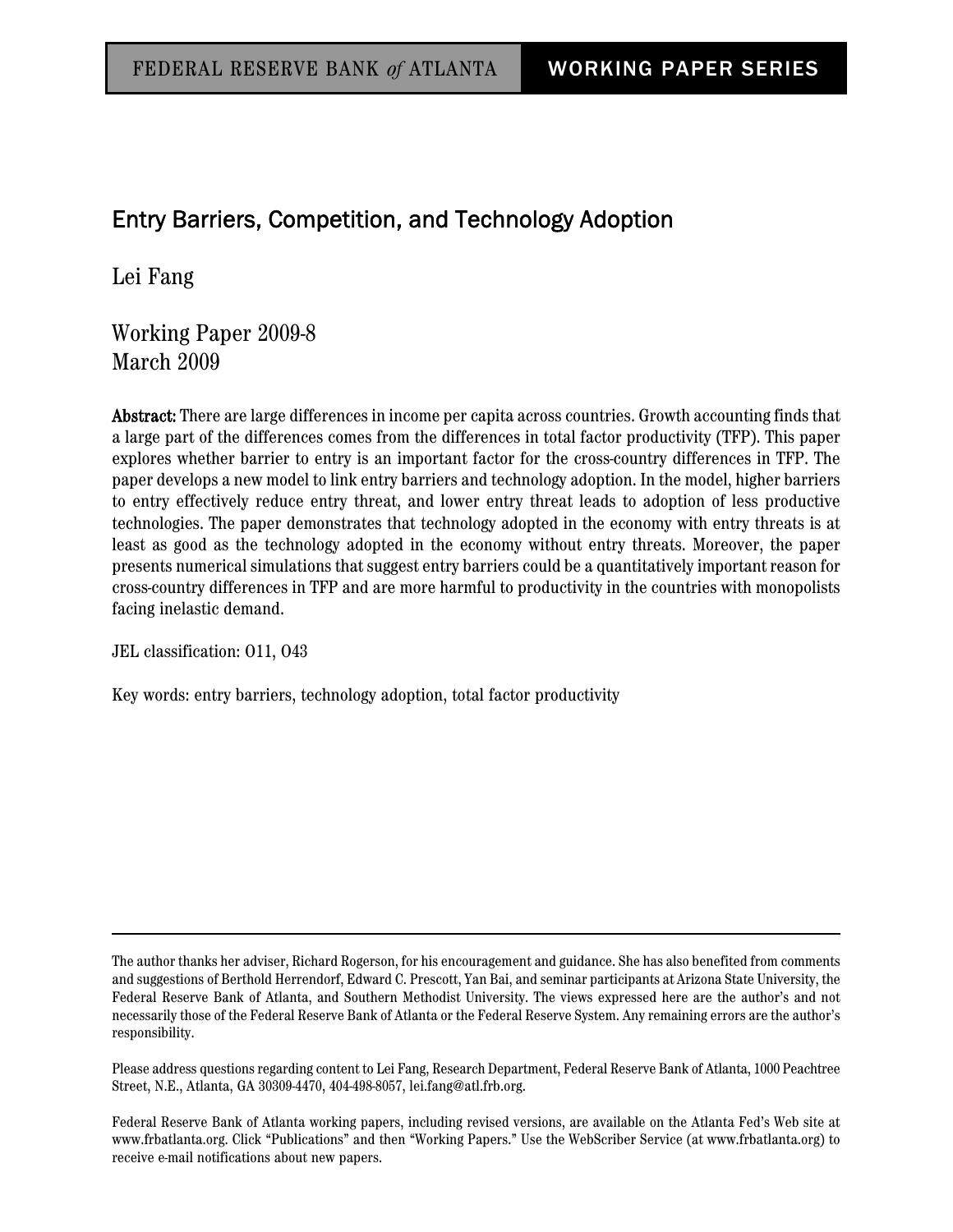## 1 Introduction

Why does output per capita vary so much across countries? This is one of the most important questions in economics. According to the Penn World Tables, GDP per capita in the U.S. is more than 30 times larger than GDP per capita in the poorest ten percent of countries in the world. A large body of research works have found that differences in TFP is the quantitatively most important factor for the cross-country differences in GDP per capita.<sup>1</sup> This raises the question of why poor countries do not use better technologies.

This paper proposes a theory of TFP differences based on cross-country differences in the barriers to setting up a new business. The theory is supported by strong empirical evidence. For example, Djankov et. al. (2002) analyze the data on the regulatory cost of setting up a new business in 85 countries, and find a negative correlation between GDP per capita and the ratio of entry cost to GDP per capita. Nicoletti and Scarpetta (2003) and (2006) find that entry barrier is negatively related to TFP in OECD countries. Moreover, Lewis (2004) provides industry evidence that product market regulation negatively affects productivity in both rich and poor countries.

Motivated by these empirical works, this paper studies how entry barriers affect technology adoption. The model developed in this paper builds on the monopolistic competition framework with a final good sector and many intermediate goods industries. In each industry, there is an incumbent and a potential entrant. Both of these two firms make their technology choice based on adoption costs and compete with each other in Bertrand fashion. This industry structure is related to Aghion et. al (2006). However, Aghion et. al (2006) investigates how entry barriers affect the incumbent firm's technology choice in rich countries. To analyze the large differences in TFP between rich and poor countries, this paper deviates from Aghion et. al (2006) mainly in two ways. First, the available technology set

<sup>1</sup>See for example Klenow and Rodriguez-Clare (1997), Prescott (1998), Hall and Jones (1999). One exception is Manuelli and Seshadri (2005)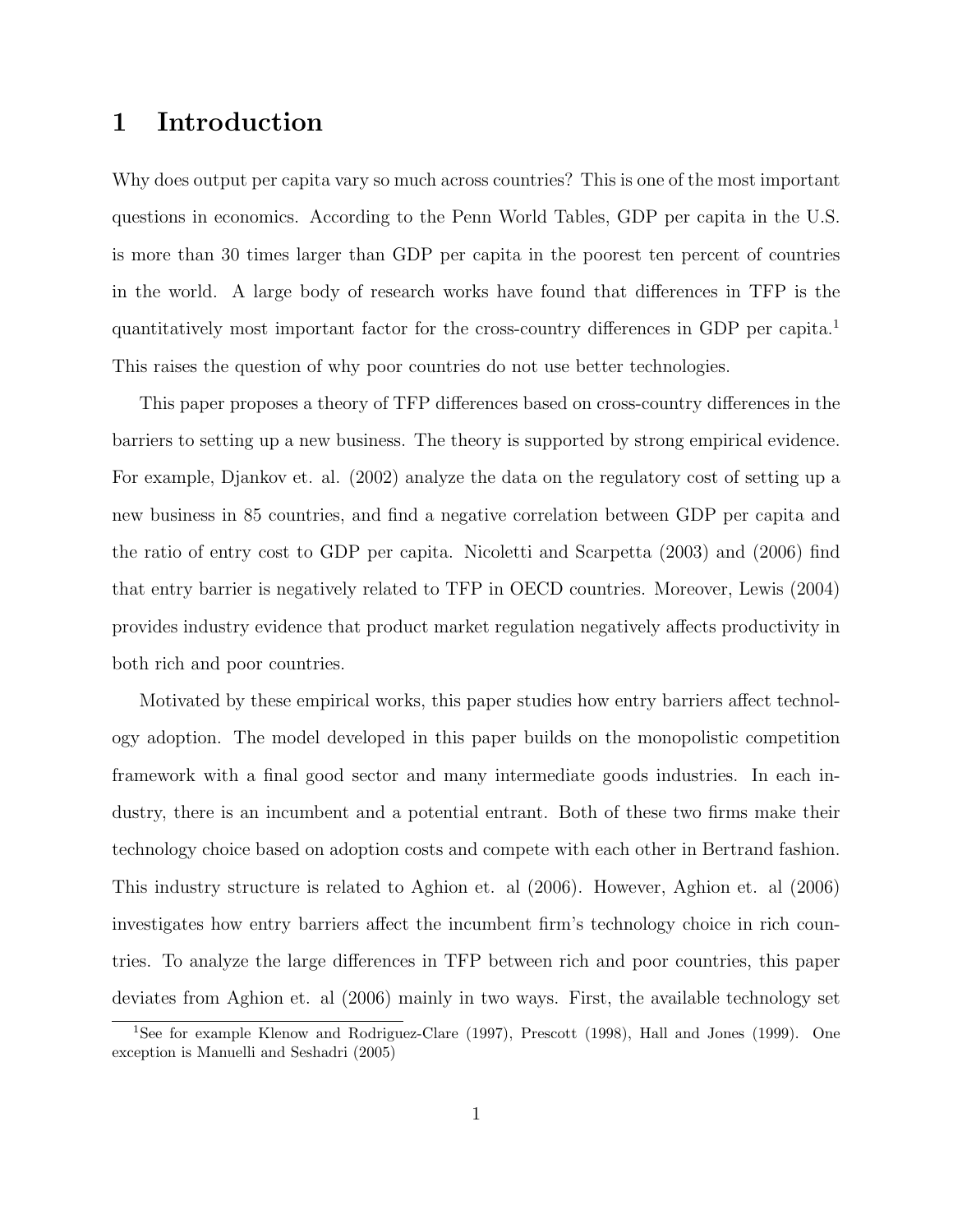is continuous, and second, entrants do not operate at the technology frontier without cost. As a result, the model can generate the negative relationship between entry barriers and technology adoption, and countries with higher entry barriers are characterized by the use of less advanced technologies and lower TFP.

Four findings emerge from the model. The first one is that the lack of competition leads to adoption of less productive technologies. In particular, the paper demonstrates that the technology adopted in the economy with entry threats is at least as good as the technology adopted in the economy without entry threats. The second finding is that higher entry barriers lead to adoption of less productive technologies. The third finding is that the effect of entry barriers on technology adoption is characterized by threshold effects. In particular, if entry barriers are below the threshold, a small reduction in entry barriers leads to adoption of more productive technologies. However, if entry barriers are above the threshold, a small reduction in entry barriers has no effect on technology adoption. The fourth finding is that entry barriers could be an quantitatively important reason for the cross-country differences in TFP and the size of the quantitative effects depends on the demand elasticity. Moreover, the quantitative effects are bigger when the demand is price inelastic.<sup>2</sup>

The key economic mechanism underlying these results is that higher entry barriers effectively reduce entry threats and lower entry threats lead to adoption of less productive technologies. To understand this, it is useful to first consider an economy without the potential entrants. In this simpler economy, the incumbent's incentive of adopting better technologies is to reduce production costs. In the economy with potential entrants, the incumbent has more incentive to adopt better technologies, since if it adopts a low technology, the potential entrant will come in and steal the market. The lower the entry barriers are, the better the technology the incumbent has to adopt in order to prevent entry. However, when the entry

<sup>2</sup>Although these results are derived from the static model presented in this paper, I have shown in another paper that all of them still hold in a dynamic version of the model.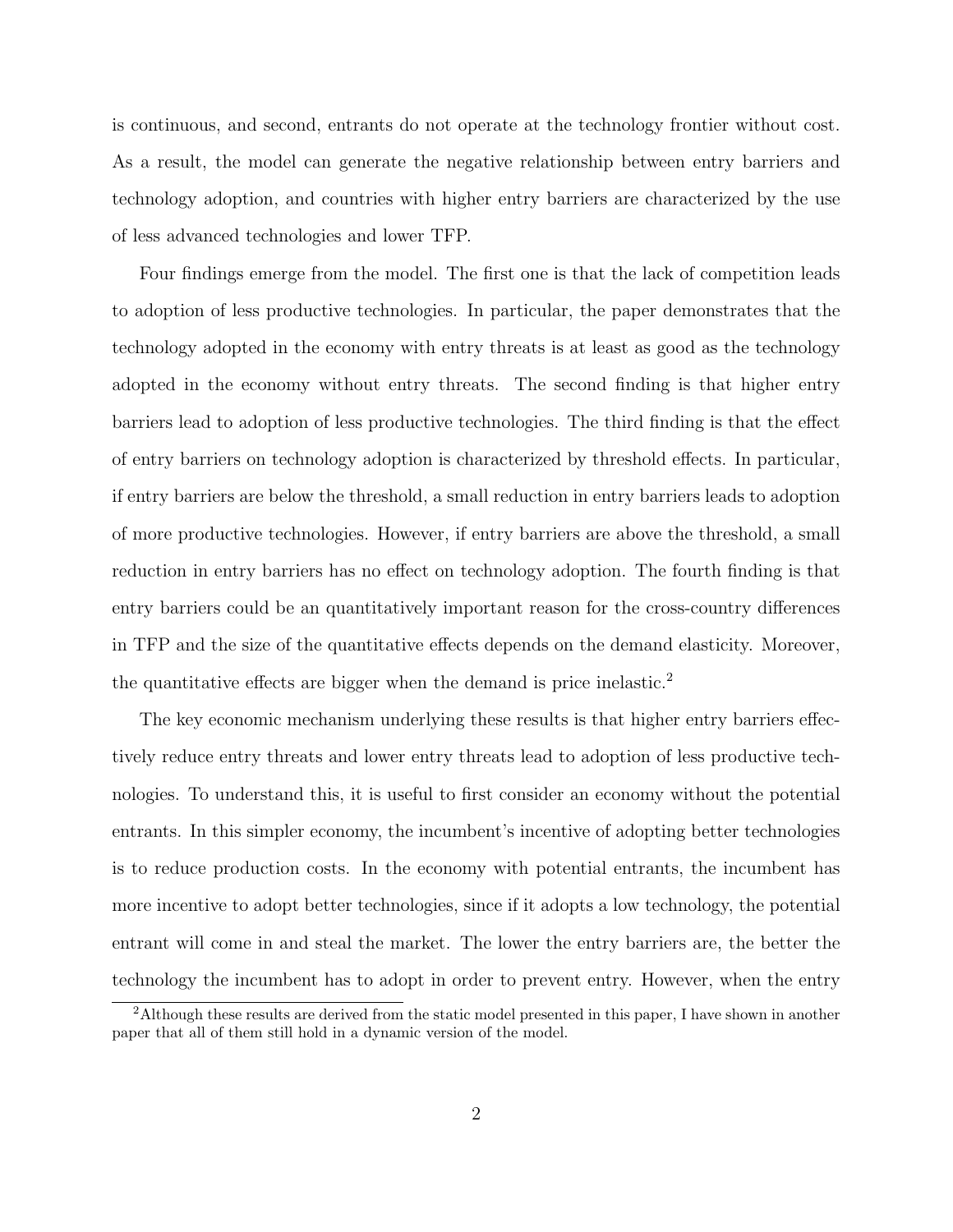barriers are sufficiently large, the incumbent knows for sure that the potential entrant will not enter, and therefore adopts the same technology as that in the economy without potential entrants. It follows that entry barriers have no effects on technology adoption when they are sufficiently large, and have negative effects on technology adoption otherwise. The idea of entry deterrence in this paper relates to the industrial organization literature that investigates firm's strategic behavior. Examples include Fudenberg and Tirole (1984) and Bulow et. al (1995). However, a major focus of these papers has been on the industry level instead of the aggregate level.

This paper is related to the literature which examines firms' incentive of adopting new technologies.<sup>3</sup> It also relates to the literature which offers theory for the cross-country differences in TFP.<sup>4</sup> Among those, the most related ones are Parente and Prescott (1999) and Herrendorf and Teixeira (2007). These two papers also examine the effects of barriers to entry on TFP, but they study the entry barriers in the labor market and unions act as the barrier to the adoption of new technologies. In contrast, this paper studies the entry barriers in the product market and the regulatory costs of setting up a new business act as the barrier to the adoption of better technologies. The paper shows that entry barriers in the product market can also have negative consequences for technology adoption. In addition, because the entry barrier is modeled as a fixed entry cost to the product market, the model developed in this paper has the potential to be connected with the data on the entry cost constructed by Djankov et. al. (2002). Moreover, this paper has implication about the importance of demand elasticity on the quantitative effect of entry barriers on technology adoption. In particular, the paper shows that entry barriers are more harmful in countries with monopolist facing inelastic demand.

<sup>3</sup>Examples include Krusell and Rios-Rull (1996), Bellettini and Ottaviano (2005), Bridgman et. al (2007), Acemoglu (2007), Holmes et. al (2008), and Desmet and Parente (2008).

<sup>4</sup>Examples include Amaral and Quintin (2007), Erosa and Hidalgo (2008), Buera et. al (2008), Guner et al. (2006), Acemoglu and Robinson (2000), Acemoglu et al. (2002), Holmes and Schmitz (1995), Herrendorf and Teixeira (2005), and Easterly and Levine (2003).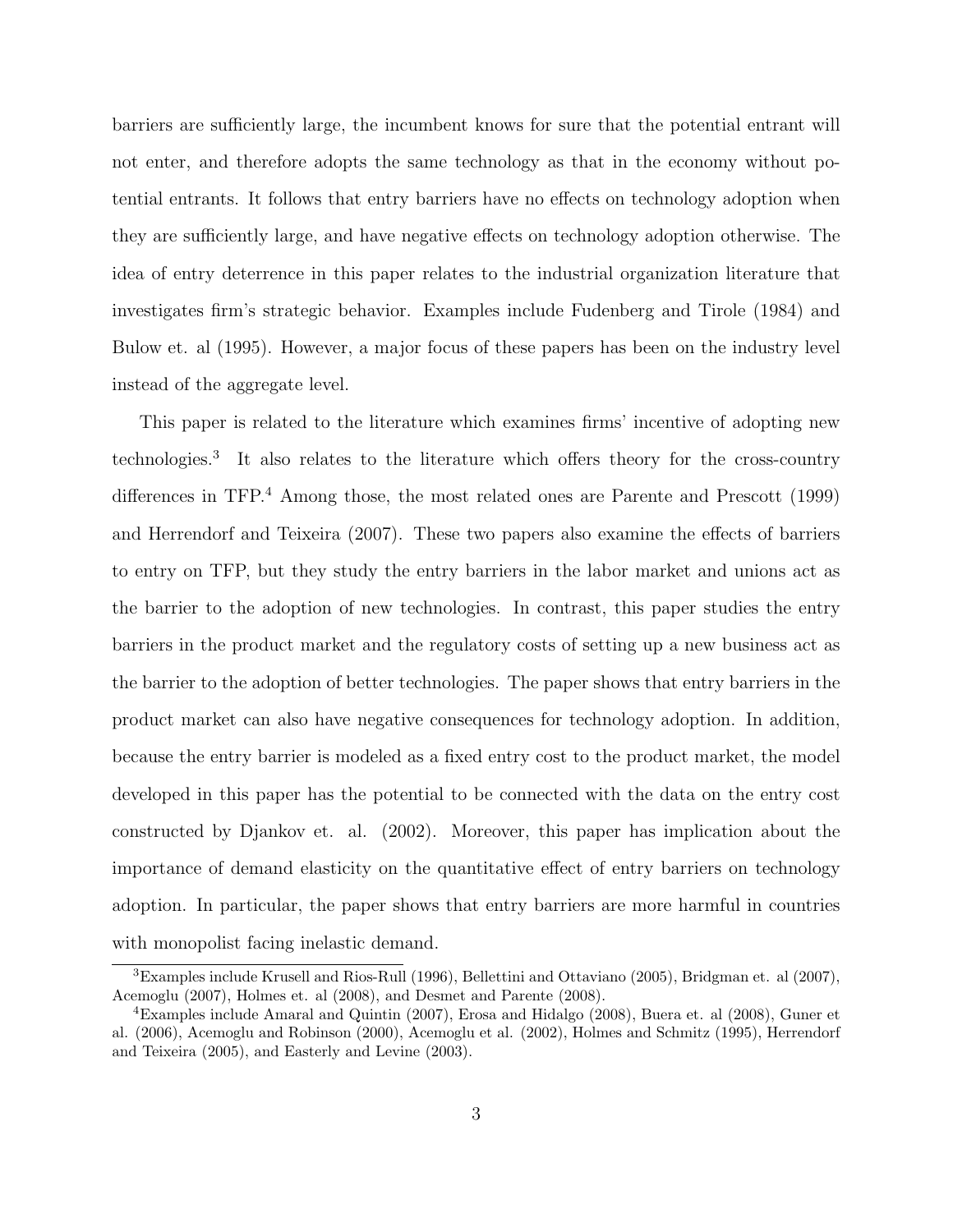The rest of the paper is organized as follows. Section 2 lays out the economic environment. Section 3 defines the symmetric equilibrium. Section 4 defines the limited competition economy and characterizes the symmetric equilibrium in this economy. Section 5 characterizes the symmetric equilibrium defined in section 3. Section 6 assesses the quantitative effects of entry barriers on technology adoption. Section 7 concludes.

## 2 Model

The model can be best described as a standard monopolistic competition model with technology adoption choice. As the standard model, there is a representative household, and two production sectors: a final good sector and an intermediate goods sector. The intermediate goods sector consists of a continuum of measure 1 of industries and each industry produces a distinct intermediate good. The new ingredient is that in each industry, there is an incumbent and a potential entrant and both of them can adopt new technologies from a continuous set of available technologies.

#### 2.1 Household

There is a representative household with preferences defined over consumption of a single good c given by:

$$
\frac{c^{1-\sigma}-1}{1-\sigma} \tag{2.1}
$$

The parameter  $\sigma$  satisfies  $\sigma \geq 0$ . There is no labor-leisure choice. The representative household has a time endowment of one. The household owns all firms and hence will receive all profits.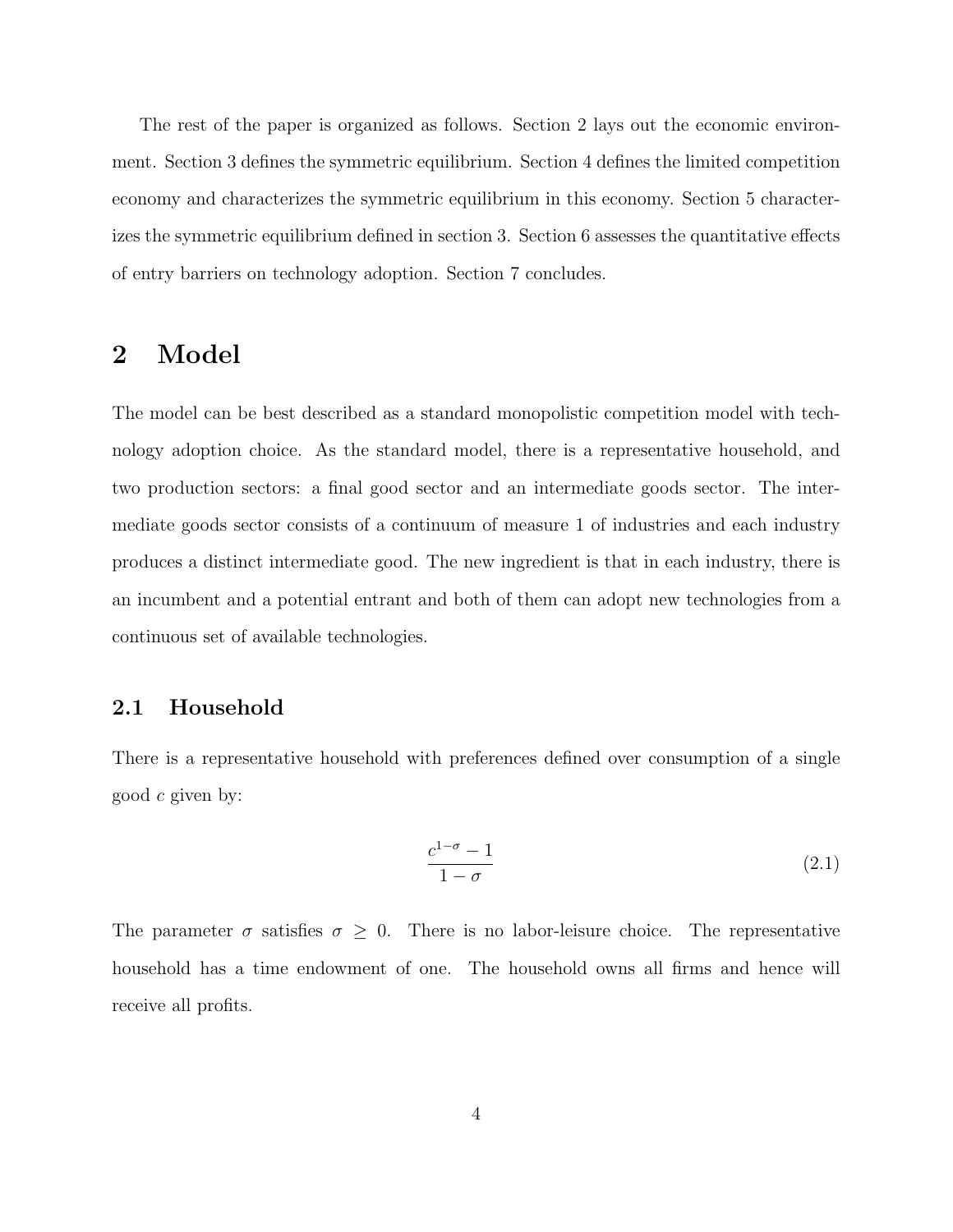### 2.2 Production

#### 2.2.1 Final Good Production

There are two production sectors: an intermediate goods sector and a final good sector. The intermediate goods sector consists of a continuum of mass one of industries, each of which produces a distinct intermediate good. The final good is produced by a representative firm which combines intermediate goods into the final good via the production function:

$$
y = \left(\int_0^1 x_j^{\frac{\epsilon - 1}{\epsilon}} d_j\right)^{\frac{\epsilon}{\epsilon - 1}}
$$
\n(2.2)

For now, I assume that the demand for the intermediates is price inelastic, that is  $0 < \epsilon < 1$ . The case with  $\epsilon > 1$  will be discussed later.<sup>5</sup>

#### 2.2.2 Intermediate Goods Production

There is a continuum of measure one of industries, each of which produces a distinct intermediate x. For reasons of tractability, the environment is symmetric with respect to intermediates. Hence, I will not specify the industry index unless it is necessary.

In each industry, there is a continuum of technologies available, indexed by their labor productivity. In particular, each technology is of the form  $x = Ah$ , where h is the labor input, and  $A \in [0, A^f]$ .  $A^f$  is the technology frontier. In what follows, I will identify a technology by its value of A.

Each industry consists of one incumbent, one informal incumbent and one potential entrant. Each incumbent is endowed with an initial technology  $A_0$  where  $A_0 < A<sup>f</sup>$ . At the beginning of the period, the incumbent makes a choice about updating its technology. The cost of updating from A to A' is given by  $\phi^i d(A, A')$ , and is measured in units of the

<sup>&</sup>lt;sup>5</sup>Although the qualitative implications are not dependent on whether  $\epsilon$  is less than one or greater than one, the details of the arguments are different in the two cases, and therefore, they must be handled separately.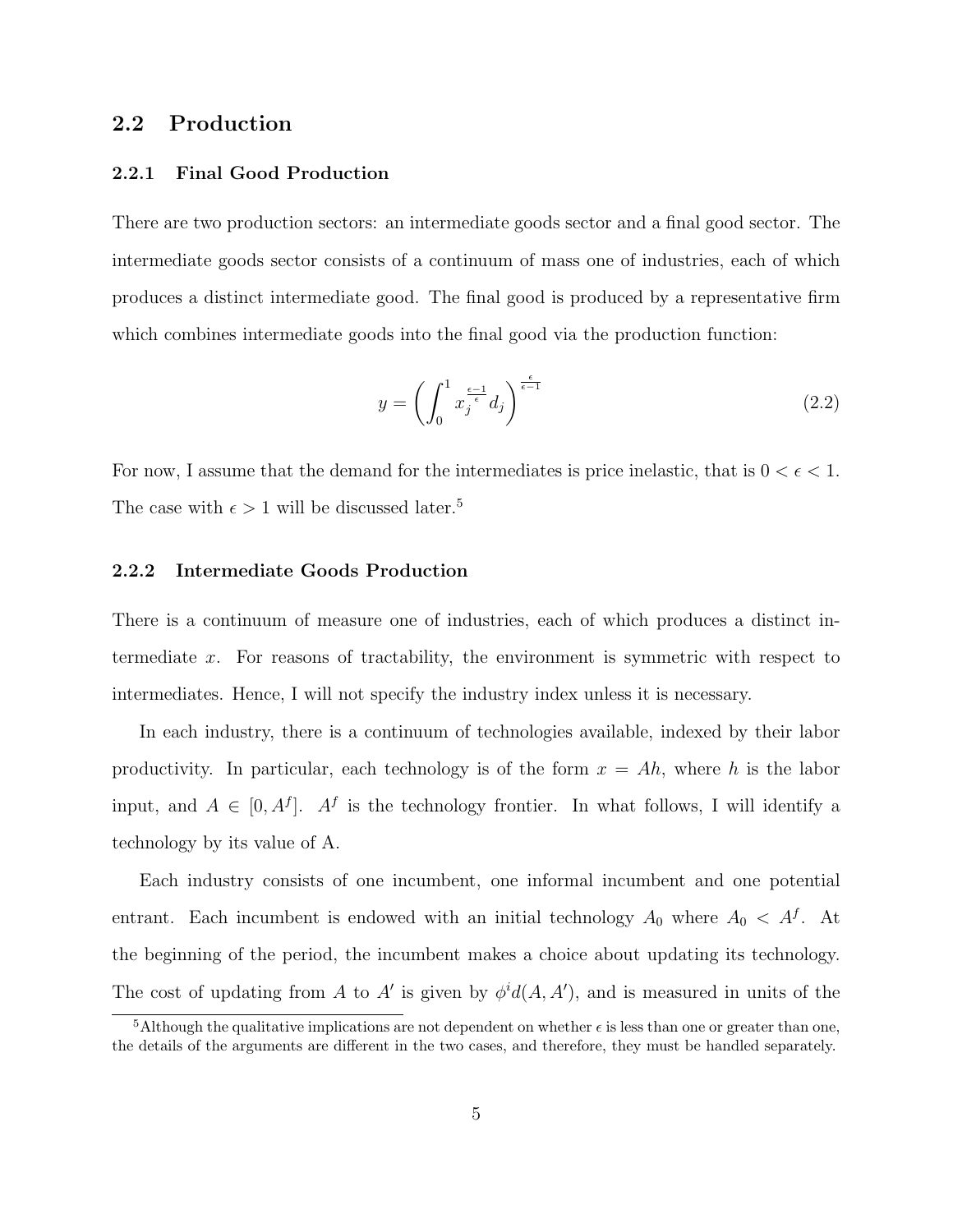final good. The updating cost could differ across countries, and the differences are captured by the differences in the shift parameter  $\phi^i$ . The function d is strictly decreasing in its first argument, strictly increasing and strictly convex in its second argument, and satisfies  $d(A, A) = 0$  for all A.

Each informal incumbent can only operate with its endowed technology  $\underline{A}$ , where  $\underline{A} < A_0$ . The informal incumbent can be thought of as street vendors, which operate with very low technologies.

The potential entrant has to pay a cost  $\kappa$  to enter, where  $\kappa$  is the parameter that indexes the size of the barriers to entry in different countries, and is also measured in units of the final good. I assume that  $\kappa \geq 0$ . This implies that subsidies on entry are excluded. Conditional on paying  $\kappa$ , the potential entrant then chooses a technology  $A \in [\underline{A}, A^f]$  and incurs a cost of  $\phi^e d(\underline{A}, A)$ , where d is the same function introduced earlier.<sup>6</sup> This implies that  $d(\underline{A}, \underline{A}) = 0$ . Comparing with the informal incumbent, the potential entrant can also use  $\underline{A}$  for free, but paying  $\kappa$  gives the potential entrant a right to adopt a technology better than  $\underline{A}$ .<sup>7</sup>  $\phi^i$  and  $\phi^e$  could be different and the difference reflects the difference in the adoption cost of the incumbent and the potential entrant. For example, if the new technology needs a lot of reorganization, the potential entrant will have a lower adoption cost and  $\phi^e < \phi^i$ . But if experience is crucial in adopting the new technology, the incumbent will have a lower adoption cost and  $\phi^i < \phi^e$ .

#### 2.3 Timing

In a given industry, the players are the incumbent, the informal incumbent and the potential entrant. They play a four-stage game. In the first stage, the incumbent chooses which

<sup>&</sup>lt;sup>6</sup>The parameter  $\phi^e$  is again a shift parameter that could vary across countries.

<sup>7</sup>The first argument in the adoption cost function for the potential entrant represents an obsolete technology that has a zero adoption cost. All the results in this paper will not change if this technology is different from  $\underline{A}$ .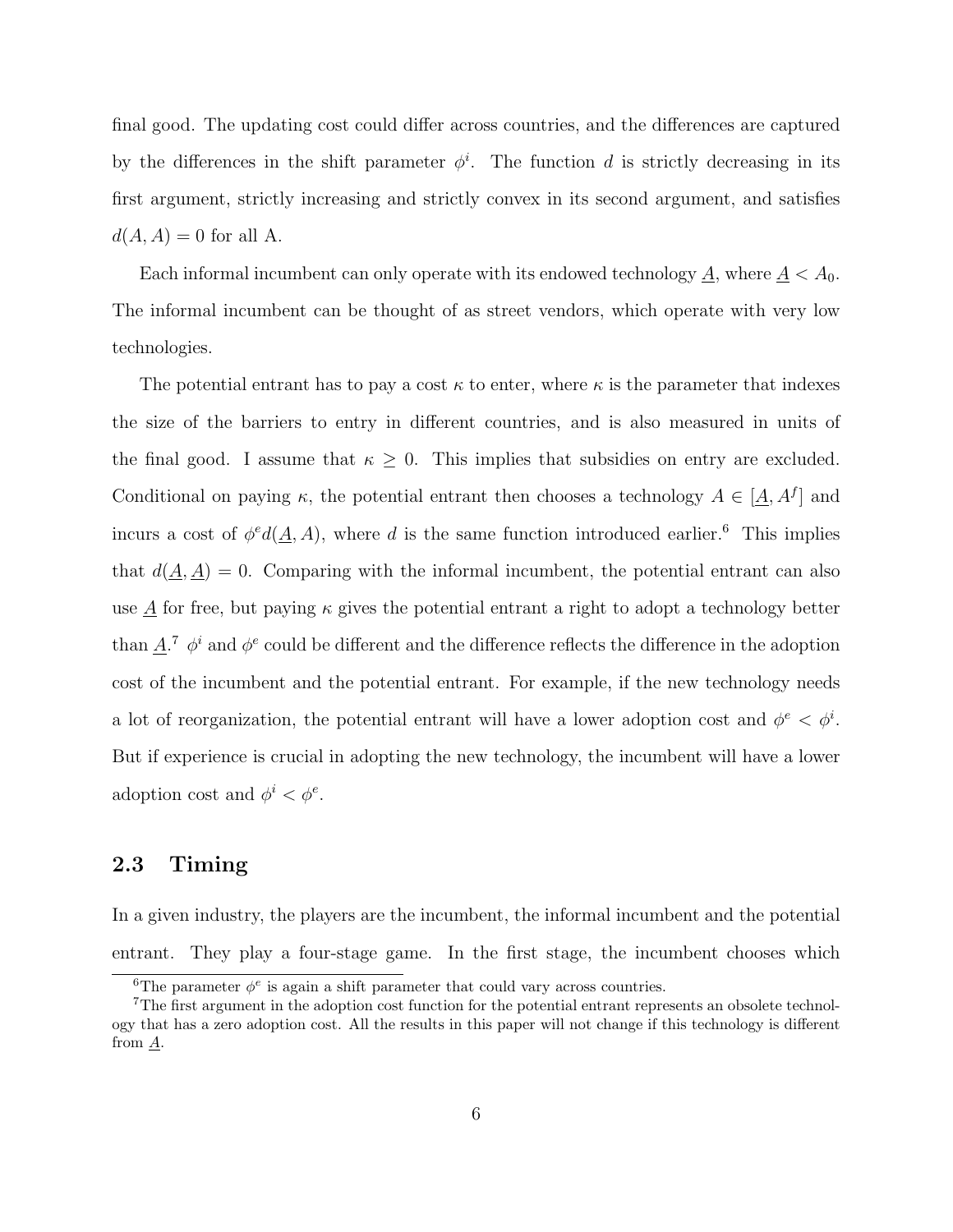technology to upgrade to. In the second stage, the potential entrant decides whether to enter, and if so, its level of technology. If the potential entrant does not enter, then in the third stage, the incumbent and the informal incumbent play a Bertrand game. If the potential entrant does enter, then, the potential entrant, the informal incumbent and the incumbent play a Bertrand game in the third stage. In the fourth stage, production and consumption take place and the game ends.

## 3 Equilibrium

This section defines the decentralized equilibrium for the economy just described. The equilibrium concept is symmetric sub-game perfect where all incumbents behave identically, all informal incumbent behave identically and all potential entrants behave identically. This equilibrium has the following features. The consumer behaves competitively in both the final output and the labor market, and the final good producer behaves competitively in both the final good market and the intermediate goods market. Intermediate goods producers behave competitively in the labor market and play the four-stage game described earlier in the intermediate goods market. Since each industry is small, players in each industry play the four-stage game taking as given the demand for the output of their industry, the wage in the competitive labor market and the price of the final good.

In what follows, I denote the wage rate by  $w$  and the price of intermediate goods by  $p$ . The price of the final good is normalized to 1. Since the equilibrium is sub-game perfect, it is solved by backward induction.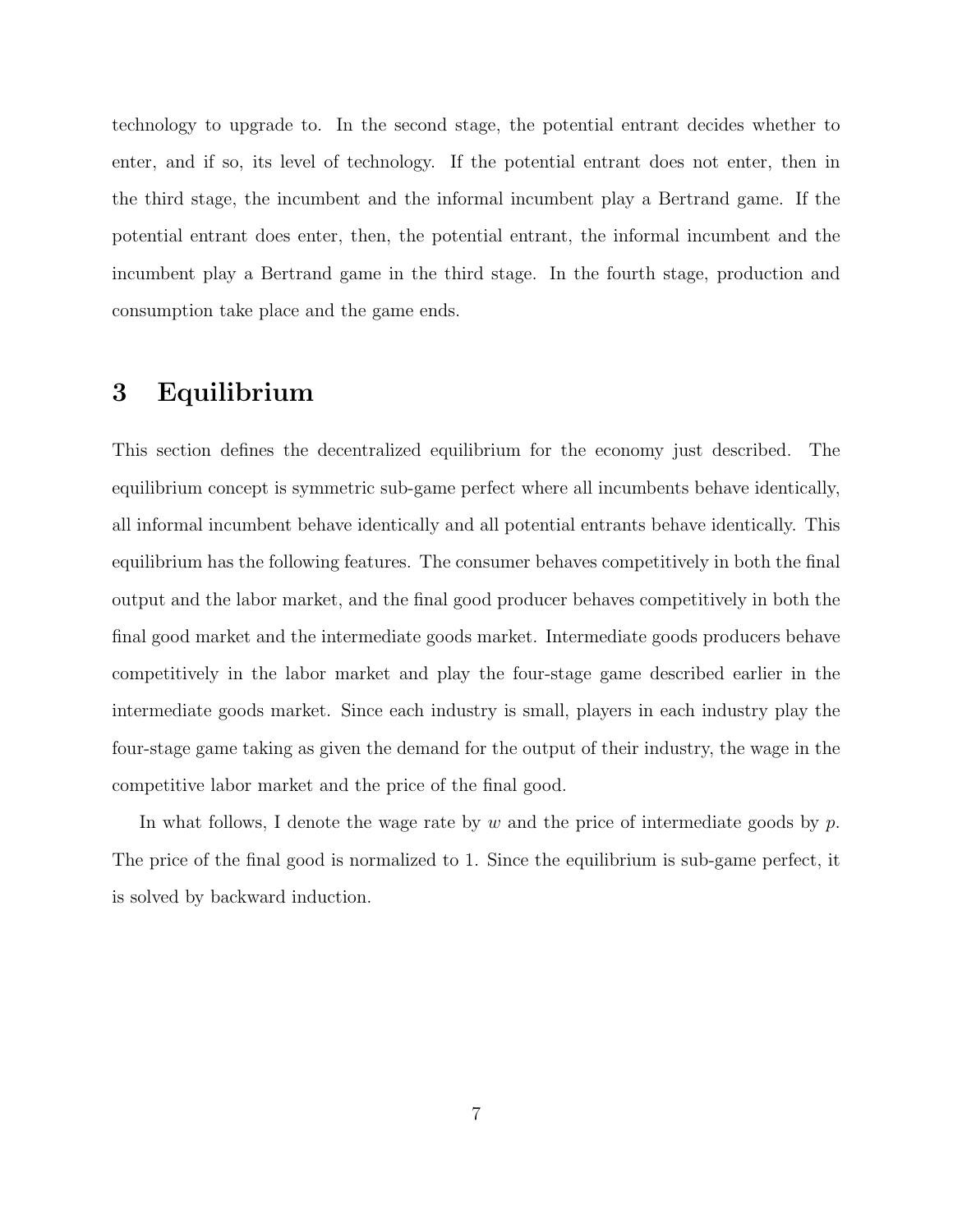## 3.1 Household Sector

The household sector is standard. Taking prices and profits as given, the household maximizes utility subject to its budget constraint:

$$
\max_{c} \frac{c^{1-\sigma} - 1}{1 - \sigma}
$$
  
s.t.  $c = w + \pi$ ,

where  $\pi$  is the total profits.

#### 3.2 Final Good Sector

The final good producer maximizes profit taking as given the prices of inputs  $(p_j)_{j=0}^1$  and the price of the final good which is normalized to 1.

$$
\max_{x_j} \left( \int_0^1 x_j^{\frac{\epsilon-1}{\epsilon}} d_j \right)^{\frac{\epsilon}{\epsilon-1}} - \int_0^1 p_j x_j d_j
$$

The solution to this problem gives the individual demand function for each intermediate j:

$$
x_j = B p_j^{-\epsilon},\tag{3.1}
$$

where  $B = \left(\int_0^1 x_j^{\frac{\epsilon - 1}{\epsilon}} d_j \right)^{\frac{\epsilon}{\epsilon - 1}}$ .

#### 3.2.1 Intermediate Goods Sector

In each industry, the incumbent, the informal incumbent and the potential entrant play the game described earlier, taking as given the demand for their product, the wage  $w$  and the price of the final good.

**Stage 3:** In stage 3, the incumbent's technology  $A^i$ , and the potential entrant's entry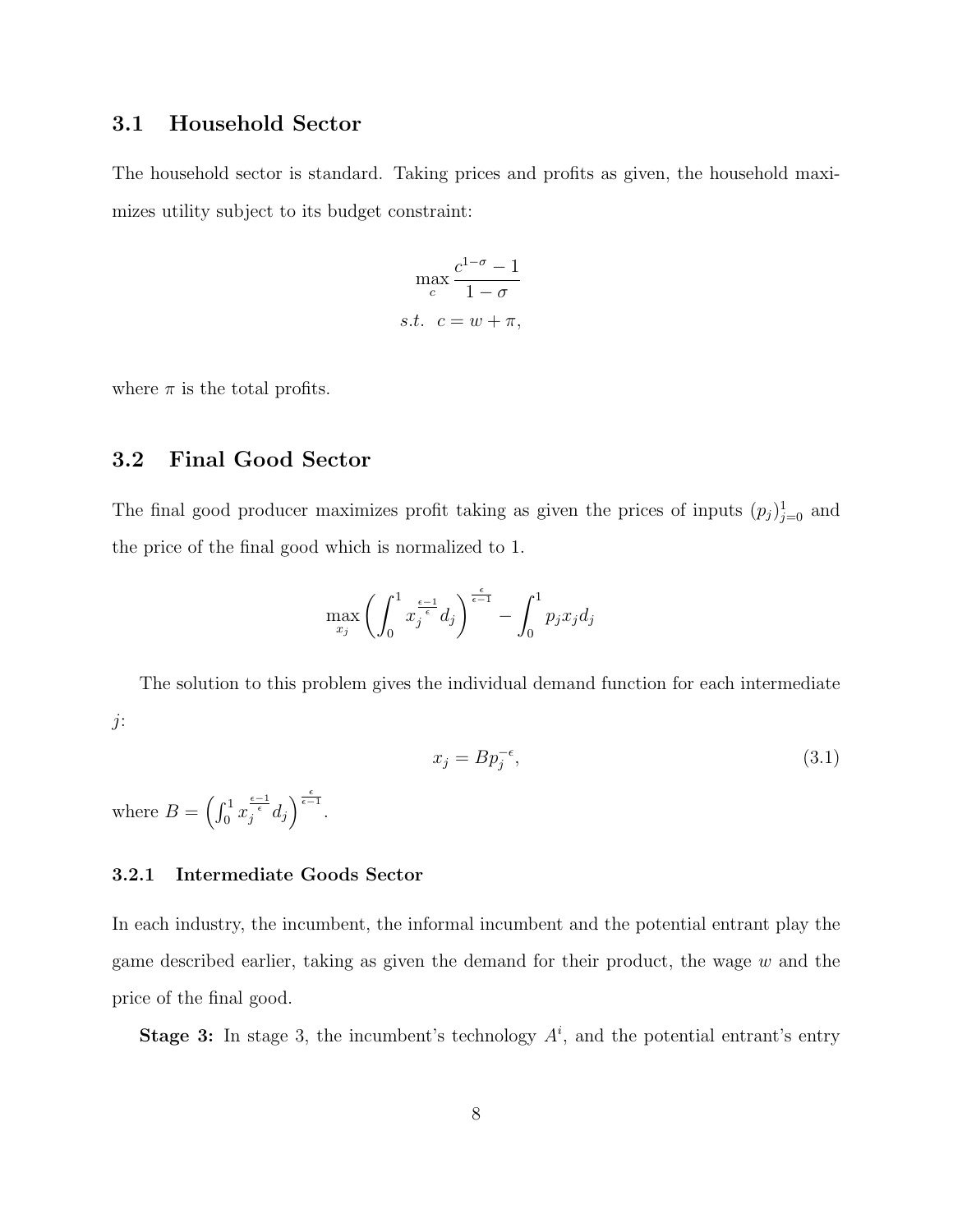decision and technology  $A^e$  have all been determined. If there is no entry in stage 2, the incumbent and the informal incumbent play a two firm Bertrand game. In a two firm Bertrand game, the firm with lower marginal cost will capture the entire market and charge a price which is no greater than the higher marginal cost. Since  $A_0 > \underline{A}$ , the incumbent necessarily has a better technology than the informal incumbent, and therefore charges a price no greater than the informal incumbent's marginal cost  $\frac{w}{A}$  and solves the following problem:

$$
\max_{p} Bp^{-\epsilon}(p - \frac{w}{A^{i}})
$$
  
s.t. 
$$
p \leq \frac{w}{\underline{A}}
$$

The fact that the demand is inelastic implies that the incumbent wants to charge a price as high as possible, or equivalently, produce as little as possible, hence,

$$
p = \frac{w}{\underline{A}}\tag{3.2}
$$

If, instead, the potential entrant has entered, the incumbent, the informal incumbent and the potential entrant play a three firm Bertrand Game.<sup>8</sup> Similar to the two firm Bertrand game, in a three firm Bertrand game, the firm with the lowest marginal cost will capture the entire market and charge a price which is no greater than the second lowest marginal cost. If the potential entrant does enter, it must have a better technology than the incumbent and the informal incumbent, since otherwise, the potential entrant cannot make any profit in stage 3 to cover the entry cost in stage 2, and therefore, would never have entered. Since the incumbent has a better technology than the informal incumbent, conditional upon entry, the potential entrant charges a price no greater than the incumbent's marginal cost  $\frac{w}{A^i}$  and

<sup>&</sup>lt;sup>8</sup>If the incumbent and the potential entrant have the same technology, I assume that the incumbent will capture all the market demand.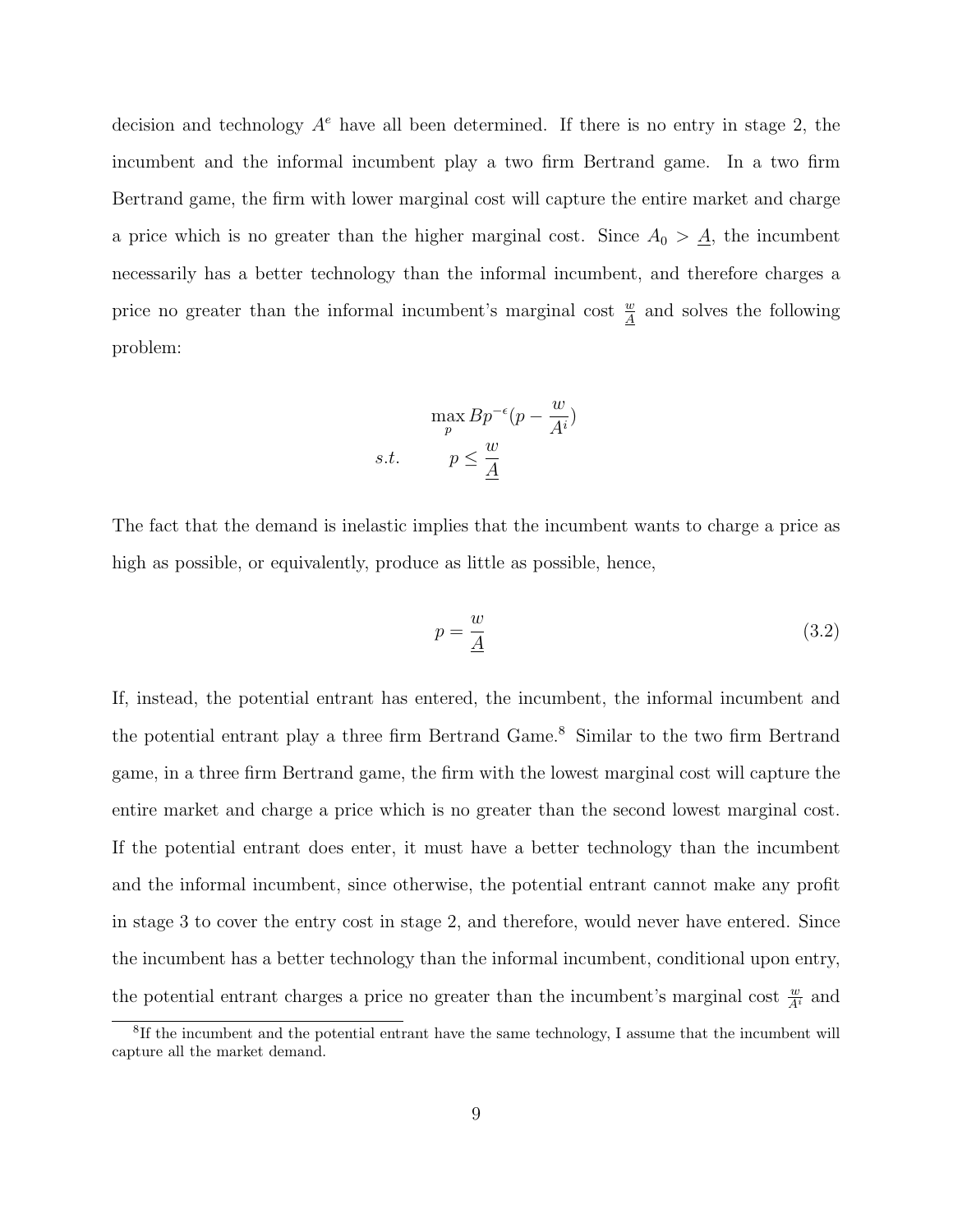solves the following problem in stage 3:

$$
\max_{p} Bp^{-\epsilon}(p - \frac{w}{A^e})
$$
  
s.t. 
$$
p \le \frac{w}{A^i}
$$

Since the demand is price inelastic, the price constraint again holds with equality, i.e.,

$$
p = \frac{w}{A^i} \tag{3.3}
$$

Stage 2: In the second stage, the potential entrant makes its entry decision. If the profit the potential entrant can make after entry is higher than the entry cost, the potential entrant will enter, otherwise, it will not enter. Conditional upon entry, the potential entrant maximizes profit taking as given the demand function, the wage  $w$ , the price of the final good and the incumbent's technology  $A^i$ . Therefore, the potential entrant's problem in stage 2 is:

$$
\max_{A^e, p} [Bp^{-\epsilon}(p - \frac{w}{A^e}) - \phi^e d(\underline{A}, A^e)]
$$
  
s.t. 
$$
p = \frac{w}{A^i}
$$

$$
\underline{A} \le A^e \le A^f
$$

It is easy to show that this maximization problem is strictly concave, and therefore has a unique solution. Let  $\pi^e(A^i, B, w)$  be the value of this maximization problem. The potential entrant makes the entry decision by comparing  $\pi^e(A^i, B, w)$  and  $\kappa$ . If  $\pi^e(A^i, B, w) \leq \kappa$ , the potential entrant will not enter, and if  $\pi^e(A^i, B, w) > \kappa$ , the potential entrant will enter. For future reference, it is easy to show that  $\pi^e$  is decreasing in  $A^i$ . To see this, note that the price p the potential entrant charges is  $\frac{w}{A^i}$  and inelastic demand implies that  $\pi^e(A^i, B, w)$  is increasing  $p$ , hence decreasing in  $A^i$ .

**Stage 1:** Because  $\pi^{e}(A^{i}, B, w)$  is decreasing in  $A^{i}$ , the incumbent can alter its choice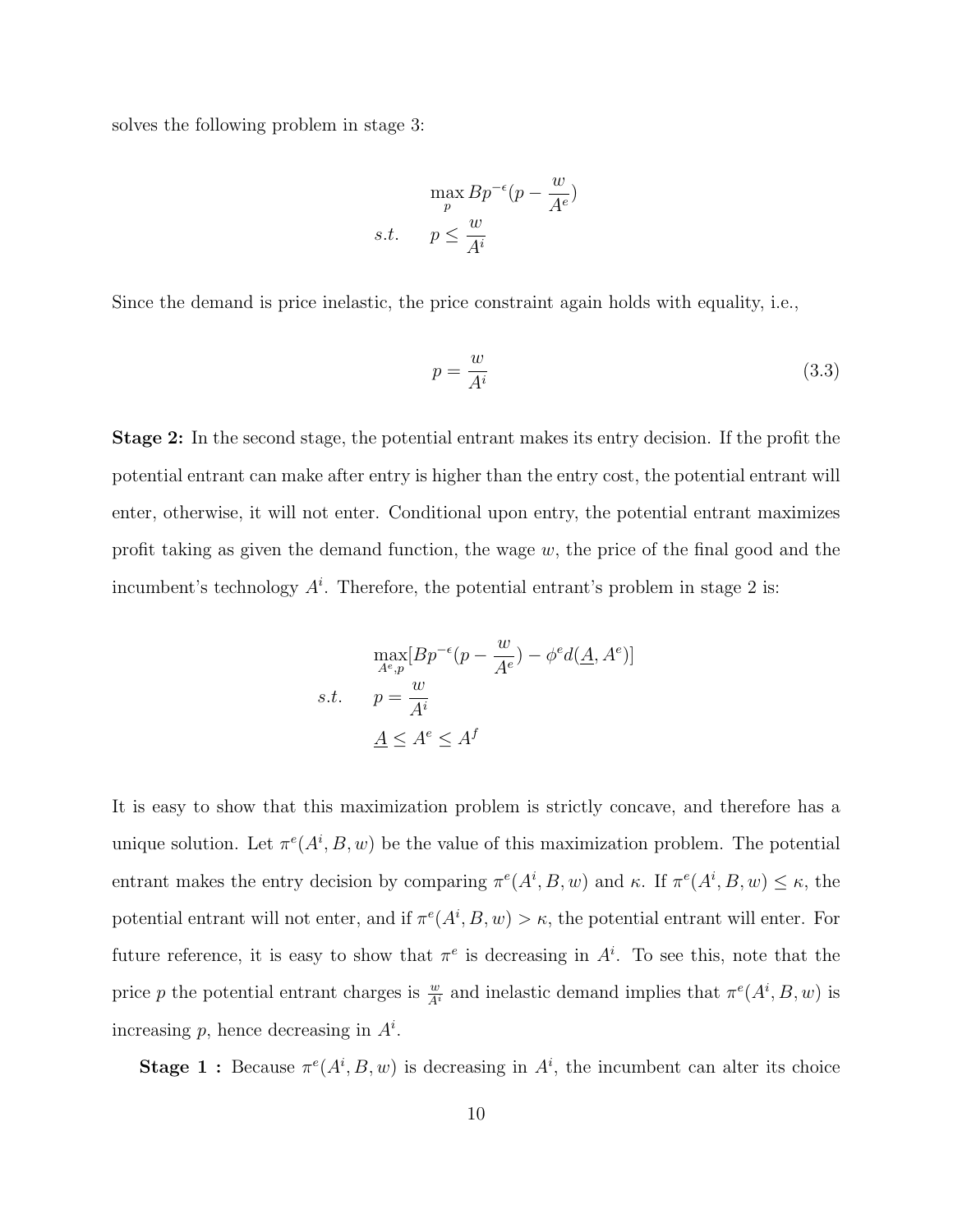of  $A<sup>i</sup>$  to influence the potential entrant's entry decision. In particular, in order to end up with positive profit, the incumbent must choose  $A^i$ , s.t  $\pi^e(A^i, B, w) - \kappa \leq 0$ . Otherwise the potential entrant will enter and the incumbent will have zero sales. Let  $\pi^B$  be the incumbent's maximum profit when it chooses  $A^i$  so as to prevent entry. Then,  $\pi^B$  is given by:

$$
\pi^{B} = \max_{A^{i}, p} Bp^{-\epsilon}(p - \frac{w}{A^{i}}) - \phi^{i}d(A_{0}, A^{i})
$$
  
s.t. 
$$
\pi^{\epsilon}(A^{i}, B, w) - \kappa \leq 0
$$

$$
p = \frac{w}{A}
$$

$$
A_{0} \leq A^{i} \leq A^{f}
$$

If  $\pi^B \geq 0$ , then it is optimal for the incumbent to update its technology, in which case, the potential entrant does not enter, and I will say entry is "blocked".<sup>9</sup> Otherwise, it is not profitable for the incumbent to update its technology, in which case, the incumbent have zero sales and the potential entrant enters, and I will say entry is not "blocked".

**Definition 1**: (Symmetric Equilibrium) A symmetric, sub-game perfect equilibrium is a set of prices  $(w, p, p^e, p^i)$ , allocations  $(c, x)$ , technologies  $(A^i, A^e)$  and entry decision E such that:

- (i) E solves the representative entrant's entry problem. In particular,  $E = 1$  reflects entry and  $E = 0$  reflects no entry;
- (*ii*) When  $E = 0$ ,  $(A^i, p^i)$  solves the incumbent's problem, and  $p = p^i$ ;
- (*iii*) When  $E = 1$ ,  $(A^e, p^e)$  solves the entrant's problem, and  $p = p^e$ .
- $(iv)$  c solves the representative consumer's problem;
- $(v)$  x solves the final good producer's problem;
- (vi) Markets clear.

<sup>&</sup>lt;sup>9</sup>It could also be the case that entry is blocked even if the incumbent does not update its technology.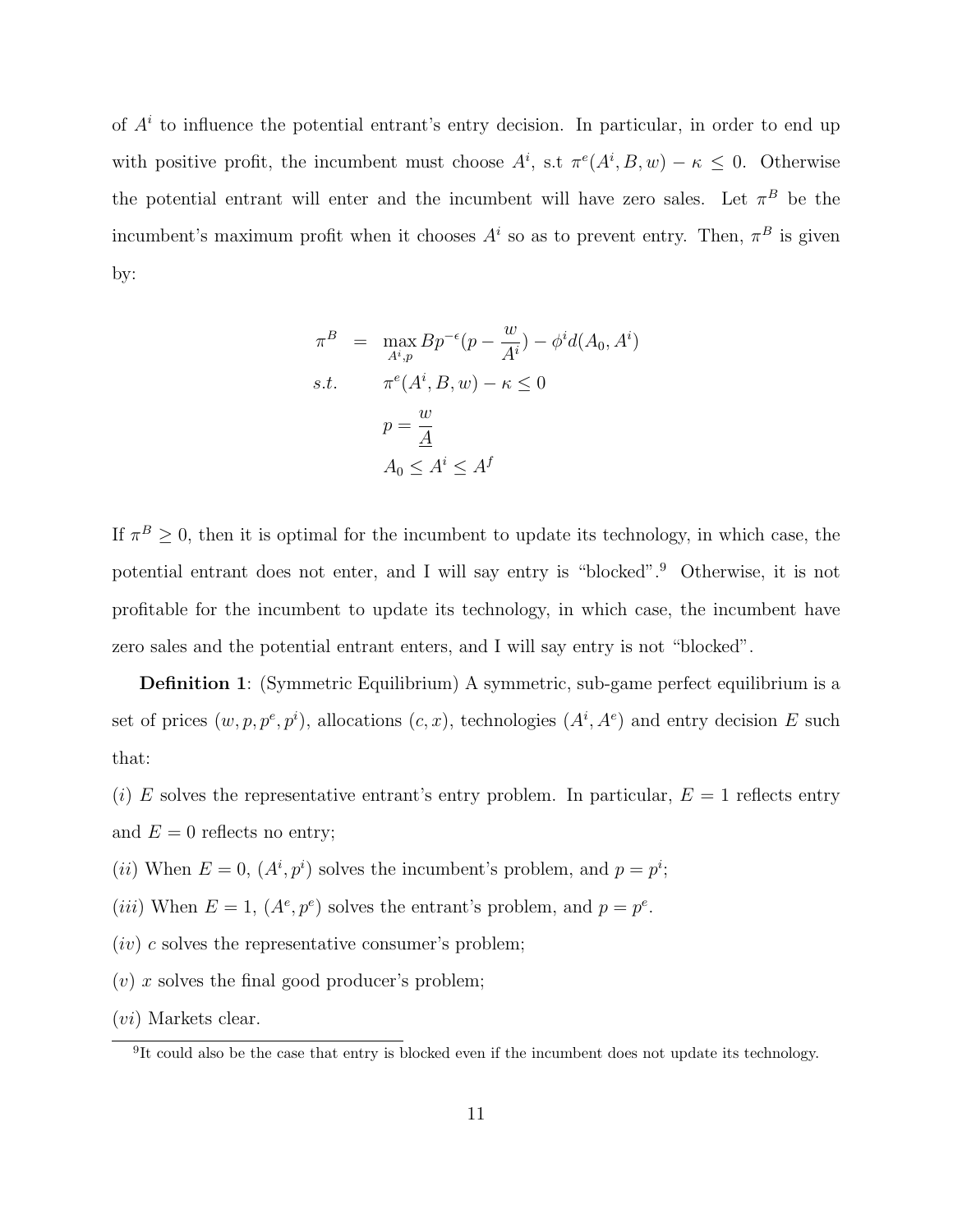There are two types of symmetric equilibria: equilibrium with entry and equilibrium without entry. From now on, I refer to them as the symmetric equilibrium without entry, and the symmetric equilibrium with entry.

## 4 The Limited Competition Economy

To understand the results that follow it is useful to first consider a simpler economy which is the economy just described except without potential entrants. This economy will serve as a useful benchmark. In this economy, the incumbent only faces competition in their own market from the informal incumbent. Moreover, because the informal incumbent can only use an inferior technology, this competition is rather limited. For this reason, I will refer to this as the limited competition economy.

In the limited competition economy, the incumbent solves the following problem:

$$
\max_{A,p} Bp^{-\epsilon}(p - \frac{w}{A}) - \phi^i d(A_0, A)
$$
  
s.t. 
$$
p \le \frac{w}{\underline{A}}
$$

$$
A_0 \le A \le A^f
$$

As noted earlier, the incumbent will necessarily set  $p = \frac{w}{4}$  $\frac{w}{\underline{A}}$ . It is easy to show that the incumbent's objective function is strictly concave in A for given values of B and  $w$ , hence, if the solution is interior, it is unique and determined by the first order condition.

Substituting  $p = \frac{w}{4}$  $\frac{w}{A}$  into the incumbent's first order condition for A yields:

$$
\frac{B\underline{A}^{\epsilon}\omega^{1-\epsilon}}{(A)^2} - \phi^i \frac{\partial d(A_0, A)}{\partial A} = 0
$$
\n(4.1)

In a symmetric equilibrium,  $x_j = A$  for all j. This implies that  $B = A$ . Substituting  $x_j = A$ for all j,  $B = A$  and  $p = \frac{w}{4}$  $\frac{w}{A}$  into the final good producer's first order condition gives  $w = \underline{A}$ .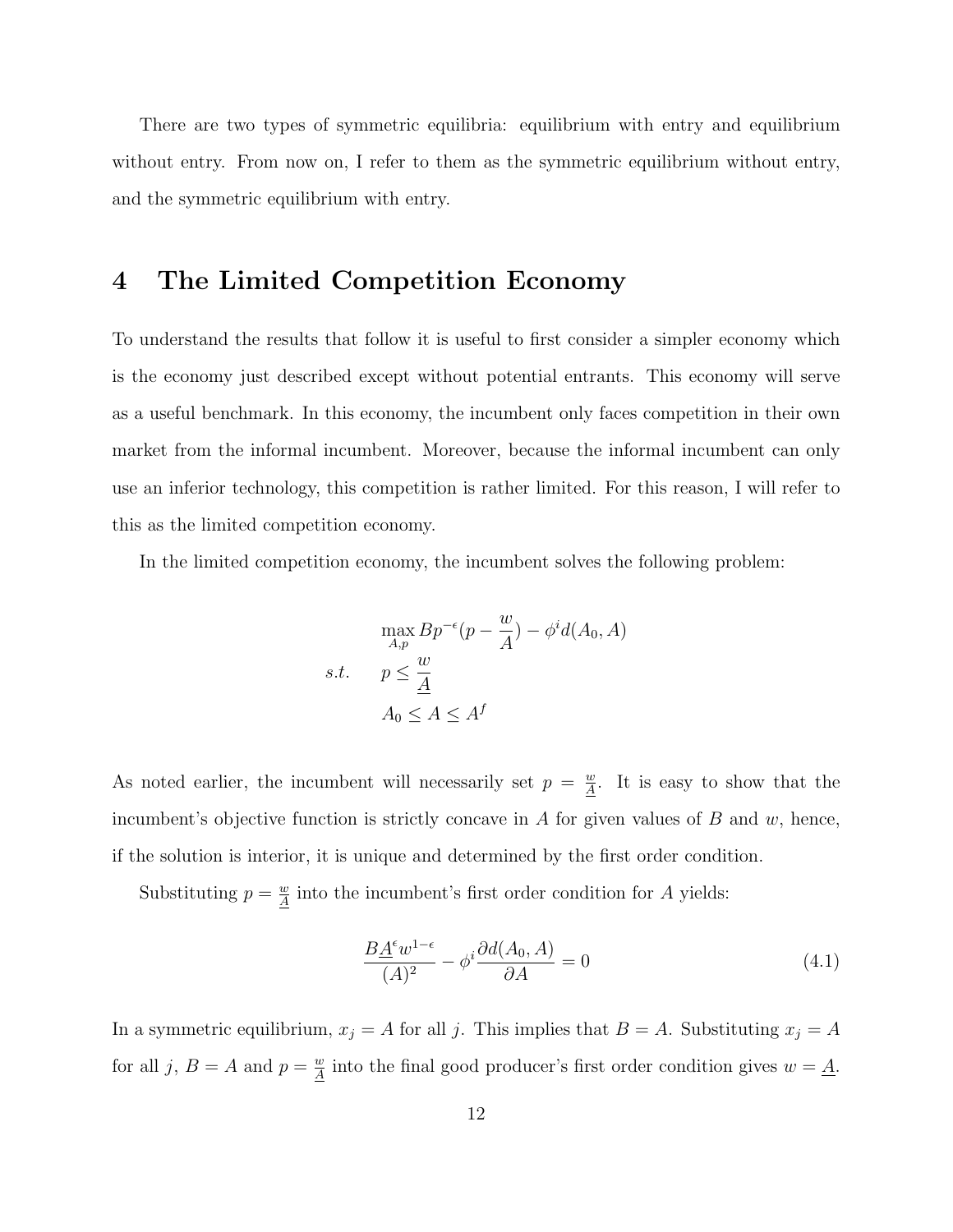Substituting  $w = \underline{A}$  and  $B = A$  into (4.1) yields:

$$
1 - \frac{A}{\underline{A}} \phi^i \frac{\partial d(A_0, A)}{\partial A} = 0 \tag{4.2}
$$

Let  $A^{LC}$  be the incumbent's technology in the symmetric equilibrium of the limited competition economy. Since  $d$  is strictly convex in  $A$ , the left of  $(4.2)$  is strictly decreasing in A, and crosses zero at most once. It follows that if  $A^{LC}$  is interior, it is unique and determined by (4.2), otherwise, it is either  $A_0$  or  $A<sup>f</sup>$ . The incumbent's profit can then by derived, which is  $A^{LC} - \underline{A} - \phi^i d(A_0, A^{LC})$ . For the existence of the symmetric equilibrium in the limited competition economy, this profit must be nonnegative. In what follows, I assume that this is always true.

If  $A^{LC} = A^f$ , then, the economy with limited competition will adopt the frontier technology. Since my focus is on how the lack of competition can retard technology adoption, this case is of limited interest, and in what follows, I will assume that  $A^{LC} < A^f$ .

For future reference, note that when the entry cost is infinite in the economy with potential entrants, the incumbent knows for sure that the potential entrant will not enter, and can behave as if there are no potential entrants, hence the economy with infinite entry cost has the same equilibrium as the limited competition economy.

## 5 Symmetric Equilibrium

This section analyze the symmetric equilibrium defined earlier. The first part of this section focuses on the symmetric equilibrium without entry, and the second part focuses on the symmetric equilibrium with entry.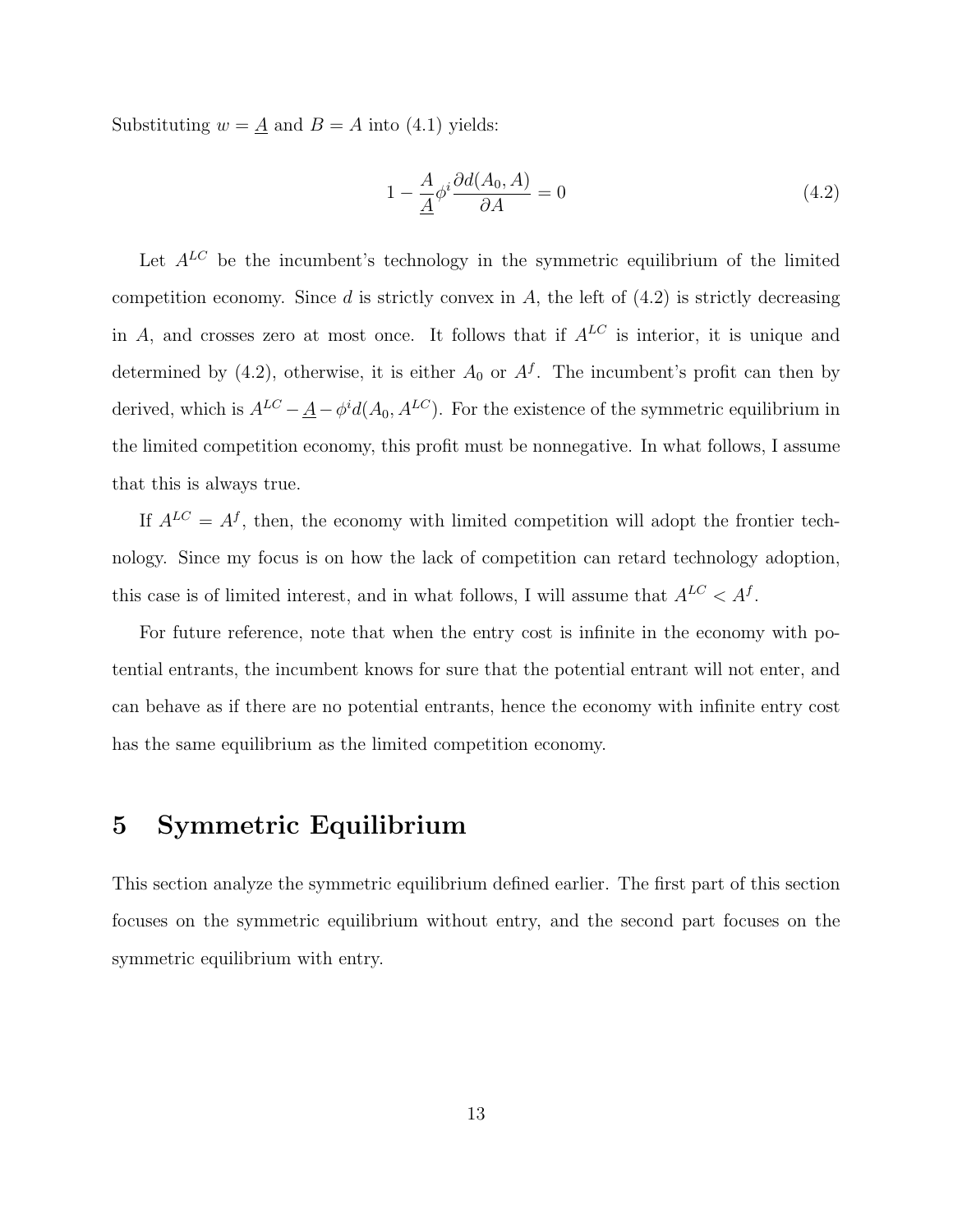#### 5.1 Symmetric Equilibrium Without Entry

#### 5.1.1 Existence and Uniqueness

This section establishes the existence and uniqueness of the symmetric equilibrium without entry as a function of the parameters  $\phi^i$ ,  $\phi^e$  and  $\kappa$ . In general, one would not expect such an equilibrium to exist for all combinations of these three parameters. For example, if  $\phi^i$  is infinity, and  $\phi_e$  and  $\kappa$  are both 0, the potential entrants will enter for sure and a symmetric equilibrium without entry cannot exist. However it is easy to show that such an equilibrium does exist for a large set of  $\phi^i$ ,  $\phi^e$  and  $\kappa$ . In particular, it is intuitive that such an equilibrium will exist for a given  $\phi^i$  if  $\phi^e$  and  $\kappa$  are sufficiently large. To see this, note that given  $\phi^i$  and  $\kappa$ , if  $\phi^e$  is sufficiently large, the potential entrant needs to pay a higher cost to adopt any technology, making it easier for the incumbent to block entry. Similarly, given  $\phi^i$  and  $\phi^e$ , if  $\kappa$  is sufficiently big, the potential entrant needs to pay a higher cost to overcome entry, also making it easier for the incumbent to block entry. This analysis is formalized in Proposition 1.

**Proposition 1**: Holding  $\phi^i$  constant, if  $\phi^e$  and  $\kappa$  are sufficiently large,<sup>10</sup> the symmetric equilibrium without entry exists and is unique.

Proof: See Appendix.

To guarantee existence, it is not necessary to have both  $\kappa$  and  $\phi^e$  to be large. In fact, as long as one of them is large enough, the symmetric equilibrium without entry exists. For example, for a given  $\phi^i$  and  $\phi^e = \infty$ , the symmetric equilibrium without entry exists even when  $\kappa = 0$ . Similarly, for a given  $\phi^i$  and  $\kappa = \infty$ , the symmetric equilibrium without entry exists even when  $\phi^e = 0$ . This implies that the set of  $\kappa$  that guarantees existence depends on the value of  $\phi^i$  and  $\phi^e$ , and the set of  $\phi^e$  that guarantees existence depends on the value of  $\phi^i$  and  $\kappa$ . In particular, the proof of Proposition 1 shows that for a given pair of  $\phi^i$  and  $\phi^e$ ,

<sup>&</sup>lt;sup>10</sup>Please see the cutoff value of  $\phi^e$  and  $\kappa$  in the proof of Proposition 1.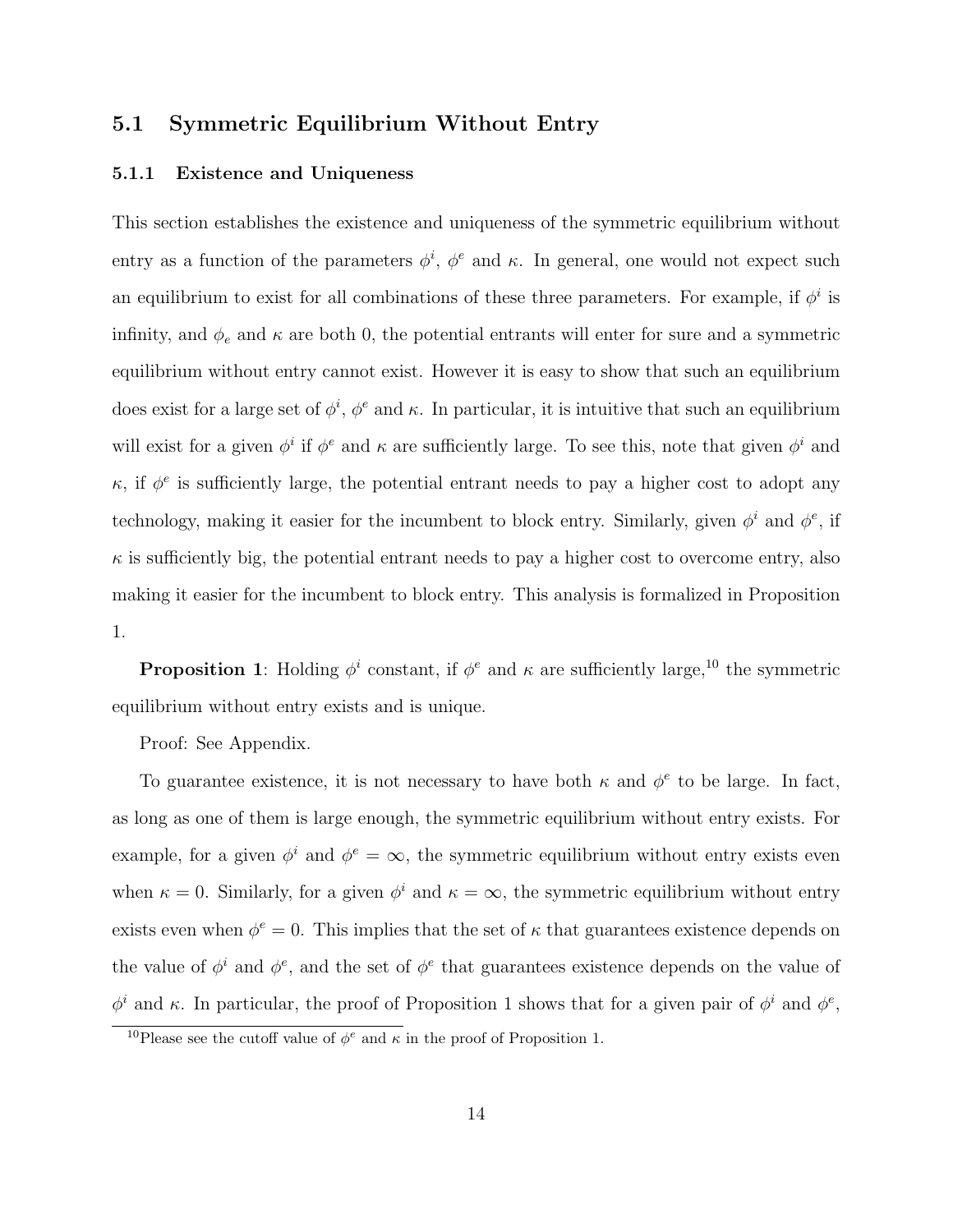there exists a  $\kappa_C$  such that when  $\kappa$  is greater than  $\kappa_C^{-11}$ , the symmetric equilibrium without entry exists.

Although it is easy to establish existence, it takes some work to establish uniqueness. The issue comes from the strategic complementarity between the technology choices of the incumbents. To see it, note that the potential entrant  $j's$  profit  $\pi_j^e(A_j^i, B, w)$  is decreasing in the incumbent j's technology  $A_j^i$ , and increasing in B, where  $B = \left(\int_0^1 x_j^{\frac{\epsilon-1}{\epsilon}} d_j\right)^{\frac{\epsilon}{\epsilon-1}}$  is the constant in the demand function. Let  $A^i_{-j}$  be the technology adopted by the incumbents in all of the other industries. It follows that  $\pi_j^e(A_j^i, B, w)$  is also increasing in  $A_{-j}^i$ , since the incumbent j's demand  $Bp_j^{-\epsilon}$  is increasing in  $A^i_{-j}$ . More importantly, holding  $A^i_{-j}$  constant, in an symmetric equilibrium without entry, the incumbent  $j$  will upgrade to a technology which equalizes the potential entrant j's profit and the entry cost. Hence as  $A^i_{-j}$  increases, it takes a higher  $A$  for the incumbent  $j$  to block entry. In other words, if everyone else has adopted a higher A then it is also necessary for the incumbent  $j$  to adopt a higher A. This implies that the technology adoption choices among incumbents are strategic complements. Cooper and John (1998) then suggests the possibility of multiple symmetric equilibria without entry. However, if  $A_j^i$  is not very responsive to the change in  $A_{-j}^i$ , the strategic effects will not be sufficiently strong to produce multiple equilibria. This is guaranteed by large enough  $\phi^{e,12}$ The idea behind this is intuitive. Increases in  $\phi^e$  make it more costly for the potential entrant to adopt a better technology. This retards the response of the potential entrant  $j's$  choice of technology to the changes in  $A^i_{-j}$ , and therefore, retards the response of the incumbent  $j's$ choice of technology to the changes in  $A^i_{-j}$ . Hence, if  $\phi^e$  is sufficiently large,  $A^i_j$  is not very responsive to the change in  $A^i_{-j}$ , and the symmetric equilibrium without entry is unique. In what follows, I will assume that existence and uniqueness hold.

**Corollary 1**: If  $\phi^e \geq \phi^i$ , there exists a symmetric equilibrium without entry for any

<sup>&</sup>lt;sup>11</sup>Please refer to the proof of Proposition 1 for the expression of  $\kappa_C$ .

<sup>&</sup>lt;sup>12</sup>it is not necessary to have  $\phi^e > \phi^i$  to guarantee the uniqueness. In fact, even when  $\phi^i = \phi^e$ , the symmetric equilibrium without entry is unique in all the examples provided in section 6.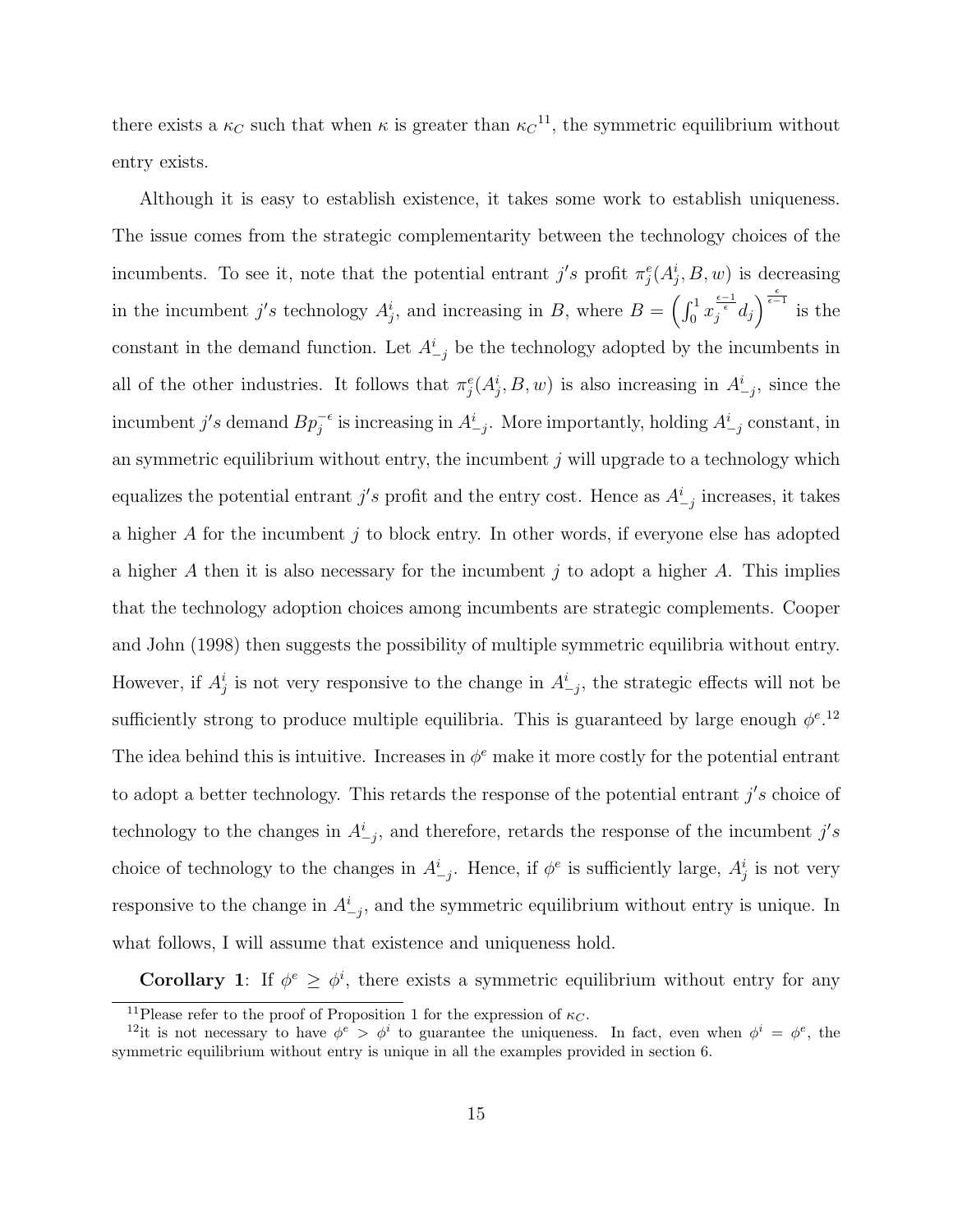$\kappa \geq 0$ , and there does not exist a symmetric equilibrium with entry for any  $\kappa \geq 0$ .

Proof: See Appendix.

To understand Corollary 1, note that when  $\phi^e \geq \phi^i$ , the incumbent can always make greater profit than the potential entrant. Because the potential entrant faces a higher adoption cost for any technology and also needs to pay the entry cost, Hence, a symmetric equilibrium with entry cannot exist, and in contrast, a symmetric equilibrium without entry exists.

#### 5.1.2 Characterizing the Symmetric Equilibrium Without Entry

This subsection analyzes some properties of the symmetric equilibrium without entry. Let  $A^{NE}$  be the technology adopted by the incumbent in the symmetric equilibrium without entry. The following proposition summarizes several properties of  $A^{NE}$  holding  $\phi^i$  and  $\phi^e$ constant.

**Proposition 2**: There exists  $\kappa_{LC}^{13}$ , s.t if  $\kappa \geq \kappa_{LC}$ ,  $A^{NE} = A^{LC}$ , and if  $\kappa_C \leq \kappa \leq \kappa_{LC}$ ,  $A^{NE} > A^{LC}.$ 

Proof: See Appendix.

Proposition 2 describes the effects of entry barriers on the technology adopted in the symmetric equilibrium without entry.  $\kappa_{LC}$  in this Proposition is the level of entry barriers such that when the incumbent adopts  $A^{LC}$ , the potential entrant is indifferent between to enter and not to enter. As noted in section 4, if the entry cost is infinite, the incumbent does not need to worry about the existence of the potential entrant, and therefore will upgrade to  $A^{LC}$ . By continuity, this is true for sufficiently large entry costs, and  $\kappa_{LC}$  is the cutoff value. However, if the entry cost is sufficiently low, the incumbent has to upgrade to a technology better than  $A^{LC}$  in order to block entry, since otherwise, the potential entrant will enter and steal the market. This implies that even if there is no entry, the entry threat can still lead

<sup>&</sup>lt;sup>13</sup>Please refer to the proof Lemma 1 in the appendix for the expression of  $\kappa_{LC}$ .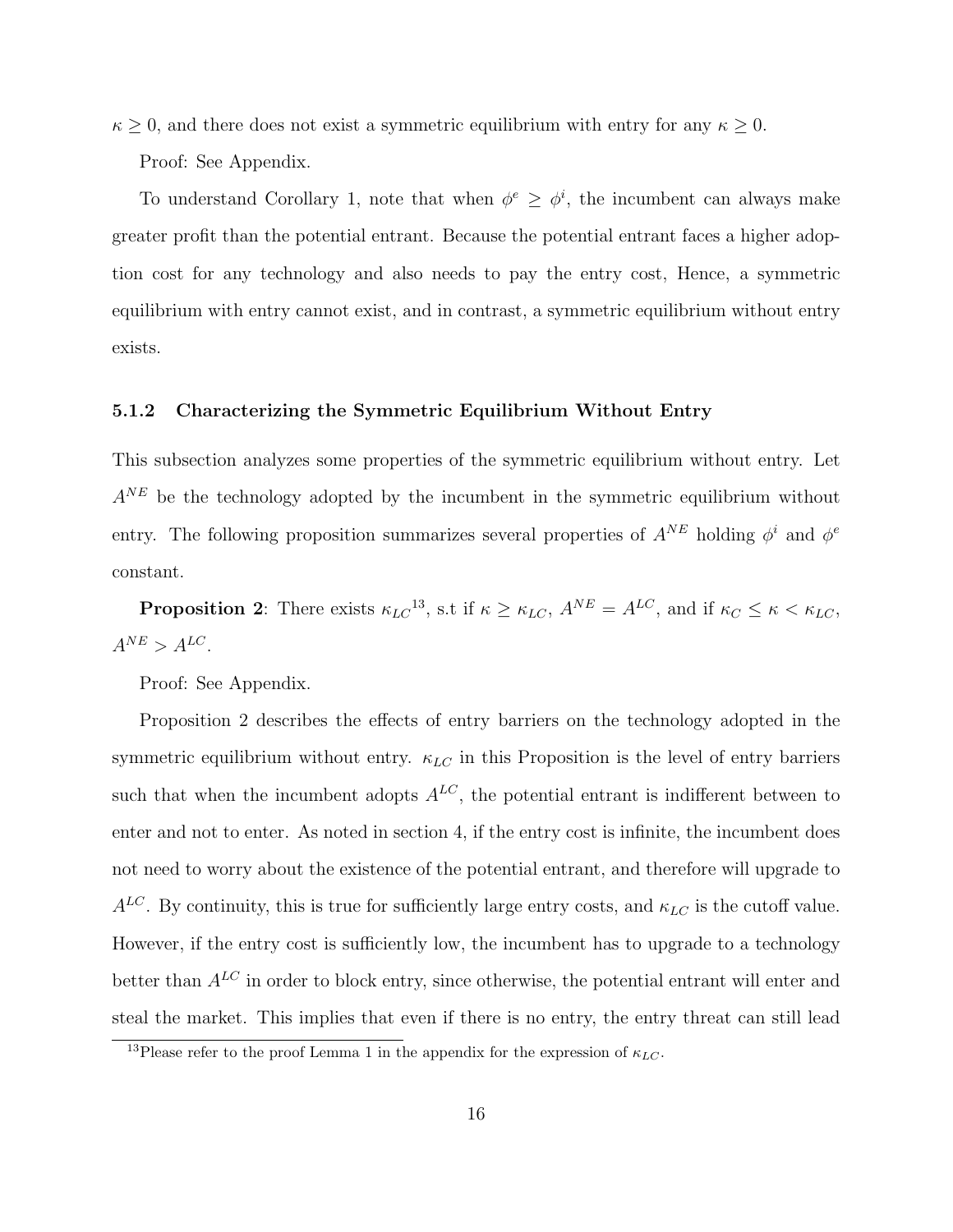to a better technology in the economy,

In the limited competition economy, the incumbent experiences relatively little competition since the informal incumbent's technology is low and fixed. But, when there are potential entrants, competition becomes intense. Proposition 2 has proved that the technology in the economy with potential entrants is at least as good as that in the economy without potential entrants. This reflects one of the key features of the model: the lack of competition leads to adoption of less productive technologies.

The next proposition summarizes the comparative statics of the parameters  $\phi^i$ ,  $\phi^e$  and  $\kappa$ on technology adopted in the symmetric equilibrium without entry.

**Proposition 3**: (Comparative Statics) If  $\kappa \geq \kappa_{LC}$ ,  $A^{NE}$  is decreasing in  $\phi^i$ , and does not depend on  $\kappa$  and  $\phi^e$ . If  $\kappa_C \leq \kappa < \kappa_{LC}$ ,  $A^{NE}$  is decreasing in  $\phi^e$  and  $\kappa$ , and does not depend on  $\phi^i$ .

Proof: See Appendix.

The intuition behind proposition 3 is straightforward. To begin with, note that when  $\kappa \geq \kappa_{LC}$ ,  $A^{NE} = A^{LC}$ , in which case  $\kappa$  and  $\phi^e$  are irrelevant for the choice of technology. However, larger  $\phi^i$  does decrease  $A^{NE}$ , since larger  $\phi^e$  implies higher adoption costs. When  $\kappa_C \leq \kappa \lt \kappa_{LC}$ , as  $\phi^e$  increases, the potential entrant's profit decreases, hence, the incumbent can block entry by upgrading to a less productive technology. Similarly, as  $\kappa$  increases, the potential entrant's net profit of entry decreases, hence the incumbent can also block entry by upgrading to a less productive technology.

It may seem puzzling that  $\phi^i$  has such different effects on the technology adopted when  $\kappa$  is in different ranges. However, the intuition behind this result is simple. To see it, note that when making the choice of technology, the incumbent considers both the size of the adoption cost and the threat of entry. When  $\kappa \geq \kappa_{LC}$ , the incumbent does not need to worry about the entry threat, hence it chooses the technology solely depending upon the size of the adoption cost. But when  $0 \leq \kappa < \kappa_{LC}$ , the incumbent must take into account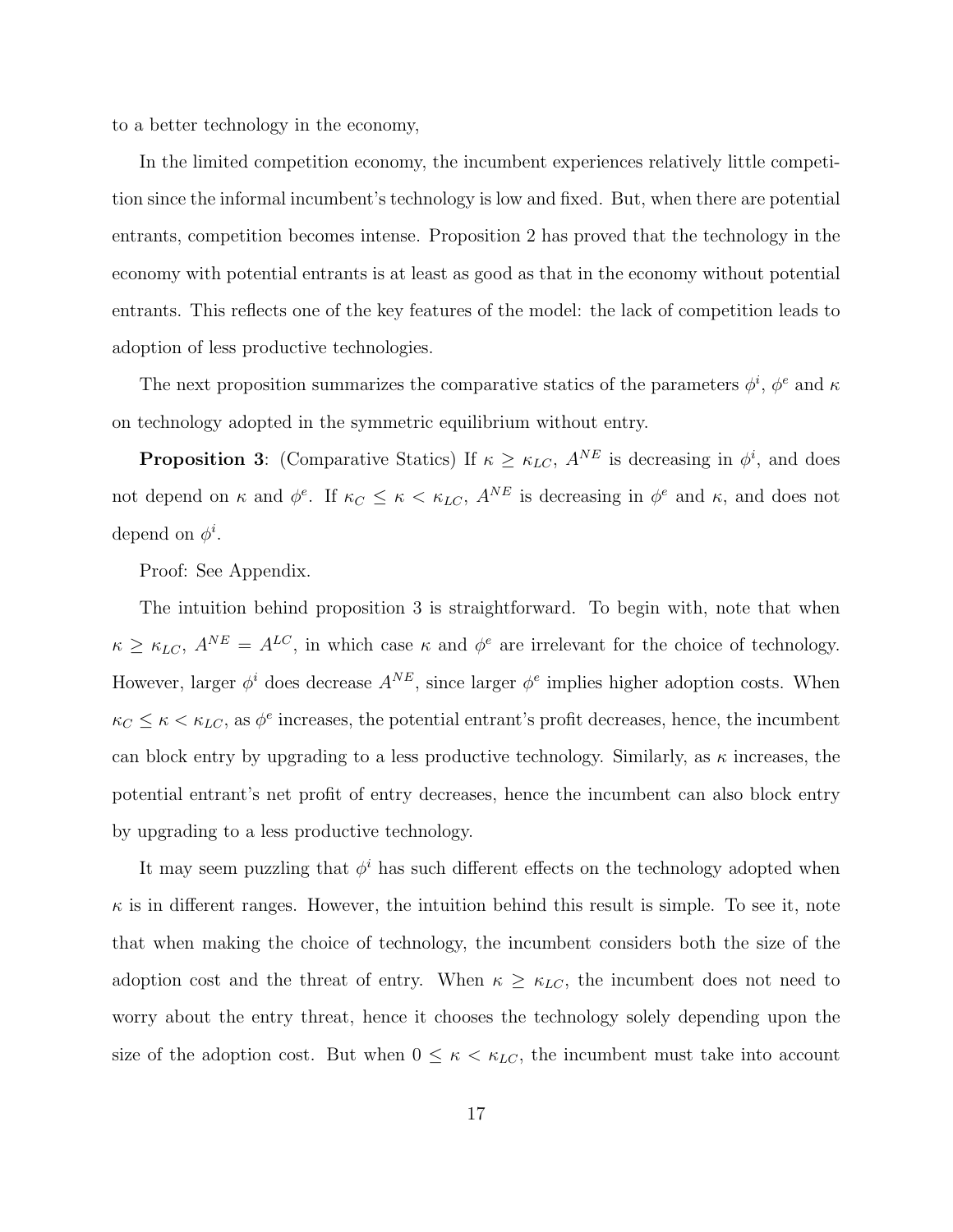the fact that the potential entrant may enter, and hence, upgrades to a larger A, thereby incurring a higher cost. In particular, to maximize profit, the incumbent upgrades to the lowest possible technology to block entry, which is the technology that gives the potential entrant zero value of entry. This technology is solely determined by the potential entrant's maximization problem, and therefore does not depend on  $\phi^i$ .

Proposition 3 implies that the relation between entry barriers and technology adoption is characterized by threshold effects. This follows from the fact that  $A^{NE}$  does not depend on  $\kappa$ when  $\kappa \geq \kappa_{LC}$  and is decreasing in  $\kappa$  when  $\kappa_C \leq \kappa \leq \kappa_{LC}$ . This finding has implications for empirical studies, since they often impose a linear relationship. This finding also has policy implications. In countries with entry barriers below the threshold  $\kappa_{LC}$ , a small reduction in entry barriers leads to adoption of more productive technologies. But in countries with entry barriers above the threshold, a small reduction in the entry barriers has no effect on technology adoption. Observing such an outcome, one might be tempted to conclude that reducing barriers is not beneficial for technology adoption. But in fact, the correct conclusion may simply be that entry barriers have not been reduced enough.

#### 5.1.3 Welfare in the Symmetric Equilibrium without Entry

It is also of interest to examine the effects of the entry cost  $\kappa$  on welfare. In this static economy, consumption is one appropriate measure of welfare. When  $\kappa \geq \kappa_{LC}$ , consumption equals  $A^{LC} - \phi^i d(A_0, A^{LC})$  in the symmetric equilibrium without entry, and does not change with the entry cost.

When  $\kappa_C \leq \kappa < \kappa_{LC}$ , consumption c equals  $A^{NE} - \phi^i d(A_0, A^{NE})$ . From Proposition 3,  $A^{NE}$  is decreasing in  $\kappa$ . It follows that consumption is decreasing in  $\kappa$  if c is increasing in  $A^{NE}$ , and is increasing in  $\kappa$  if c is decreasing in  $A^{NE}$ . The derivative of c with respect to  $A^{NE}$  is:

$$
\frac{\partial c}{\partial A^{NE}} = 1 - \phi^i \frac{\partial d(A_0, A^{NE})}{\partial A^{NE}}
$$
\n(5.1)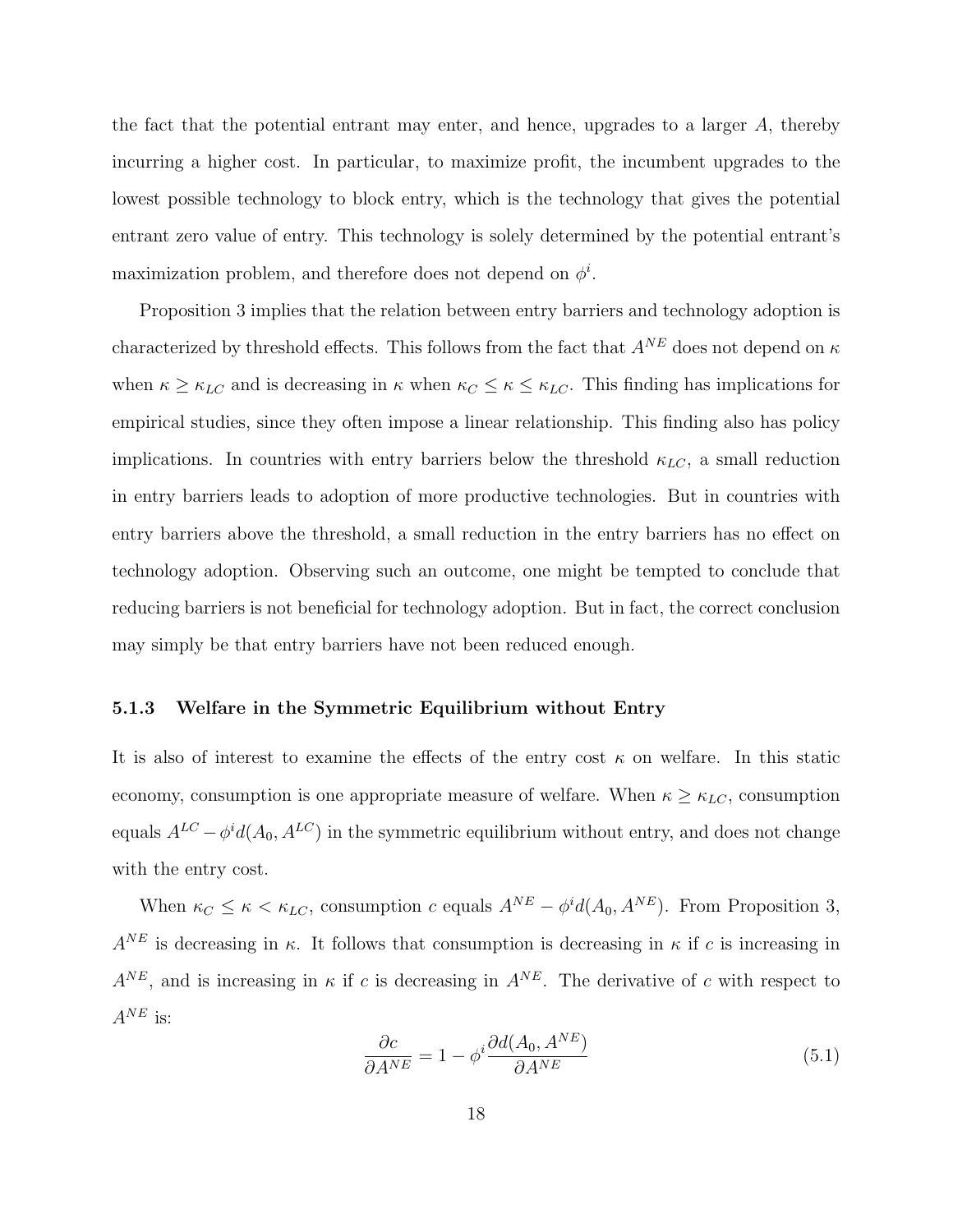Since d is strictly convex in  $A^{NE}$ ,  $\frac{\partial c}{\partial A^{NE}}$  is strictly decreasing in  $A^{NE}$ . Let  $\kappa_W$  be the value of  $\kappa$  which induces the  $A^{NE}$  such that  $\frac{\partial c}{\partial A^{NE}} = 0$ .  $\frac{\partial A^{NE}}{\partial \kappa} < 0$  and  $\frac{\partial^2 c}{\partial (A^{NI})}$  $\frac{\partial^2 c}{\partial (A^{NE})^2} < 0$  then imply  $\frac{\partial c}{\partial A^{NE}} > 0$  if  $\kappa > \kappa_W$ , and  $\frac{\partial c}{\partial A^{NE}} < 0$  if  $\kappa < \kappa_W$ . Comparing (4.2) and (5.1), it is easy to see that  $\frac{\partial c}{\partial A^{NE}}|_{A^{NE}=A^{LC}}>0$ , hence,  $\kappa_W$  is smaller than  $\kappa_{LC}$ . If  $\kappa_W$  is also smaller than  $\kappa_C$ , consumption is always increasing in  $A^{NE}$ , and therefore is always decreasing in  $\kappa$  in the symmetric equilibrium without entry. In this case, reducing barriers to entry increases welfare, since more productive technologies are used.

However, if  $\kappa_W > \kappa_C$ , consumption is increasing in  $A^{NE}$  when  $\kappa \in [\kappa_W, \kappa_{LC}]$ , and is decreasing in  $A^{NE}$  when  $\kappa \in [\kappa_C, \kappa_W)$ . Hence, consumption is decreasing in  $\kappa$  when  $\kappa \in [\kappa_W, \kappa_{LC}]$ , and is increasing in  $\kappa$  when  $\kappa \in [\kappa_C, \kappa_W)$ . The intuition behind this is simple. When  $\kappa \in [\kappa_W, \kappa_{LC}]$ , as  $\kappa$  decreases, the incumbent adopts a better technology, hence output increases and consumption increases. But, when  $\kappa \in [\kappa_C, \kappa_W)$ , the entry cost is so low that as  $\kappa$  decreases, to block entry, the incumbent has to adopt a technology so costly that the increase in output by using this technology is smaller than the increase in the cost of adopting this technology, hence consumption decreases. Note that cost to technology adoption can be viewed as investment in the current model, and therefore this result can also be interpreted as when  $\kappa \in [\kappa_C, \kappa_W]$ , to compete with its rival, the incumbent has to overinvest.

In the context of this model, taking all costs as given, social planner will always choose a technology to maximize consumption. The above results then imply that the equilibrium technology could be either less than the socially optimal level, or greater than or equal to the socially optimal level.<sup>14</sup> This happens because the incumbent's objective, blocking entry so as to maximize profit, is different from the social planner. In particular, when the entry cost is small enough, the incumbent even over upgrades to block entry.

 $14$ This has the same spirit as Mankiw and Whinston (1986), which demonstrates that when there are fixed set-up costs upon entry, imperfect competition and business-stealing effect, the number of firms in a free-entry equilibrium could be greater than, less than or equal to the socially optimal level.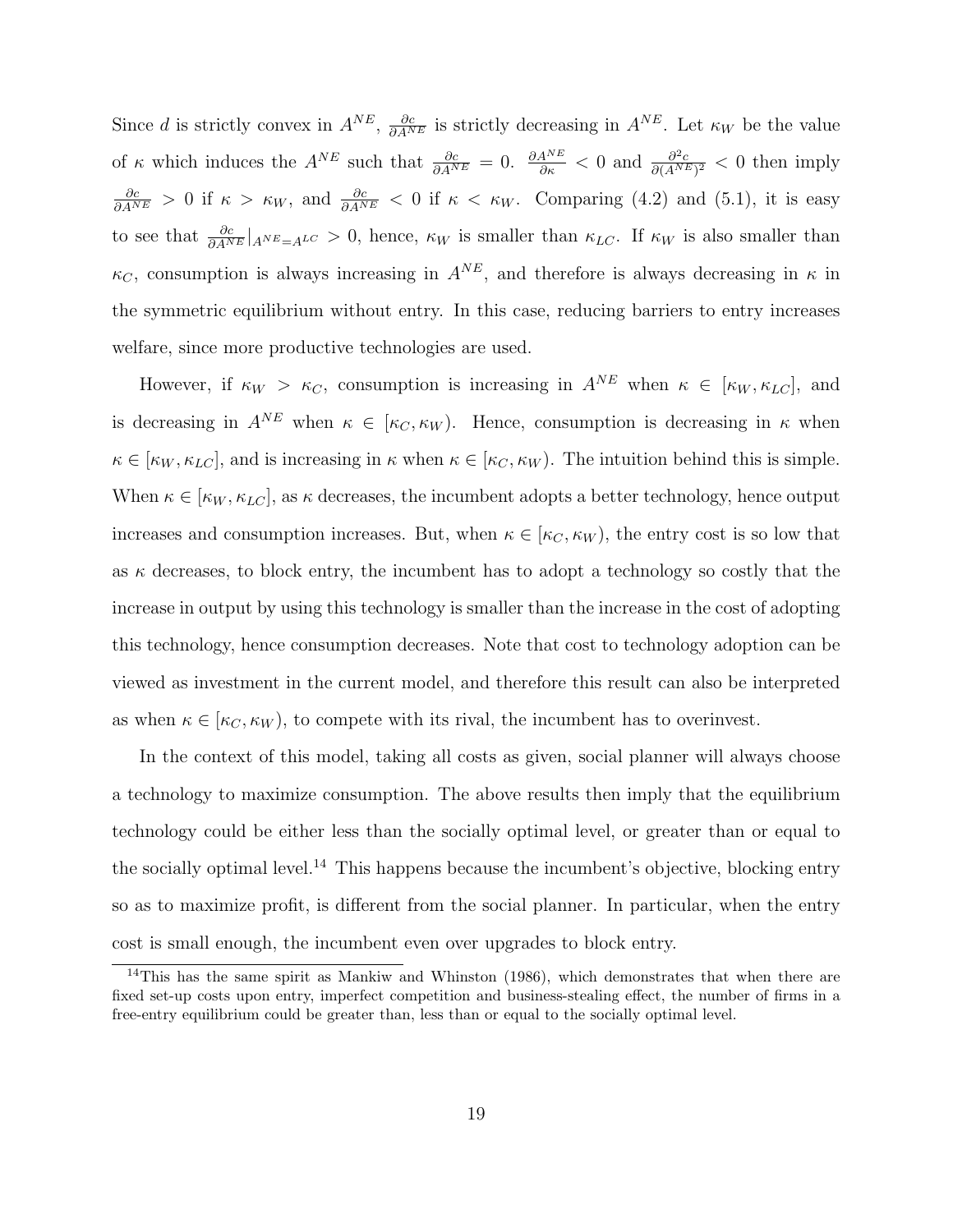#### 5.2 Symmetric Equilibrium With Entry

The symmetric equilibrium without entry exists if  $\phi^e$  and  $\kappa$  are sufficiently large. In contrast, a symmetric equilibrium with entry exists if  $\phi^e$  and  $\kappa$  are small. For example, if  $\phi_e$  and  $\kappa$ are both 0, the potential entrant will enter and a symmetric equilibrium with entry does exist. In fact, Proposition 4 proves that when  $\phi^e$  and  $\kappa$  are sufficiently small, the symmetric equilibrium with entry exists and is unique. Because as  $\phi^e$  or  $\kappa$  becomes smaller, it is more profitable for the potential entrant to enter, or equivalently, less profitable for the incumbent to block entry. The uniqueness of this equilibrium is guaranteed by the convexity of the cost functions.

**Proposition** 4: Holding  $\phi^i$  constant, If  $\phi_e$  and  $\kappa$  are sufficiently small, the symmetric equilibrium with entry exists and is unique.

Proof: See appendix.

In the symmetric equilibrium with entry, it is not profitable for the incumbent to block entry, and therefore, the incumbent does not update its technology and does not produce. Let  $A^E$  be the technology adopted by the potential entrants in the symmetric equilibrium with entry. Proposition 5 summarizes the comparative static in this equilibrium.

**Proposition 5:**  $A^E$  is decreasing in  $\phi^e$ , and does not depend on  $\kappa$  and  $\phi^i$ .

Proof: See Appendix.

The intuition behind Proposition 5 is simple. Bigger  $\phi^e$  increases the potential entrant's adoption cost, hence leads to adoption of less productive technology. Conditional on entry, the entry cost is treated as sunk cost by the potential entrant, this is why it has no effect on the potential entrant's choice of technology. Once the incumbent's monopoly power is broken,  $\phi^i$  is irrelevant, hence it does not affect  $A^E$ . In the symmetric equilibrium with entry, consumption equals  $A^E - \phi^e d(\underline{A}, A^E) - \kappa$ . Since  $A^E$  does not depend on  $\kappa$ , it is obvious that welfare is decreasing in  $\kappa$ . This is because more resources are used to overcome the barriers to entry.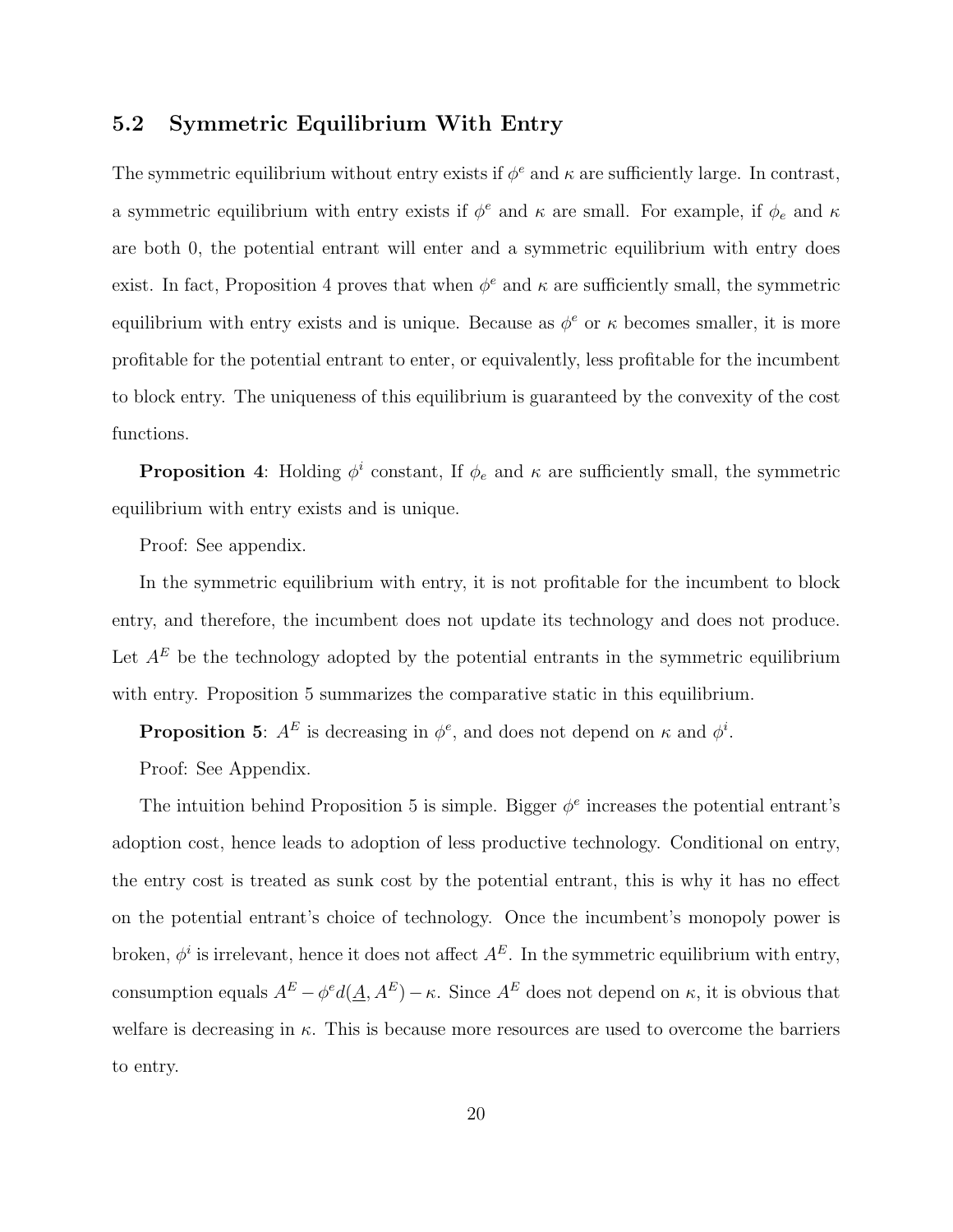Since the existence of the symmetric equilibria depends on the size of the entry barriers, a natural question to ask is whether the type of equilibrium switches when the entry cost changes while all the other parameters are constant. It turns out that by choosing different pair of  $\phi^i$  and  $\phi^e$ , varying  $\kappa$  can produce three cases. In the first case, only the symmetric equilibrium without entry exists. This happens when  $\phi^e$  is large enough relative to  $\phi^i$ . In particular, Corollary 1 proves that as long as  $\phi_e \geq \phi^i$ , the symmetric equilibrium with entry does not exist and the symmetric equilibrium without entry exists for any  $\kappa$ .

In the second case, the symmetric equilibrium switches from one to another while  $\kappa$ varies, but there is a range of  $\kappa$  in which no symmetric equilibrium exists. In the third case, not only the symmetric equilibrium switches, but also they can exist at the same time in some range of  $\kappa$ . This happens because of the general equilibrium effects in the model. To see it, recall that the price the potential entrant charges is the ratio between the wage rate and the incumbent's technology, and it is easy to derive that the wage rate is  $\underline{A}$  in the symmetric equilibrium without entry and is  $A_0$  in the symmetric equilibrium with entry. It follows that if there is entry in all the other industries, the potential entrant  $j$  can charge a price of  $p_j^e = \frac{w}{A_j^i} = \frac{A_0}{A_j^i}$  $\frac{A_0}{A_j^i}$ , and if entry can be blocked in all the other industries, the potential entrant j can charge a price of  $p_j^e = \frac{w}{A_j^i} = \frac{A}{A_j^i}$  $\frac{A}{A_j^i}$ . Hence, for any  $A_j^i$ , the potential entrant j can charge a higher price if there is entry in all the other industries, and therefore makes higher profits in this case. This implies that when there is entry in all the other industries, it is more profitable for the potential entrant  $j$  to enter as well. Similarly, when entry can be blocked in all the other industries, it is also more profitable for the incumbent  $j$  to block entry. This complementarity between the potential entrants as well as the complementarity between the incumbents may produces the coexistence of the symmetric equilibrium with entry and the symmetric equilibrium without entry for some combinations of  $\phi^i$  and  $\phi^e$ .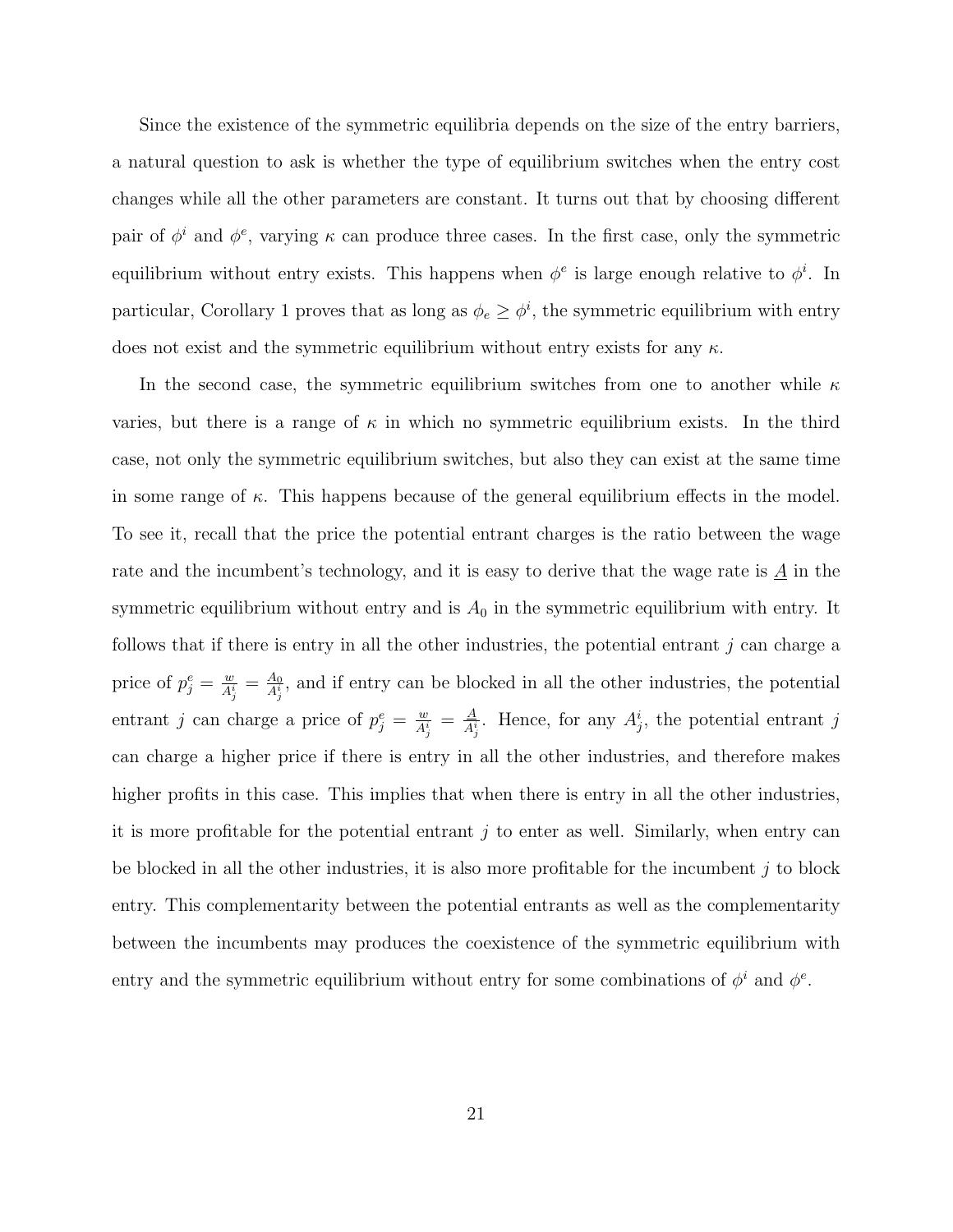## 6 Numerical Examples

Two natural questions emerge from the analysis in section 5. One is how large is the quantitative effects of entry barriers on technology adoption, and the other one is how the primitives in the model affect the quantitative effects. To explore those two questions, I perform several numerical experiments in this section.

# 6.1 Quantitative Effects of Entry Barriers on Technology Adoption

To do the experiments, functional forms and parameter values need to be specified. I normalize the technology frontier  $A<sup>f</sup>$  to 1. Following Parente and Prescott (1994), I pick  $d(A, A') = \frac{(A')^{\gamma} - A^{\gamma}}{\gamma (A f) \gamma - 1}$  $\frac{(A')^{\gamma}-A^{\gamma}}{\gamma(A^f)^{\gamma-1}}$ . This cost function is derived from  $d(A, A') = \int_A^{A'} (\frac{s}{A^f})^{\gamma-1} ds$ , which implies that it takes few resources to update from  $A$  to  $A'$  as the technology frontier increases. As a benchmark, I set  $\gamma = 2$ ,  $A_0 = 20\% A^f$ , and  $\underline{A} = 10\% A_0$ . Following Parente and Prescott (1999),  $\epsilon$  is set to be 0.9. The sensitivity test on these parameters are performed later. I set  $\phi^i = \phi^e$  and then calibrate this value so that when the entry cost  $\kappa$  is 0, the technology adopted is 90% of the frontier technology. Note that from Corollary 1, when  $\phi^i = \phi^e$ , the symmetric equilibrium with entry does not exist and the symmetric equilibrium without entry exists for all  $\kappa \geq 0$ . Hence,  $\kappa_C$  is equal to 0 in all the experiments performed in this section.<sup>15</sup>

Figure 1 illustrates how the technology adopted changes with the entry cost to GDP ratio in the benchmark experiment. Based on figure 1, the relationship of entry cost and technology adopted described in Proposition 2 and Proposition 3 also holds when replacing the entry cost by entry cost to GDP ratio. In particular, when the entry cost to GDP ratio is bigger than 0.29, the technology adopted by the incumbent does not change with entry cost,

<sup>15</sup>The symmetric equilibrium without entry is unique for all the experiments performed in this section.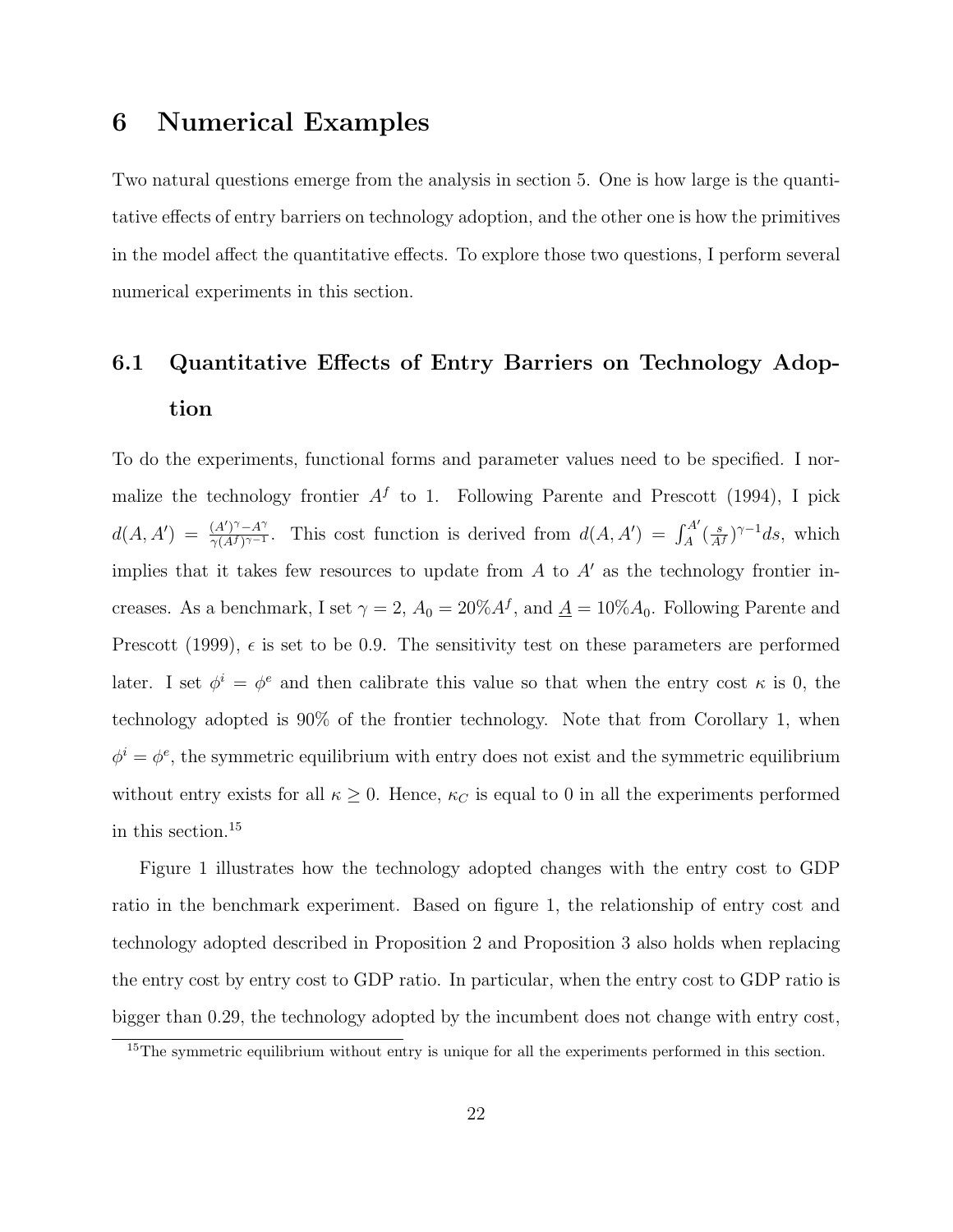



and when the entry cost to GDP ratio is smaller than 0.29, the technology adopted by the incumbent is decreasing in the entry cost. In this example,  $\kappa_W = 0$ , implying that welfare is always decreasing in the entry cost. Figure 1 also illustrates the size of the quantitative effects of entry barriers on TFP. Based on the figure, if the relative entry cost is reduced by 6 times from the threshold, TFP will increase by 2 times. Panel A of table III in Djankov et. al (2002) shows that the entry cost varies from 1.7% of GDP per capita in the U.S to 5 times of GDP per capita in Dominican Republic, and 6 times of difference in the entry cost to GDP ratio is not large at all. For example, the entry cost to GDP ratio is about 15 times larger in Argentina and is about 50 times larger in India than that in the U.S.

#### 6.2 The Effects of the Primitives

This section explores how the primitives in the model affect the size of the quantitative effects of entry barriers on the technology adopted. To begin with,  $A_0$  has little impact on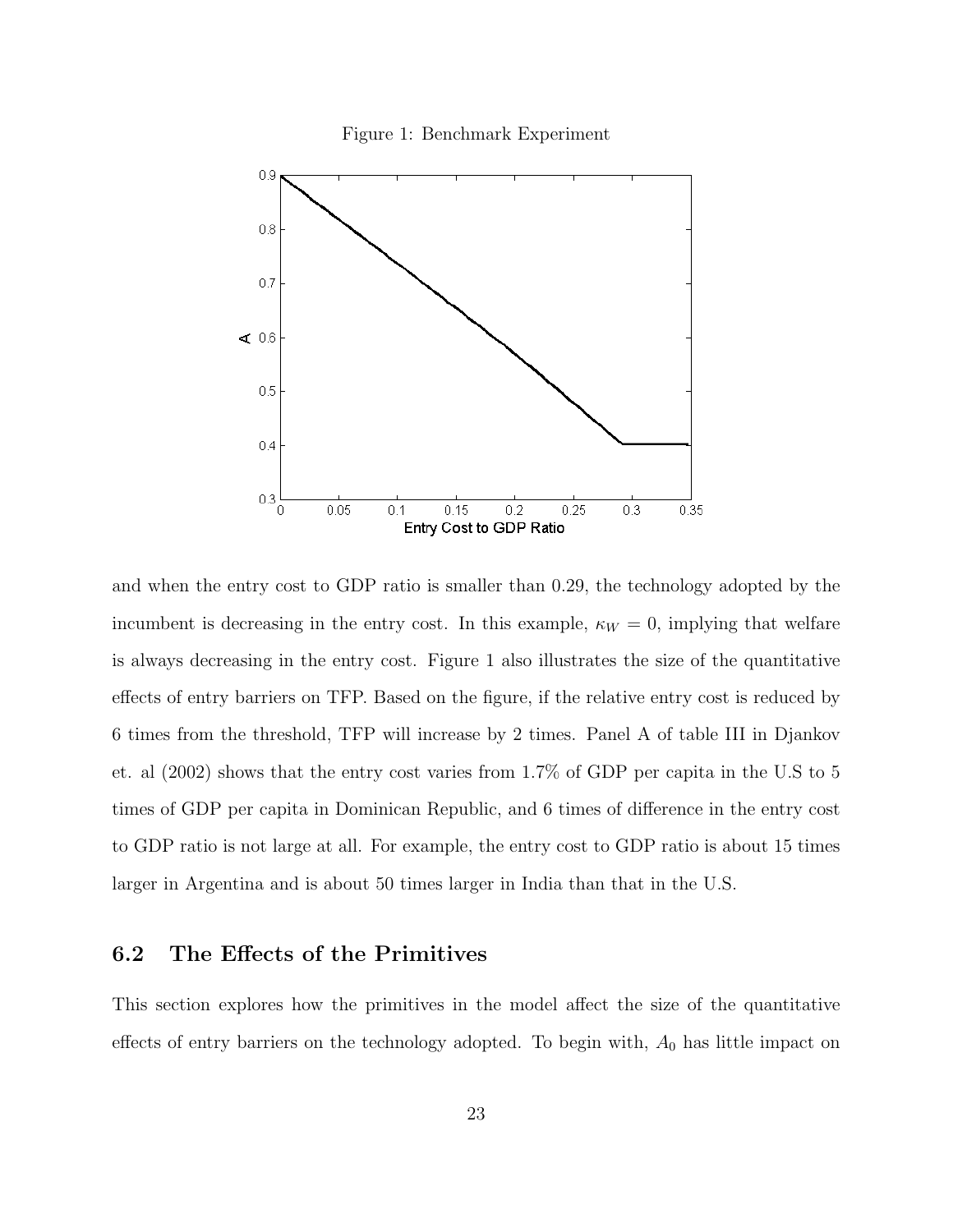the quantitative effects. To see this, note that when  $\kappa_C \leq \kappa \langle \kappa_{LC}, A_0 \rangle$  does not affect the equilibrium technology  $A^{NE}$ , since  $A_0$  only affects the incumbent's adoption cost, and  $A^{NE}$ does not depend on the incumbent's adoption cost.<sup>16</sup> When  $\kappa \geq \kappa_{LC}$ ,  $A_0$  may affect  $A^{NE}$ , which equals  $A^{LC}$  in this case. However, the function d used in this section implies that the marginal cost of upgrading does not depend on  $A_0$ , hence  $A_0$  does not affect  $A^{LC}$  as long as  $A^{LC}$  is interior, which is true for all the examples in this section.

I now turn to analyze how the demand elasticity  $\epsilon$  affects the quantitative effects of entry barriers on technology adoption. Thus far the analysis has assumed that  $0 < \epsilon < 1$ , i.e., the demand for intermediates is price inelastic. In fact, under some reasonable conditions, the theoretical findings in section 5 also hold when the demand is price elastic. Hence, the numerical experiments here will cover both the elastic case and the inelastic case. In particular, I perform the following experiments. I set values for  $A_0$ ,  $\underline{A}$  and  $\gamma$  to be the same values as those in the benchmark experiment. I then choose different values for  $\epsilon$ , and for each  $\epsilon$ , I set  $\phi^i = \phi^e$  and recalibrate them so that when  $\kappa = 0$ , the technology adopted is 90% of the frontier technology.

Figure 2 illustrates the results from the experiments on  $\epsilon$ . Panel (a) shows the cases when  $0 < \epsilon < 1$ , while panel (b) shows the cases when  $\epsilon > 1$ . Three patterns emerge from figure 2. First, the size of the quantitative effects is smaller when the demand is price elastic. The intuition behind this is simple. The incumbent faces two types of competition. One is from the potential entrant in the same industry and the other is from the producers in other industries. If the intermediates are good substitutes, the incumbent faces intense competition from the producers in other industries, and therefore will adopt a better technology even when the entry barriers are high. As a result, the effects of entry barriers on technology adoption is much smaller when the demand is price elastic. This implies that entry barriers are more harmful in countries with monopolists facing inelastic demand.

<sup>&</sup>lt;sup>16</sup>This is similar to the argument that  $\phi^i$  does not affect  $A^{NE}$  when  $\kappa_C \leq \kappa \leq \kappa_{LC}$ .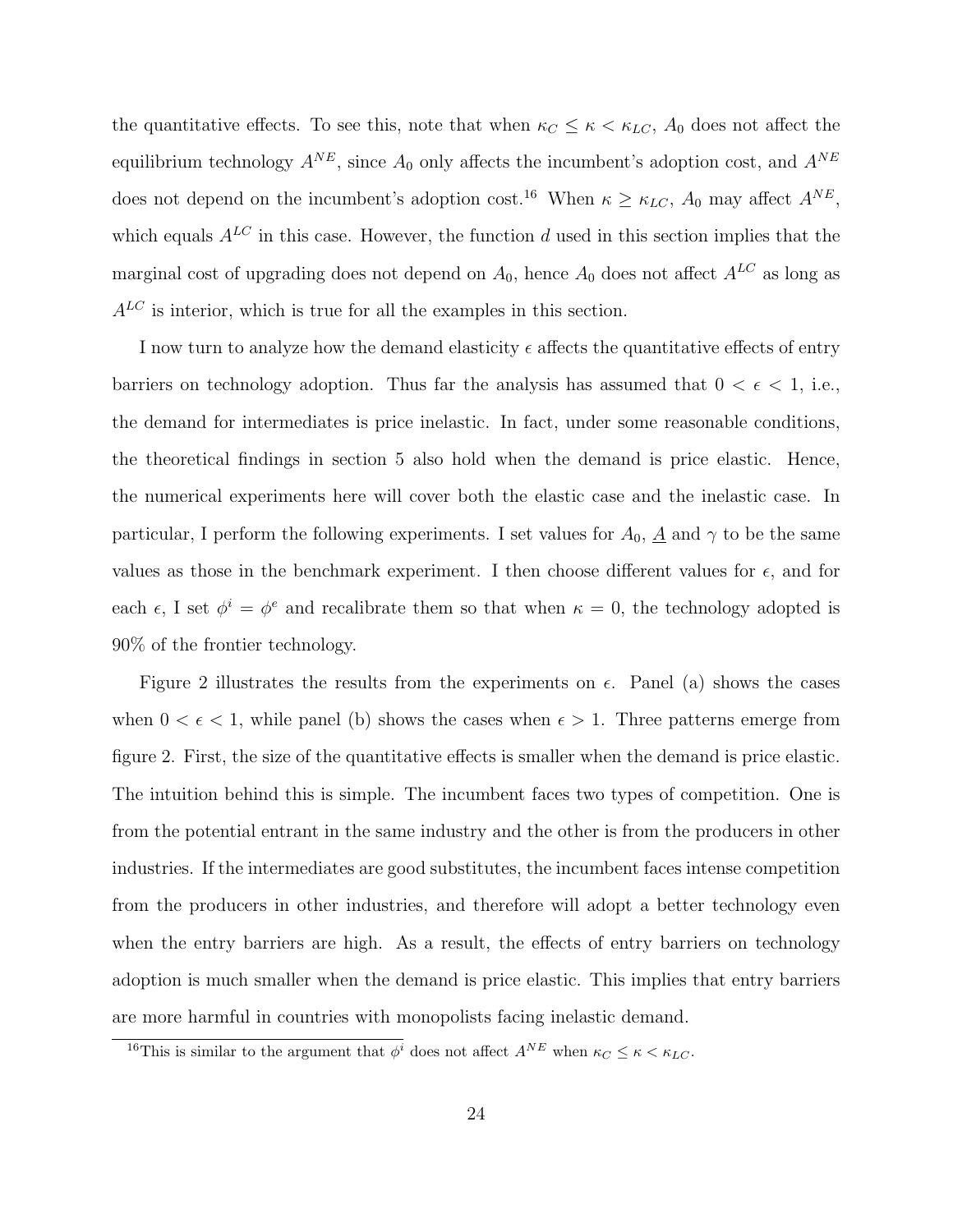From panel (b) of figure 2, when the demand is price elastic, an increase in  $\epsilon$  leads to an increase in  $A_{LC}$  and a decrease in  $\kappa_{LC}$ . Although only two curves are shown in figure 2(b), it turns out that when  $\epsilon$  is greater than 1.5,  $\kappa_{LC} = 0$  and  $A_{LC} = 0.9$ . The intuition behind this pattern is similar to the intuition behind the first pattern. As  $\epsilon$  increases, competition among incumbents becomes more intense, hence,  $A^{LC}$  increases. The increase in  $A^{LC}$  then leads to the decrease in  $\kappa_{LC}$ , since as  $A^{LC}$  increases, the incumbent can block entry by adopting  $A^{LC}$ even if entry barrier is slightly lower. To see this, recall that  $\kappa_{LC}$  is the level of entry barriers such that when the incumbent adopts  $A^{LC}$ , the potential entrant is indifferent between to enter and not to enter.

The third pattern is that when the demand is inelastic, as  $\epsilon$  increases,  $A^{LC}$  decreases,  $\kappa_{LC}$  increases, and  $A^{NE}$  increases for any given entry cost when  $0 \leq \kappa < \kappa_{LC}$ . The intuition behind this is provided as follows. To begin with, when  $\epsilon$  increases,  $\phi^i$  increases, and therefore  $A^{LC}$  decreases. Although the decrease in  $A^{LC}$  is one reason for the increase in  $\kappa_{LC}$ , it is not the main reason. In fact, the main reason is that increases in  $\epsilon$  lead to increases in the potential entrant's profit after entry. To see this, recall that the potential entrant must charge a price less than what the incumbent charges if it were to enter. As  $\epsilon$  increases, the demand becomes more elastic, which implies that when the potential entrant undercut the incumbent's price, the demand responds more to this reduction in price, and therefore the potential entrant's revenue increases, or equivalently, the potential entrant's profit increases. It follows that  $\kappa_{LC}$  needs to be larger so that when  $\kappa \geq \kappa_{LC}$ , the incumbent can block entry by adopting  $A^{LC}$ . Moreover, when  $0 \leq \kappa < \kappa_{LC}$ , as  $\epsilon$  increases, the incumbent has to adopt a higher A to block entry at any  $\kappa$ , since the potential entrant's profit is increasing in  $\epsilon$  and decreasing in the incumbent's technology.

Figure 3 illustrates how  $\underline{A}$  affects the quantitative effects of entry barriers on technology adoption. Similar to the experiments on  $\epsilon$ , as  $\underline{A}$  changes, I recalibrate  $\phi^i$  and  $\phi^e$  so that when  $\kappa = 0$ , the technology adopted is 90% of the frontier technology.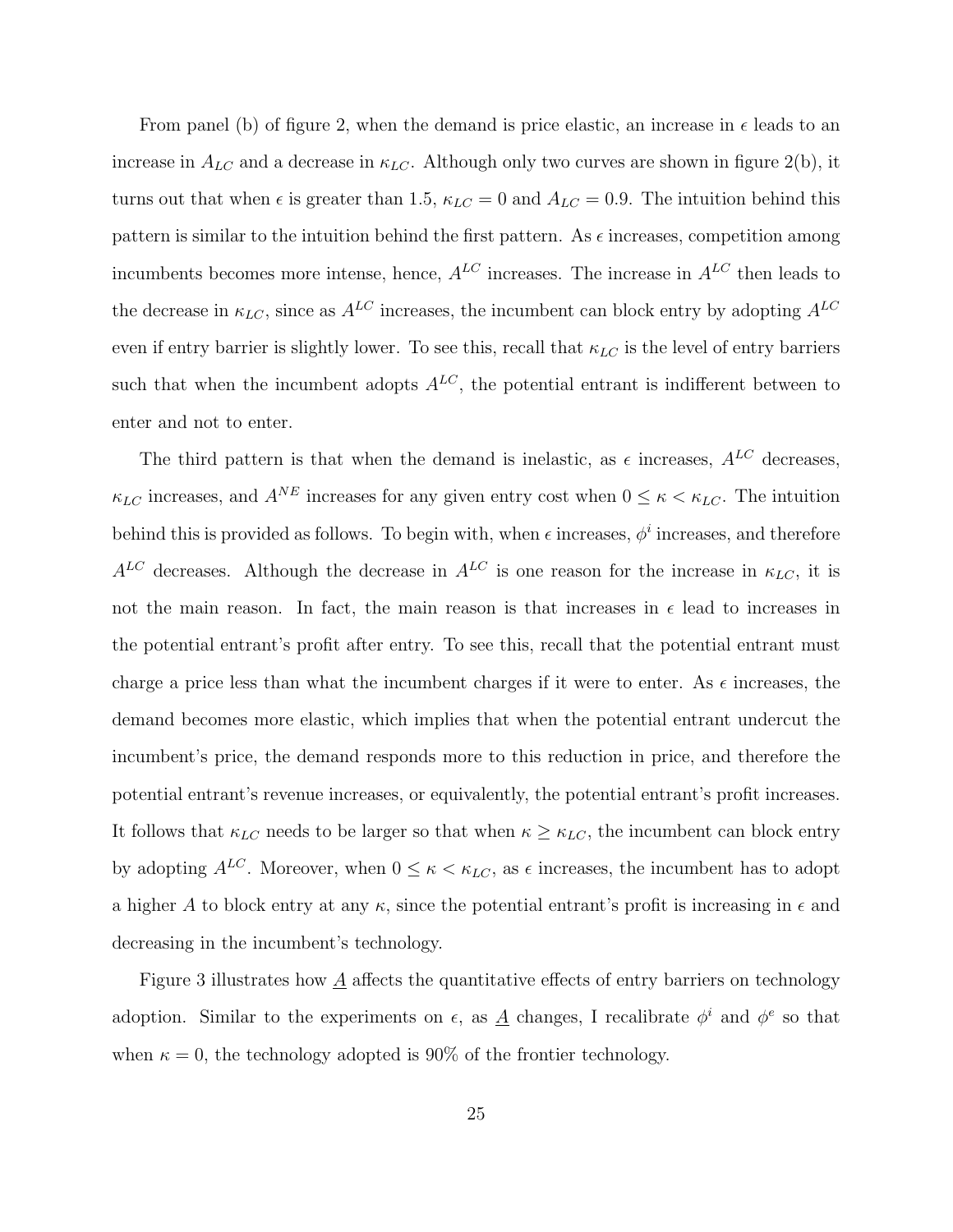

Figure 2: Effects of  $\epsilon$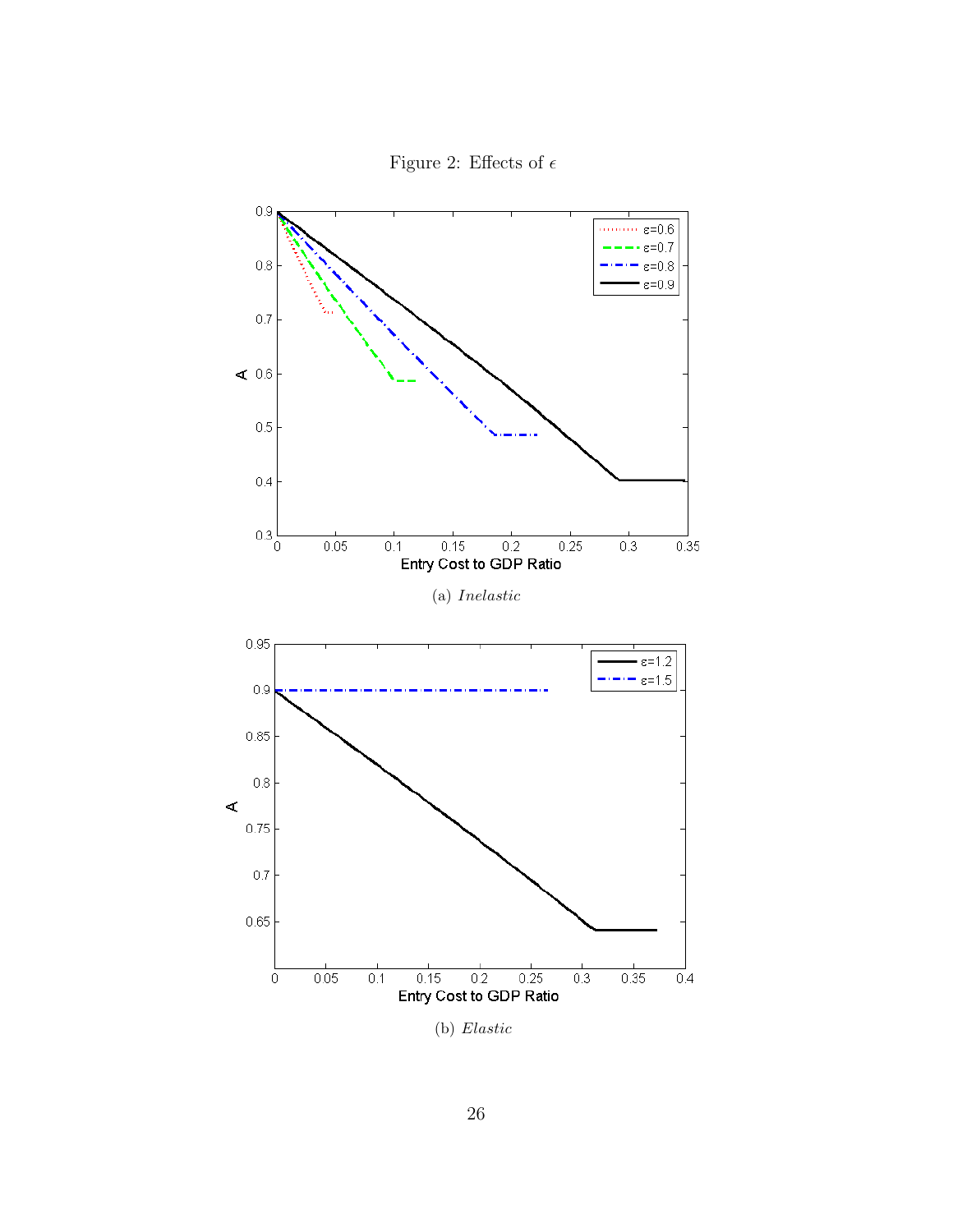

Figure 3 shows that when  $\underline{A}$  increases,  $A^{NE}$  increases for any given entry cost, and  $\kappa_{LC}$ decreases. This pattern is caused by the general equilibrium effects. Recall that in the symmetric equilibrium without entry, the wage rate equals  $\underline{A}$ . Hence, as  $\underline{A}$  increases, it is more costly to hire labor. It follows that when  $\kappa \geq \kappa_{LC}$ , the incumbent substitutes labor with a better technology, and therefore  $A^{LC}$  increases. Moreover, when  $0 \le \kappa \langle \kappa_{LC},$ the potential entrant substitutes labor with a better technology, and therefore forces the incumbent to adopt a better technology to block entry. The decrease in  $\kappa_{LC}$  is again caused the increase in  $A^{LC}$ .

The sensitivity test for  $\gamma$  is illustrated in figure 4. Similar to the earlier experiments, as  $\gamma$  changes, I recalibrate  $\phi^i$  and  $\phi^e$ . Figure 4 shows that  $\gamma$  has no effects on  $A^{NE}$  when  $0 \leq \kappa < \kappa_{LC}$ . This happens because  $\gamma$  affects the incumbents' and the potential entrants' adoption costs in the same way. However, an increase in  $\gamma$  does lead to an increase in  $A^{LC}$ and a decrease in  $\kappa_{LC}$ . To understand this, note that as  $\gamma$  increases, function d becomes less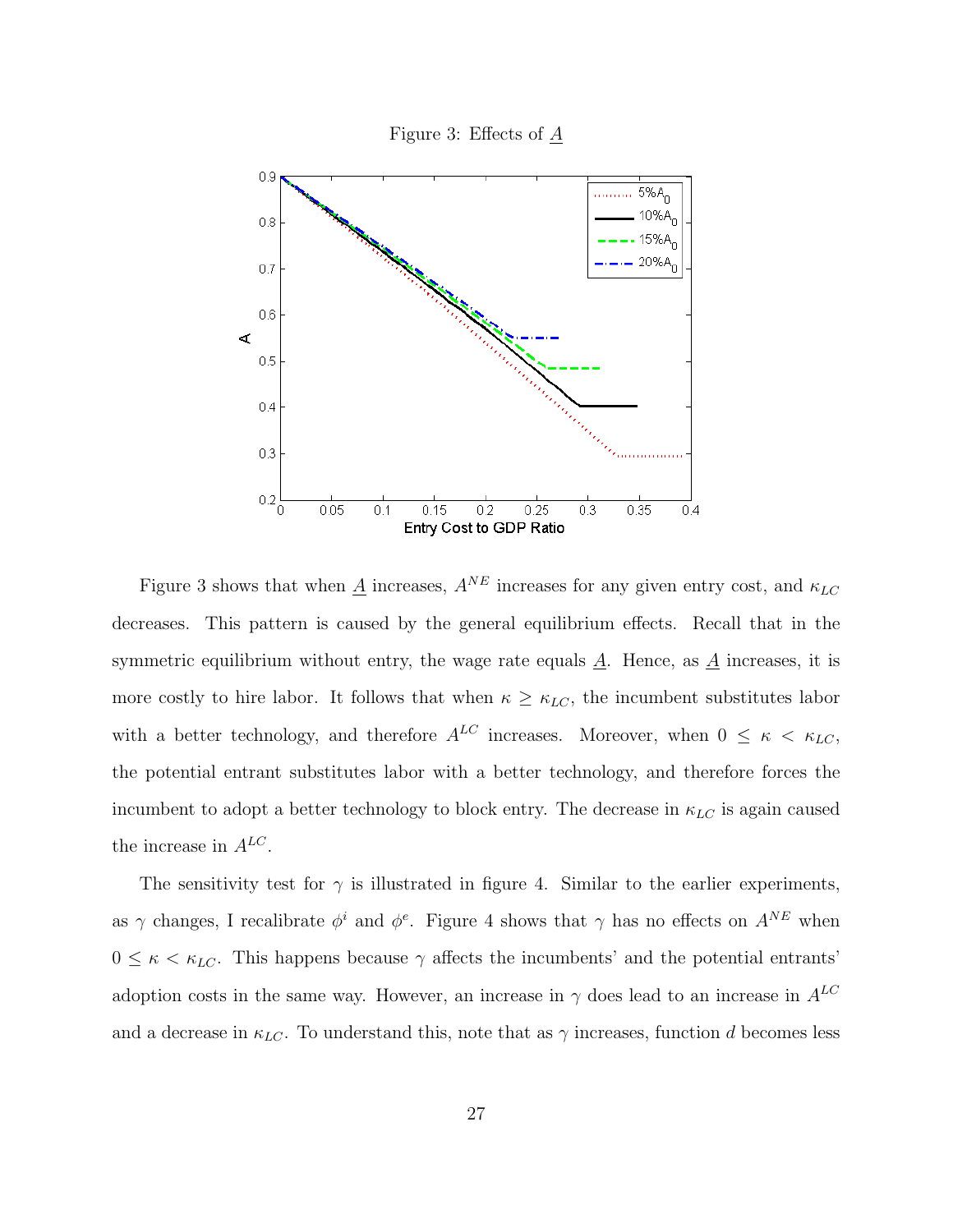

convex, and therefore at the margin, it is less costly for the incumbent to adopt a better technology in the limited competition economy, As noted before, the decrease in  $\kappa_{LC}$  is due to the increase in  $A^{LC}$ .

To summarize, the numerical examples show that the quantitative effects of entry barriers on technology adoption could be large, and the demand elasticity of the intermediates is the key parameter for the size of this quantitative effects. In particular, the quantitative effects are large when the demand is inelastic and are small when the demand is elastic.

## 7 Conclusion

This paper has developed a new model to link barriers to entry and technology adoption. In the model, if entry barriers are infinitely large, a small reduction in the barrier will not change the firm's incentive for technology adoption. However, if the entry barriers are below the threshold, a small reduction in the barrier will force the incumbent to adopt a better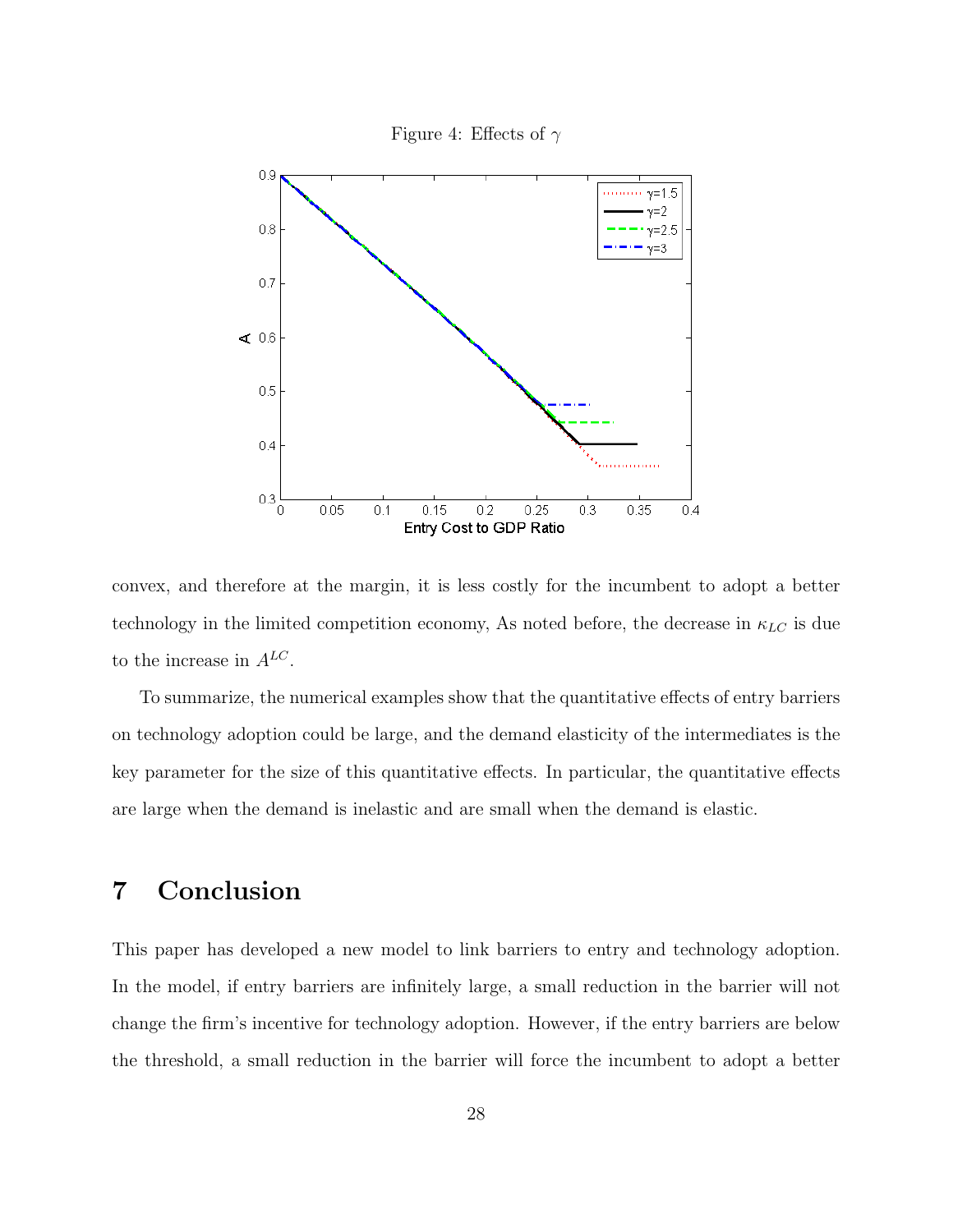technology, because the incumbent fears of being replaced by a new firm and losing its monopoly power. Simple calculations based on the model suggests that entry barriers could be a quantitatively important reason for the cross-country differences in TFP and the size of the quantitative effect depends on the demand elasticity. Moreover, the calculations have shown that entry barriers are more harmful in the economy with monopolists facing inelastic demand.

This paper has clearly presented the mechanism through which barriers to entry reduce the technology adopted. But, more serious works are needed to evaluate the quantitative effect of these barriers on productivity. Except the demand elasticity, the quantitative effects of entry barriers on technology adoption may also depend on the development of financial market. In particular, the quantitative effect could be manifested by the financial market imperfection, since it is hard to finance the large entry cost in the economy with less developed financial market.<sup>17</sup> Moreover, since different industries face different size of set-up cost, one can imagine that barriers to entry may have uneven effects on different industries. These subjects are left for future research.

<sup>&</sup>lt;sup>17</sup>This is related to Erosa and Hidalgo (2008), which find that there are large cross-industry productivity differentials in poor countries and the share of employment in the sectors that need more external financing is positively correlated with the financial market development.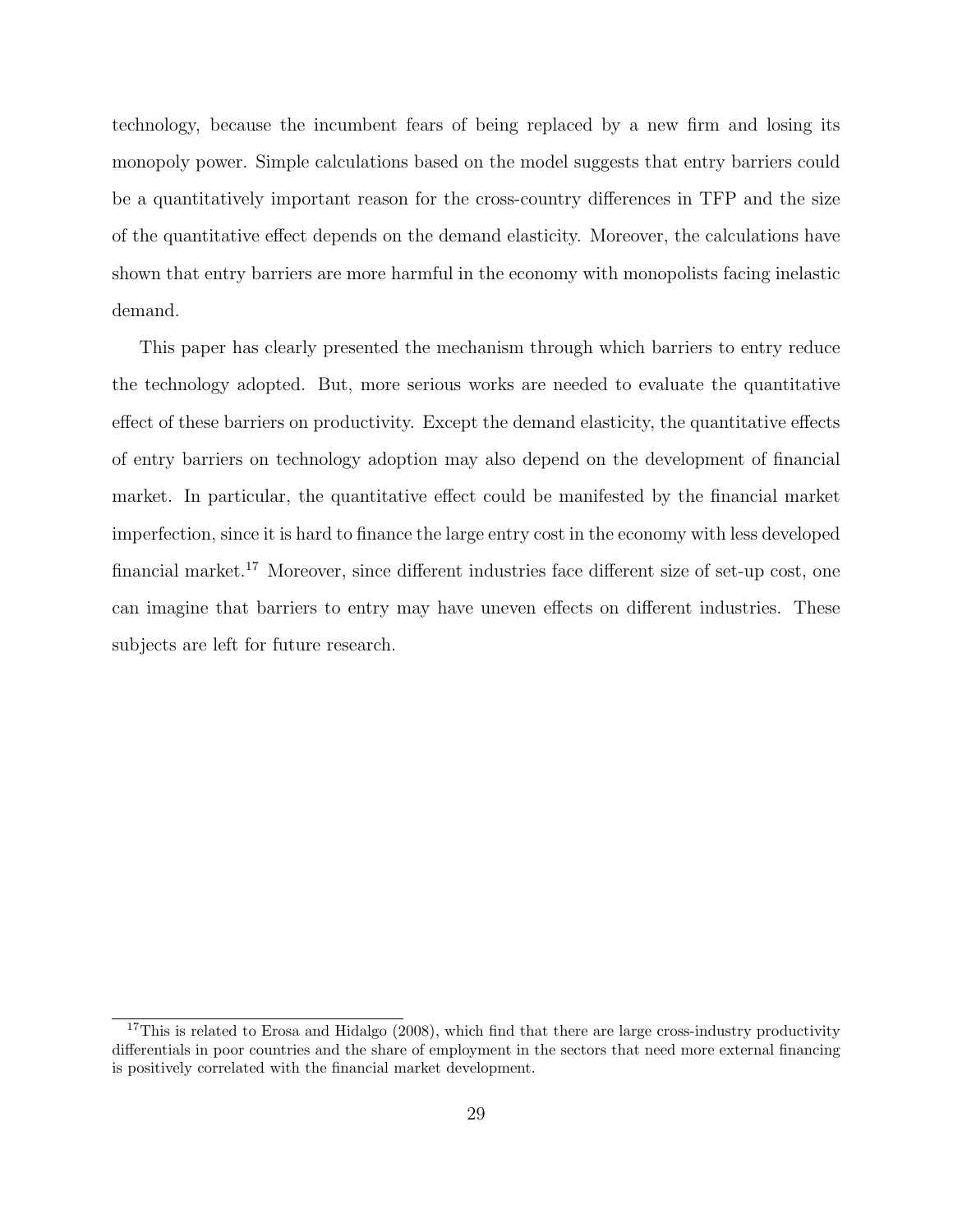## References

- [1] Acemoglu, Daron, Pol Antras and Elhanan Helpman, "Contracts and Technology Adoption," American Economic Review, vol 97(3), June 2007, 916-943.
- [2] Aghion, Philippe, Christopher Harris, Pete Howitt and John Vickers, "Competition, Immitation and Growth with Step-by Step Innovation," Review of Economic Studies, July 2001, 68, pp. 467-492
- [3] Aghion, Philippe, Richard Blundell, Rachel Griffith, Pete Howitt and Susanne Prantl, "The Effects of Entry on Incumbent Innovation and Productivity," Working Paper, 2006.
- [4] Amaral, Pedro and Erwan Quintin, "Financial Intermediation and Economic Development: A Quantitative Assessment," Working Paper, 2007
- [5] Bellettini, Giorgio and Gianmarco I. P. Ottaviano, "Special Interess and Technological Change," Review of Economics Studies, 2005, vol. 72(1), pages 43-56
- [6] Bridgman, Benjamin R., Igor D. Livshits and James C. MacGee, "Vested interests and technology adoption," Journal of Monetary Economics, 2007, vol. 54(3), pages 649-666, April
- [7] Buera, Francisco J., Joseph P. Kaboski, and Yongseok Shin, "Finance and Development: A Tale of Two Sectors", 2008, Working Paper.
- [8] Bulow, Jeremy, John Geanakoplos and Paul Klemperer, "Multimarket Oligopoly: Strategic substitutes and Complements," Journal of Political Economy, 1995, vol. 93(3), pages 488-511.
- [9] Cooper, Russell and Andrew John, "Coordinating Coordination failures in Keynesian Models," Quarterly Jounal of Economics, 1988, vol. 103(3), page 441-463.
- [10] Desmet, Klaus and Stephen L. Parente, "Bigger is Better: Market Size, Demand Elasticity and Innovation," Working Paper, 2007
- [11] Djankov, Simeon, Rafael La Porta, Florencio Lopez de Silanes, and Andrei Shleifer, "The Regulation of Entry," Quarterly Journal of Economics, 2002, 117, 1-37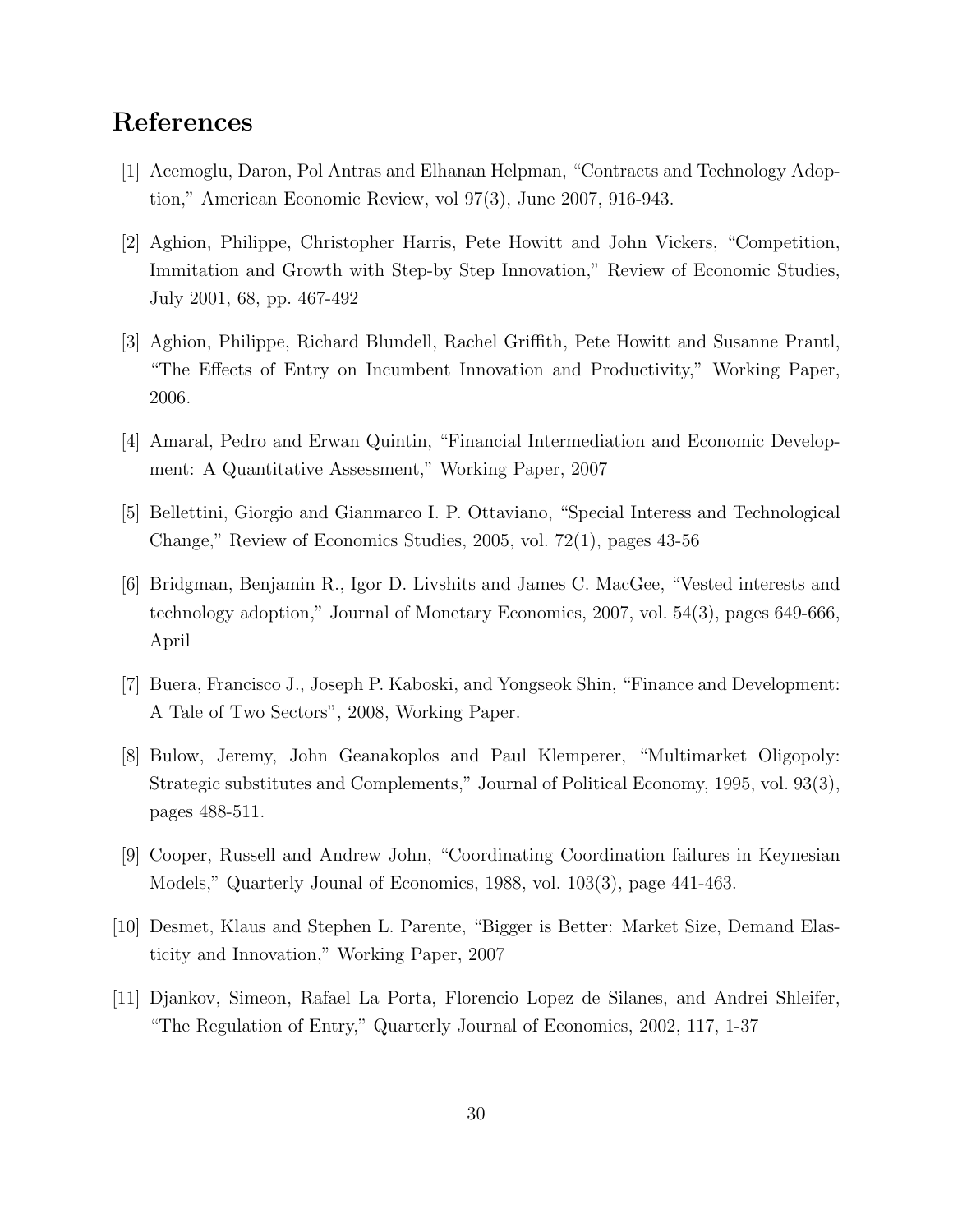- [12] Erosa, Andres and Ana Hidalgo, "On Finance as a Theory of TFP, Cross-Industry Productivity Differences, and Economic Rents," International Economic Review, 2008, vol. 49(2), 437-473
- [13] Fudenberg, Drew and Jean Tirole, "The Fat-Cat Effect, the Puppy-Dog Ploy, and the Lean and Hungry Look," American Economic Review, 1984, vol. 74, 361-366
- [14] Guner, Nezih, Gustavo Ventura, and Xu Yi, "Macroeconomic Implications of Size dependent Policies," Review Economic Dynamics, Forthcoming.
- [15] Grossman, G.M. and Elhanan Helpman, "Quality ladders in the theory of growth," Review of Economic Studies, 1991, 58, 43-61
- [16] Hall, Robert and Charles I. Jones, "Why Do Some Countries Produce So Much More Output Per Worker Than Others?," Quarterly Journal of Economics, 1999, 114, 83-116.
- [17] Herrendorf, Berthold and Arilton Teixeira, "How Barriers to International Trade Affect TFP," Review of Economic Dynamics 8, October 2005, 866-876.
- [18] Herrendorf, Berthold and Arilton Teixeira, "Barriers to Entry and Development," Working Paper, 2007.
- [19] Holmes, Thomas, David K. Levine and James A. Schmitz, "Monopoly and the Incentive to Innovation When Adoption Involves Swithchover Disruptions," Working Paper, 2008.
- [20] Holmes, Thomas and James A. Schmitz, "Resistence to New Technology and Trade Between Areas," Federal Reserve Bank of Minneapolis Quarterly Review, 1995, 19, 2-17.
- [21] Holmes, Thomas and James A. Schmitz, "A gain from trade: From unproductive to productive entrepreneurship," Journal of Monetary Economics, Elsevier, April 2001, vol. 47(2), pages 417-446.
- [22] Klenow, Pete and Andres Rodriguez-Clare, "The Neoclassical Revival in Growth Economics: Has It Gone Too Far?" NBER Macroeconomics Annual 1997, B. Bernanke and J. Rotemberg ed., Cambridge, MA: MIT Press, 73-102.
- [23] Krussel, Per and Jose-Victor Rios-Rull, "Vested Interests in a Positive Theory of Stagnation and Growth," Review of economic Studies, 1996, 63, 301-29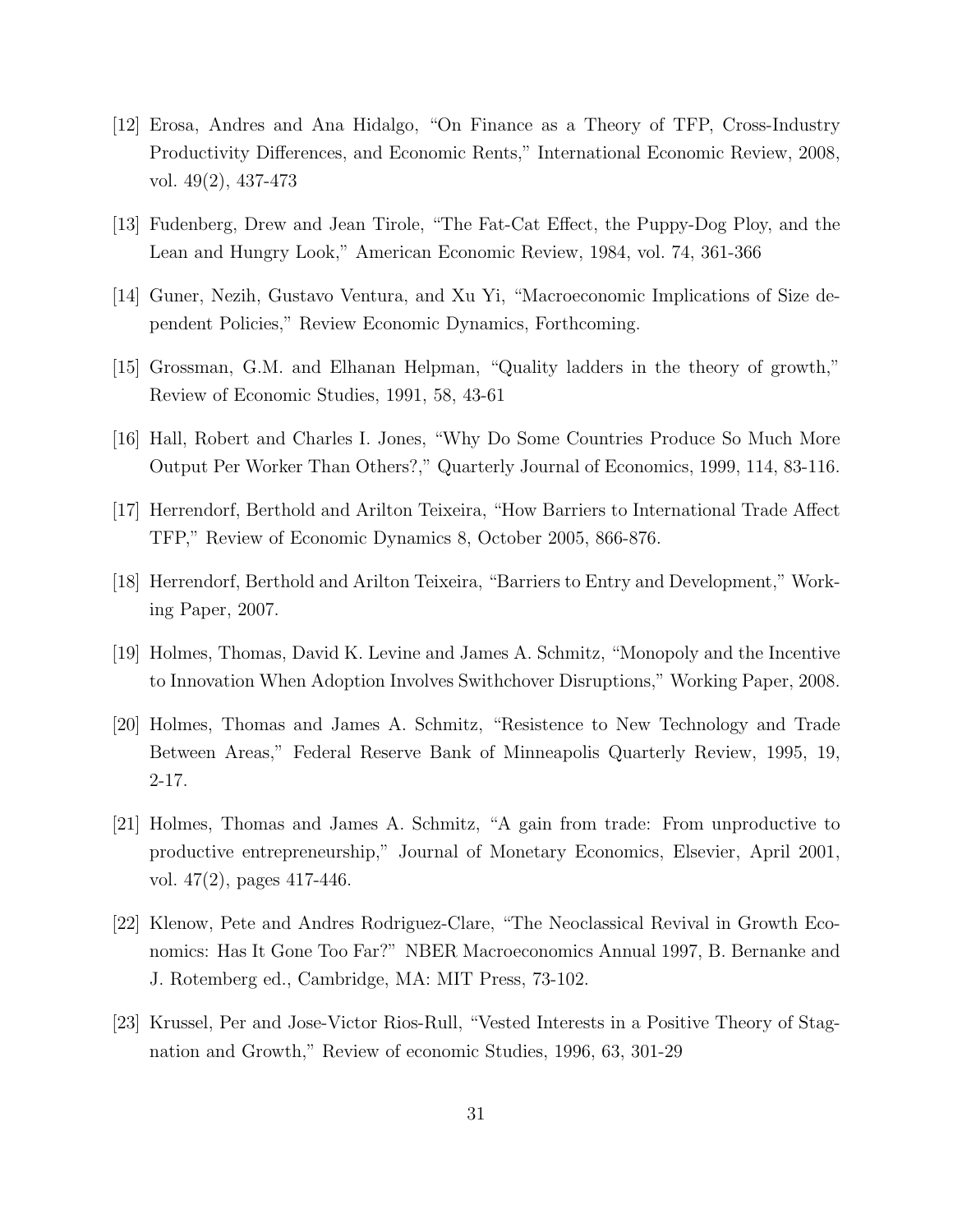- [24] Lewis, William W., "The Power of Productivity: Wealth, Poverty, and the Threat to Global Stability," University of Chicago Press, 2004.
- [25] Manelli, Rodolfo and Ananth Seshadri, "Human Capital and the Wealth of Nations," Manuscript, University of Wisconsin, 2005.
- [26] Mankiw, N. Gregory and Micheal D. Whinston, "Free Entry and Social Inefficiency," Rand Journal of Economics, Vol. 17, No.1, Spring 1986
- [27] Nicoletti, Giuseppe and Stefano Scarpetta, "Regulation and Economic Performance: Product Market Reforms and Productivity in the OECD," Development and Growth, MIT Press, 2006.
- [28] Nicoletti, Giuseppe and Stefano Scarpetta, "Regulation, productivity and growth: OECD evidence," Economic Policy, vol. 18(36), pages 9-72, 2003.
- [29] Parente, Stephen L. and Edward C. Prescott, "Barriers to Technology Adoption and Development," Journal of Political Economy, April 1994, 102(2), 298-321.
- [30] Parente, Stephen L. and Edward C. Prescott, "Monopoly Rights: a barrier to Riches," American Economic Review, 1999, 89, 1216-33.
- [31] Prescott, Edward C., "Needed: A Theory of Total Factor Productivity," International Economic Review, 39, 529-49.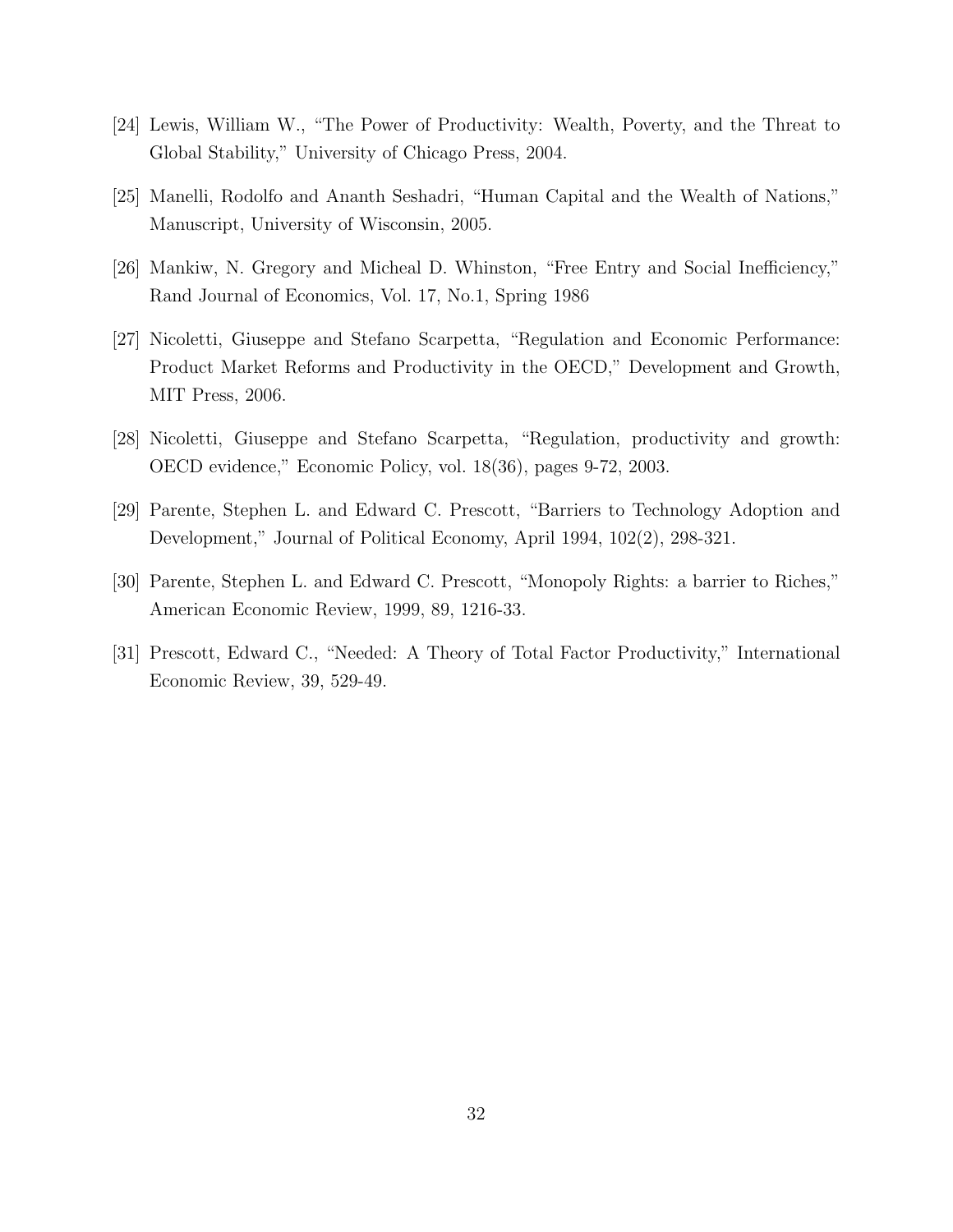## A Proof of Lemma 1

Lemma 1: For any  $\phi^i$  and  $\phi^e$ , conditional upon the existence of the symmetric equilibrium without entry, there exists  $\kappa_{LC}$ , s.t if  $\kappa \ge \kappa_{LC}$ ,  $A^{NE} = A^{LC}$ , and if  $\kappa < \kappa_{LC}$ ,  $A^{NE} > A^{LC}$ .<sup>18</sup>

Proof:  $A^{NE}$  in Lemma 1 describes the technology adopted by the incumbent in the symmetric equilibrium without entry.  $\kappa_{LC}$  in Lemma 1 has the form of  $\kappa_{LC}(\phi^i, \phi^e)$  =  $\max[\underline{A}^{1-\epsilon}(A^{LC})^{\epsilon}(1-\frac{A^{LC}}{4e})]$  $A_j^{LC}$ ) –  $\phi^e d(\underline{A}, A_j^e)$ , 0], where  $A_j^e$  is determined by  $\frac{A^{1-\epsilon}(A^{LC})^{1+\epsilon}}{(A_j^e)^2}$  $\frac{(\overline{A^{LC}})^{1+\epsilon}}{(\overline{A^{e}_{j}})^{2}} - \phi^{e} \frac{\partial d(\underline{A}, A^{e}_{j})}{\partial A^{e}_{j}}$  $\frac{(\Delta, \Lambda_j)}{\partial A_j^e} =$ 0.

This lemma can be proved as follows. Step 1 proves that when  $\kappa \geq \kappa_{LC}$ , the symmetric equilibrium without entry exists and is unique. Moreover, the incumbent adopts  $A^{LC}$  in the this equilibrium. Step 2 shows that when  $\kappa < \kappa_{LC}$ , the incumbent adopts a technology better than  $A^{LC}$  in the symmetric equilibrium without entry conditional upon existence.

Step 1: As noted in section 4, when the entry cost is infinity, the incumbent adopts the same technology in the symmetric equilibrium without entry as in the symmetric equilibrium of the limited competition economy. By continuity, this is true as long as  $\kappa$  is large enough so that entry can be blocked when the incumbent upgrade to  $A^{LC}$ . In particular, what follows shows that this is true as long as  $\kappa \geq \kappa_{LC}$ .

Suppose all incumbents upgrade to  $A^{LC}$  in the symmetric equilibrium without entry. It follows that  $B = A^{LC}$  and  $w = A$ . Conditional upon entry, the potential entrant j solves the following problem:

$$
\pi_j^e = \max_{A_j^e, p_j^e} B(p_j^e)^{-\epsilon} (p_j^e - \frac{w}{A_j^e}) - \phi^e d(\underline{A}, A_j^e)
$$
  
s.t. 
$$
p_j^e \le \frac{w}{A^{LC}}
$$

$$
0 \le A_j^e \le A^f
$$

The first order condition for  $A_j^e$  is given by:

$$
w \frac{B(p_j^e)^{-\epsilon}}{(A_j^e)^2} - \phi^e \frac{\partial d(\underline{A}, A_j^e)}{\partial A_j^e} = 0
$$
\n(A.1)

Inelastic demand implies that the price constraint binds. Substituting  $p_j^e = \frac{w}{A^{LC}}$ ,  $B = A^{LC}$ 

<sup>&</sup>lt;sup>18</sup>When  $\phi^i$  is sufficiently small or  $\phi^e$  is sufficiently large,  $\kappa_{LC}$  may be zero. In this case,  $A^{NE}$  is always equal to  $A^{\dot{L}C}$ .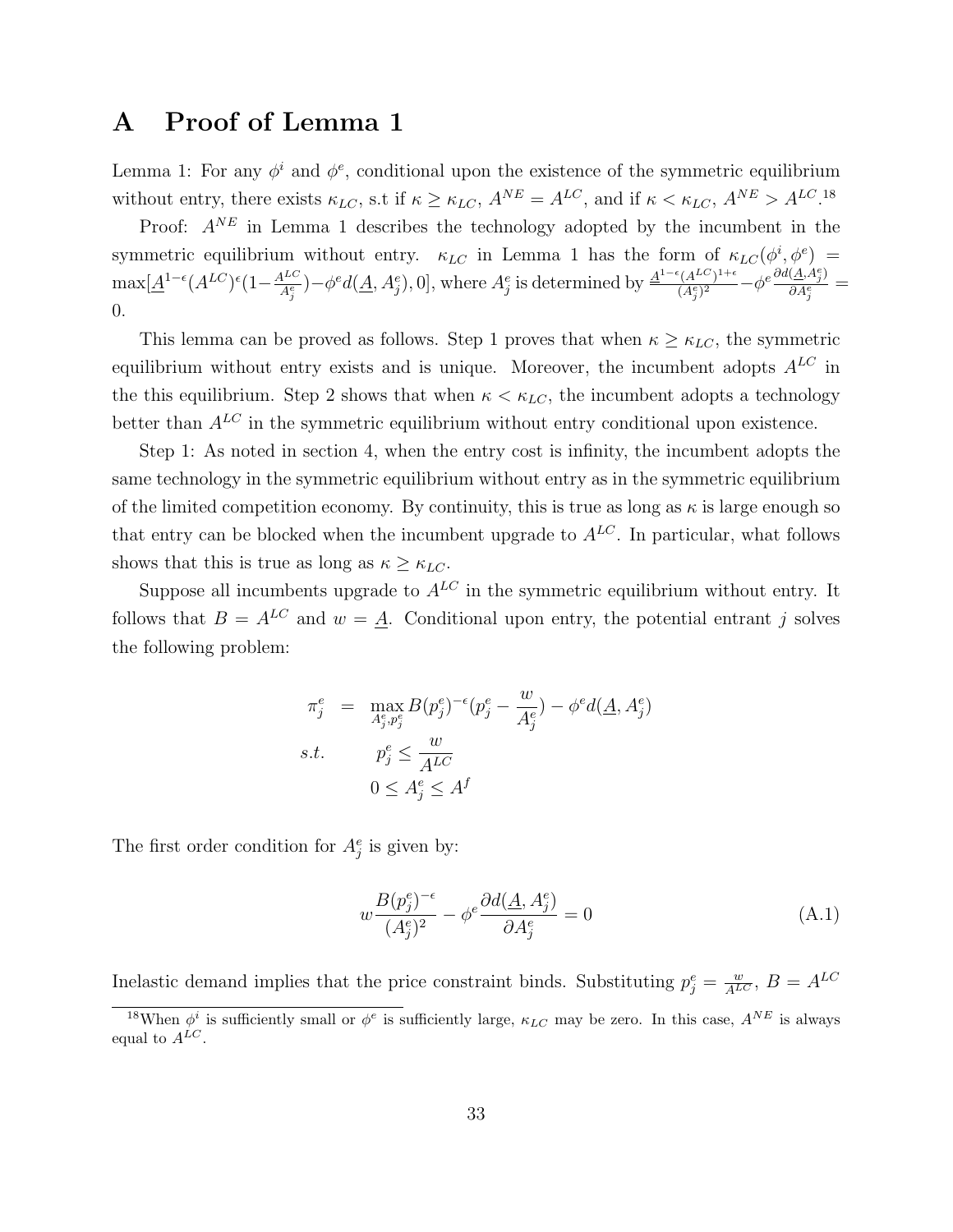and  $w = \underline{A}$  into the first order condition yields:

$$
\frac{\underline{A}^{1-\epsilon}(A^{LC})^{1+\epsilon}}{(A_j^e)^2} - \phi^e \frac{\partial d(\underline{A}, A_j^e)}{\partial A_j^e} = 0
$$
\n(A.2)

The potential entrant's net profit is then given by

$$
\pi_j^e - \kappa = \underline{A}^{1-\epsilon} (A^{LC})^{\epsilon} (1 - \frac{A^{LC}}{A_j^e}) - \phi^e d(\underline{A}, A_j^e) - \kappa
$$
\n(A.3)

where  $A_j^e$  is determined by the above first order condition. When  $\kappa \geq \kappa_{LC}$ , it is easy to derive  $\pi_j^e - \kappa \leq \pi_j^e - \kappa_{LC} \leq 0$ .

This proves that when  $\kappa \geq \kappa_{LC}$ , the incumbent can block entry when upgrading to  $A^{LC}$ , and therefore adopts  $A^{LC}$  in the symmetric equilibrium without entry. The uniqueness of this equilibrium is guaranteed by the uniqueness of  $A^{LC}.$ 

Step 2: This part shows that when  $\kappa < \kappa_{LC}$ , the incumbent chooses a technology better than  $A^{LC}$  in the symmetric equilibrium without entry. This is proved by contradiction.

When  $\kappa < \kappa_{LC}$ , it is easy to show  $\pi_j^e - \kappa > \pi_j^e - \kappa_{LC} = 0$ . Hence, entry can not be blocked when the incumbent upgrades to  $A^{LC}$ . Suppose the symmetric equilibrium without entry exists when  $\kappa < \kappa_{LC}$  and the incumbent adopts  $A^{i} < A^{LC}$  in such an equilibrium. It follows that  $B = A^i$ ,  $w = \underline{A}$  and  $\pi_j^e(A^i, A^i, w) \leq \kappa$ .

The incumbent  $j$  solves:

$$
\pi_j^B = \max_{A_j^i, p_j^i} [p_j^i B(p_j^i)^{-\epsilon} - w \frac{B(p_j^i)^{-\epsilon}}{A_j^i} - \phi^i d(A_0, A_j^i)]
$$
  
s.t. 
$$
\pi_j^e(A_j^i, B, w) - \kappa \le 0
$$

$$
p_j^i = \frac{w}{A}
$$

The derivative of the incumbent's objective function with respect to  $A_j^i$  is:

$$
w \frac{B(p_j^i)^{-\epsilon}}{(A_j^i)^2} - \phi^i \frac{\partial d(A_0, A_j^i)}{\partial A_j^i}
$$
\n(A.4)

Substituting  $B = A^i$ ,  $w = \underline{A}$  and  $p_j^i = \frac{w}{A}$  $\frac{w}{A}$  into the above expression and evaluating it at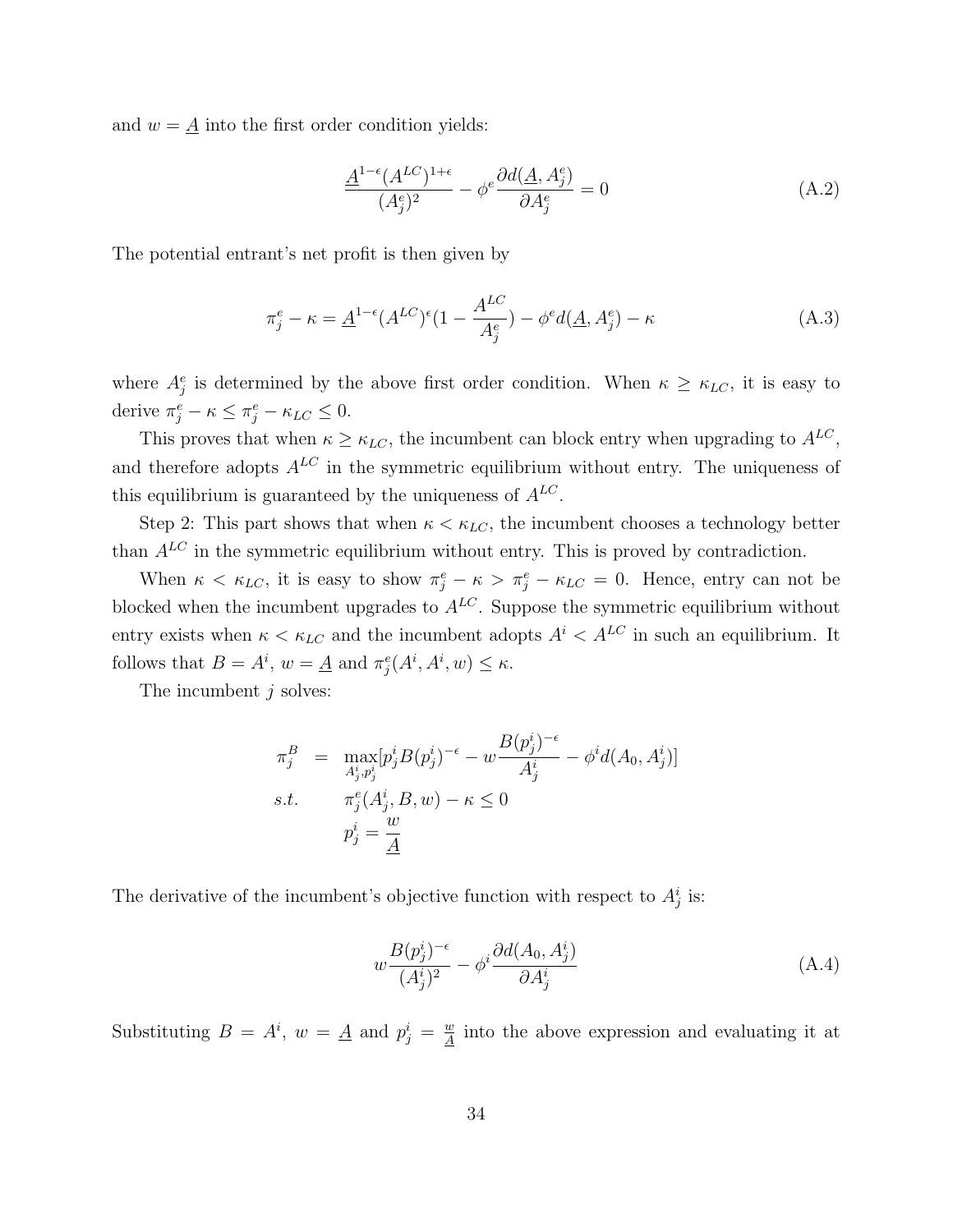$A_j^i = A^i$  gives,

$$
\frac{A}{A^i} - \phi^i \frac{\partial d}{\partial A^i} > \frac{A}{A^{LC}} - \phi^i \frac{\partial d}{\partial A^i}|_{(A^i = A^{LC})} = 0
$$
\n(A.5)

The inequality is derived because  $A^i < A^{LC}$  and  $\frac{A}{A^i} - \phi^i \frac{\partial d}{\partial A^i}$  $\frac{\partial d}{\partial A^i}$  is a decreasing function of  $A^i$ . The equality is derived because of  $(4.2)$ . From section 3, the potential entrant j's profit is decreasing in  $A_j^i$ , i.e.,  $\frac{\partial \pi_j^e(A_j^i, A^i, w)}{\partial A_j^i}$  $\frac{A_j^2, A^*, w_j}{\partial A_j^i}$  < 0. Hence  $\pi_j^e(A_j^i, A^i, w) < \kappa$  for any  $A_j^i > A^i$ . Let  $\eta$  be a small number. It follows that  $\pi_j^e(A^i + \eta, A^i, w) - \kappa < 0$ , i.e., the no entry constraint is satisfied when  $A_j^i = A^i + \eta$ . From (A.5),  $\pi_j^B$  is decreasing around  $A^i$ , hence the incumbent can make more profit by adopting  $A^i + \eta$  instead of adopting  $A^i$ . This contradicts with the assumption that  $A^i$  is the technology adopted by the incumbent in the symmetric equilibrium without entry. It follows that the incumbent will not adopt a technology worse than  $A^{LC}$  in the symmetric equilibrium without entry. Put differently, if a symmetric equilibrium without entry exists when  $\kappa < \kappa_{LC}$ , the incumbent will adopt a technology which is better than  $A^{LC}$ . QED

## B Proof of Proposition 1

The proof of Lemma 1 has showed that for any  $\phi^e$  and  $\phi^i$ , if  $\kappa \geq \kappa_{LC}$ , the symmetric equilibrium without entry exists and is unique. This part will prove that for any  $\phi^i$ , if  $\phi^e \geq \bar{\phi}^e(\phi^i)$ , there exists  $\kappa_C(\phi^i, \phi^e) \leq \kappa_{LC}(\phi^i, \phi^e)$ , such that when  $\kappa_C \leq \kappa \langle \kappa_{LC},$ the symmetric equilibrium without entry exists and is unique.  $\kappa_C(\phi^i, \phi^e)$  has the form of  $\kappa_C(\phi^i, \phi^e)$  = max $\underline{[A]}^{1-\epsilon}(A^i_{max})^{\epsilon} (1 - \frac{A^i_{max}}{A^e_{\epsilon}})$  $\mathcal{A}_{f}^{max}_{A_{f}^{e}}$ ) –  $\phi^{e}d(\underline{A}, A_{j}^{e}), 0$ , where  $A_{j}^{e}$  is determined by  $\underline{A}^{1-\epsilon}(A_{max}^i)^{1+\epsilon}$  $\frac{(A^i_{max})^{1+\epsilon}}{(A^e_j)^2} - \phi^e \frac{\partial d(\underline{A}, A^e_j)}{\partial A^e_j}$  $\frac{(\Delta A_j^2)}{\partial A_j^e} = 0$ , and  $A_{max}^i$  is determined by  $A_{max}^i - \underline{A} - \phi^i d(A_0, A_{max}^i) = 0$ .  $\bar{\phi}^e(\phi^i)$  has the expression of  $\bar{\phi}^e(\phi^i) = \frac{\epsilon}{(\epsilon+1)}^2 \frac{A^{1-\epsilon}}{(A^{LC})^{1-\epsilon}}$  $(A^{LC})^{1-\epsilon} \frac{\partial d(A,A)}{\partial A}\Big|_{(A=\frac{\epsilon+1}{\epsilon} A^{LC})}$ .

Suppose there exists a symmetric equilibrium without entry and in this equilibrium the incumbent adopts  $A^i$ , then,  $B = A^i$  and  $w = \underline{A}$ . The potential entrant j solves:

$$
\pi_j^e = \max_{A_j^e, p_j^e} B(p_j^e)^{-\epsilon} (p_j^e - \frac{w}{A_j^e}) - \phi^e d(\underline{A}, A_j^e)
$$
  
s.t. 
$$
p_j^e \le \frac{w}{A_j^i}
$$

$$
0 \le A_j^e \le A^f
$$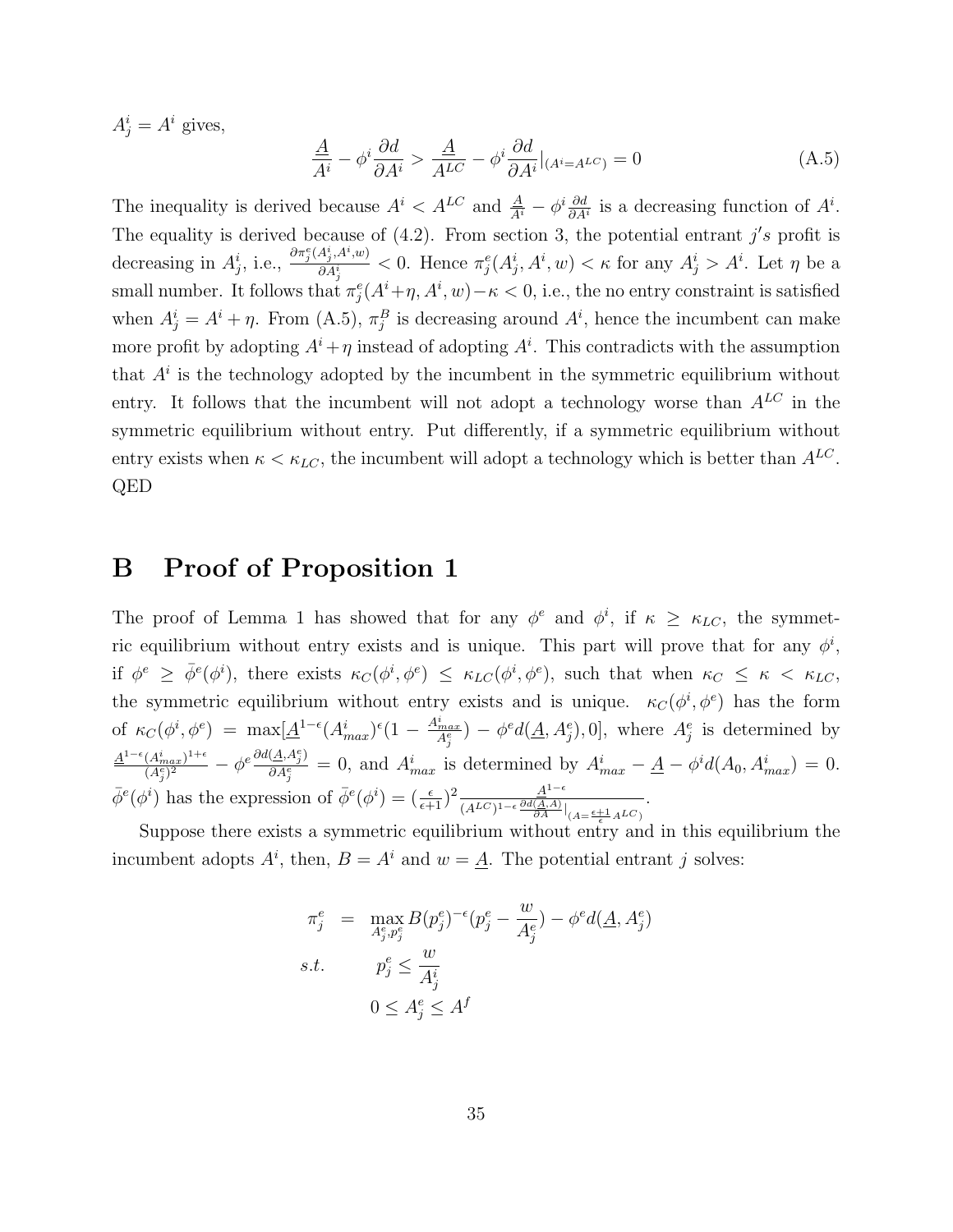As noted earlier,  $p_j^e = \frac{w}{A_j^i}$ . Plugging this into the first order condition for  $A_j^e$  yields:

$$
\frac{\underline{A}^{1-\epsilon}A^{i}(A_{j}^{i})^{\epsilon}}{(A_{j}^{e})^{2}} - \phi^{e} \frac{\partial d(\underline{A}, A_{j}^{e})}{\partial A_{j}^{e}} = 0
$$
\n(B.1)

The potential entrant's profit is given by:

$$
\pi_j^e(A_j^i, A^i, w) = \underline{A}^{1-\epsilon} A^i(A_j^i)^{\epsilon-1} (1 - \frac{A_j^i}{A_j^e}) - \phi^e d(\underline{A}, A_j^e)
$$
(B.2)

Since  $0 < \epsilon < 1$ , it is easy to show that  $\frac{\partial \pi_j^e}{\partial A_j^i} < 0$ . In the symmetric equilibrium without entry  $A_j^i = A_j^i$ , hence

$$
\pi_j^e(A^i, A^i, w) = \underline{A}^{1-\epsilon}(A^i)^{\epsilon}(1 - \frac{A^i}{A^e_j}) - \phi^e d(\underline{A}, A^e_j)
$$
(B.3)

where  $A_j^e$  is determined by:

$$
\frac{\underline{A}^{1-\epsilon}(A^i)^{1+\epsilon}}{(A^e_j)^2} - \phi^e \frac{\partial d(\underline{A}, A^e_j)}{\partial A^e_j} = 0
$$
\n(B.4)

If a symmetric equilibrium without entry exists, then in this equilibrium  $\pi_j^e(A^i, A^i, w) \leq \kappa$ .

Next I will use four steps to prove the existence and uniqueness. In particular, step 1 proves that the technology adopted by the incumbent in the symmetric equilibrium without entry can not be an  $A^i$  s.t  $\pi_j^e(A^i, A^i, w) < \kappa$ . Step 2 proves that any technology  $A^i$  which satisfies  $\pi_j^e(A^i, A^i, w) = \kappa$  and  $A^i > A^{LC}$  can be supported as a symmetric equilibrium without entry as long as the incumbent makes nonnegative profit by adopting such  $A<sup>i</sup>$ . Step 3 proves the uniqueness of the  $A^i$  defined in step 2. Step 4 proves that when  $\kappa_C \leq \kappa \leq \kappa_{LC}$ , the incumbent indeed makes nonnegative profit by adopting the technology defined in the second step.

Step 1: Suppose that there is a symmetric equilibrium without entry in which all the incumbents adopt  $A^i$  such that  $\pi_j^e(A^i, A^i, w) < \kappa$ . Continuity then implies that there exists a small number  $\eta$ , such that  $\pi_j^e(A^i - \eta, A^i, w) - \kappa < 0$ .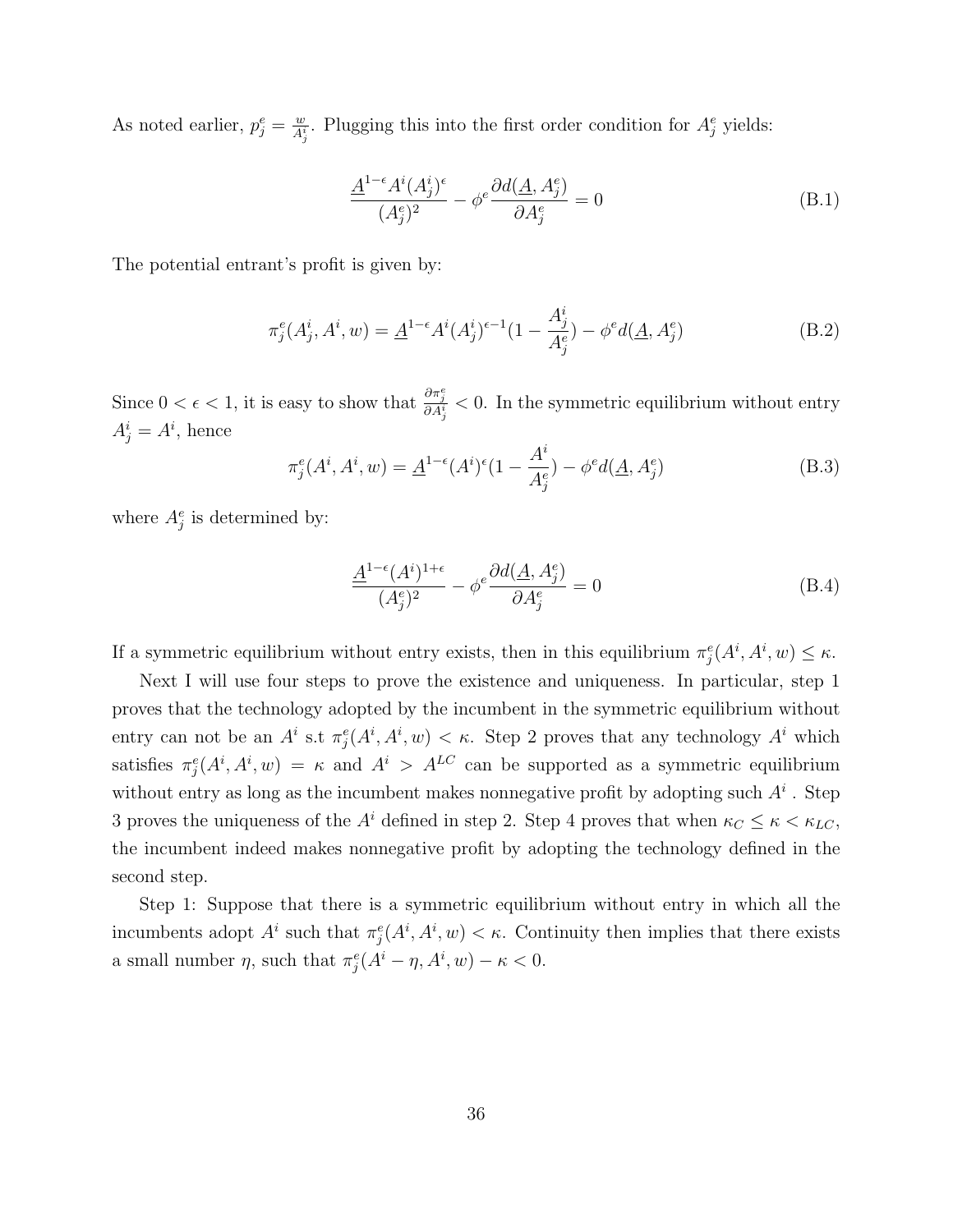The incumbent in  $j<sup>th</sup>$  industry solves:

$$
\pi_j^B = \max_{A_j^i, p_j^i} [p_j^i B(p_j^i)^{-\epsilon} - w \frac{B(p_j^i)^{-\epsilon}}{A_j^i} - \phi^i d(A_0, A_j^i)]
$$
  
s.t. 
$$
\pi_j^e(A_j^i, B, w) - \kappa \le 0
$$

$$
p_j^i \le \frac{w}{A}
$$

Since demand is inelastic,  $p_j^i = \frac{w}{A}$  $\frac{w}{A}$ . The derivative of the objective function with respect to  $A_j^i$  is:

$$
\frac{B(\underline{A})^{\epsilon}w^{1-\epsilon}}{(A_j^i)^2} - \phi^i \frac{\partial d(A_0, A_j^i)}{\partial A_j^i}
$$
(B.5)

Substituting  $B = A^i$  and  $w = \underline{A}$  into the above expression and evaluating it at  $A^i_j = A^i$ gives,

$$
\frac{\underline{A}}{A^i} - \phi^i \frac{\partial d(A_0, A^i)}{\partial A^i} < \frac{\underline{A}}{A^{LC}} - \phi^i \frac{\partial d(A_0, A^i)}{\partial A^i}|_{A^i = A^{LC}} = 0 \tag{B.6}
$$

The inequality holds because from Lemma 1, when  $\kappa < \kappa_{LC}$ , the incumbent adopts a better technology than  $A^{LC}$  in the symmetric equilibrium without entry. The equality holds because of (4.2). Since  $\pi_j^e(A^i, A^i, w) - \kappa < 0$  and  $\pi_j^e(A^i - \eta, A^i, w) - \kappa < 0$ , (B.6) implies that the incumbent j can make more profit by choosing  $A_j^i = A^i - \eta$  instead of choosing  $A_j^i = A^i$ . This contradicts with the assumption that  $A^i$  is the technology adopted by the incumbent in the symmetric equilibrium without entry. Therefore, the incumbent will not adopt a technology  $A^i$  such that  $\pi_j^e(A^i, A^i, w) < \kappa$  in the symmetric equilibrium without entry.

Step 2: Let  $A^{NE}$  denote the technology which satisfies  $\pi_j^e(A^{NE}, A^{NE}, w) - \kappa = 0$  and  $A^{NE} > A^{LC}$ . It follows that entry can be blocked if all the incumbents upgrade to  $A^{NE}$ . Hence, in order to prove that the symmetric equilibrium without entry exists and in such equilibrium the incumbents upgrade to  $A^{NE}$ , I only need to prove that when incumbents in all the other industries upgrade to  $A^{NE}$ , the incumbent j will also upgrade to  $A^{NE}$  and makes nonnegative profit. The proof follows.

The incumbent  $j$  solves:

$$
\pi_j^B = \max_{A_j^i, p_j^i} [p_j^i B(p_j^i)^{-\epsilon} - w \frac{B(p_j^i)^{-\epsilon}}{A_j^i} - \phi^i d(A_0, A_j^i)]
$$
  
s.t. 
$$
\pi_j^e(A_j^i, B, w) - \kappa \le 0
$$

$$
p_j^i \le \frac{w}{\underline{A}}
$$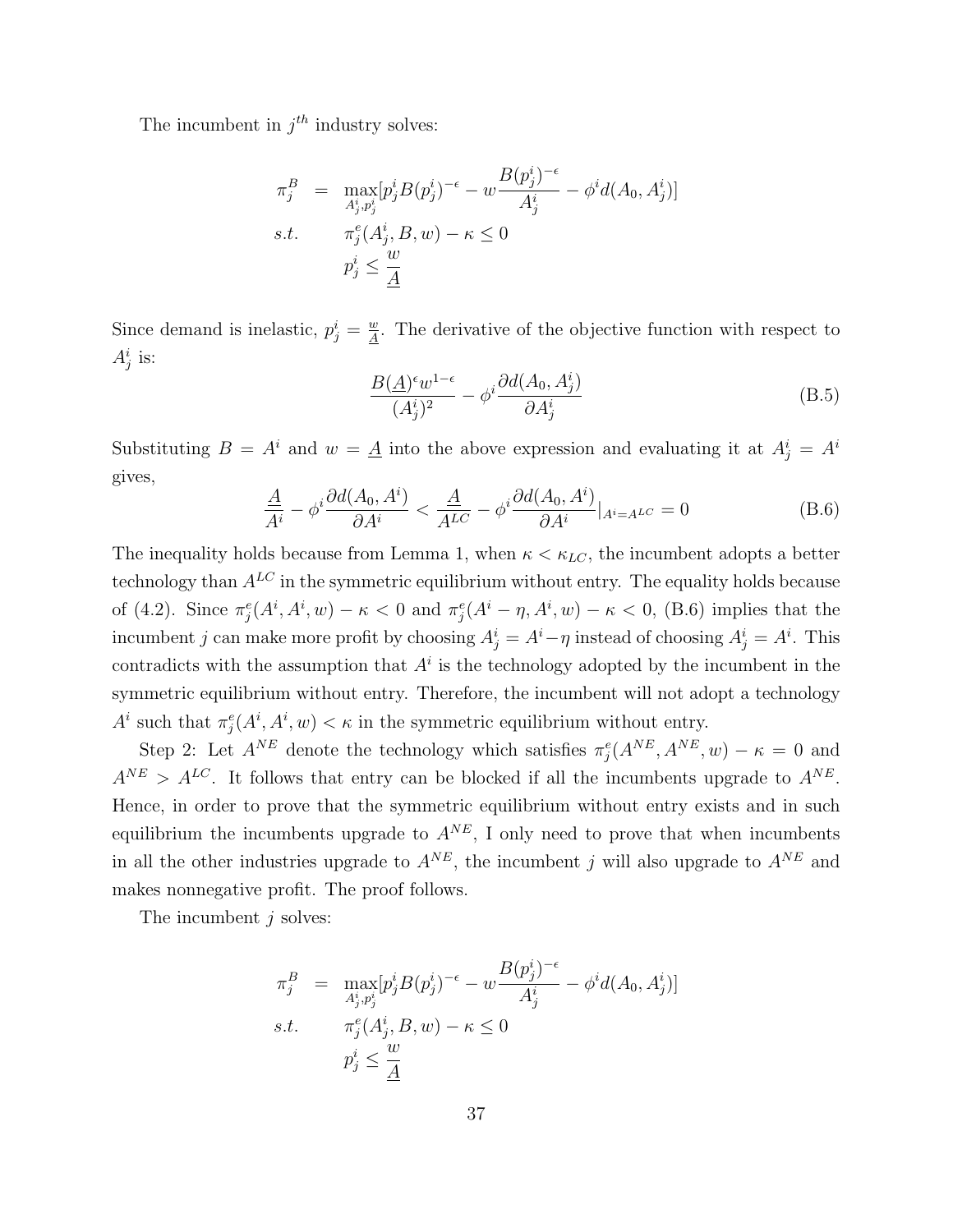Inelastic demand implies  $p_j^i = \frac{w}{A}$  $\frac{w}{A}$ . The derivative of the objective function with respect to  $A_j^i$  is:

$$
\frac{B(\underline{A})^{\epsilon}w^{1-\epsilon}}{(A_j^i)^2} - \phi^i \frac{\partial d(A_0, A_j^i)}{\partial A_j^i}
$$
\n(B.7)

As in the first step, the following inequalities hold for all  $A_j^i > A^{NE}$ .

$$
\frac{B(\underline{A})^{\epsilon}w^{1-\epsilon}}{(A_j^i)^2} - \phi^i \frac{\partial d(A_0, A_j^i)}{\partial A_j^i} < \frac{B(\underline{A})^{\epsilon}w^{1-\epsilon}}{(A^{NE})^2} - \phi^i \frac{\partial d(A_0, A_j^i)}{\partial A_j^i}|_{A_j^i = A^{NE}}
$$
\n
$$
= \frac{\underline{A}}{A^{NE}} - \phi^i \frac{\partial d(A_0, A^i)}{\partial A^i}|_{A_j^i = A^{NE}} < \frac{\underline{A}}{A^{LC}} - \phi^i \frac{\partial d(A_0, A^i)}{\partial A^i}|_{A_j^i = A^{LC}} = 0 \tag{B.8}
$$

The first inequality is derived since  $\frac{B(A)^{\epsilon}w^{1-\epsilon}}{(A^{\epsilon})^2}$  $\frac{A)^{\epsilon}w^{1-\epsilon}}{(A_{j}^{i})^{2}}-\phi^{i}\frac{\partial d(A_{0},A_{j}^{i})}{\partial A_{j}^{i}}$  $\frac{A_0, A_j}{\partial A_j^i}$  is a decreasing function in  $A_j^i$ . The first equality is derived by substituting  $B = A^{NE}$  and  $w = \underline{A}$  into  $\frac{B(A)^{\epsilon}w^{1-\epsilon}}{(ANE)^2}$  $\frac{(A)^{\epsilon}w^{1-\epsilon}}{(A^{NE})^2} - \phi^i \frac{\partial d(A_0, A_j^i)}{\partial A_i^i}$  $\frac{\partial A_{ij}^{i}}{\partial A_{j}^{i}}\Big|_{A_{j}^{i}=A^{NE}}.$ The second inequality holds because  $\frac{A}{A^{NE}} - \phi^i \frac{\partial d(A_0, A^i)}{\partial A^i}$  $\frac{A_0, A^i}{\partial A^i}|_{A_j^i = A^{NE}}$  is a decreasing function in  $A^{NE}$ and  $A^{NE} > A^{LC}$ . The second equality holds because of (4.2).

Since  $\pi_j^e(A^{NE}, A^{NE}, w) - \kappa = 0$  and  $\frac{\partial \pi_j^e(A_j^i, A^{NE}, w)}{\partial A^i}$  $\frac{(\tilde{A}_{j}^{i},A^{N-E},w)}{\partial A_{j}^{i}} < 0, \pi^{e}_{j}(A_{j}^{i},A^{NE},w)-\kappa > 0 \text{ if } A_{j}^{i} < A^{NE}$ and  $\pi_j^e(A_j^i, A^{NE}, w) - \kappa < 0$  if  $A_j^i > A^{NE}$ . (B.8) then implies that the incumbent j's profit is decreasing in  $A_j^i$  when  $A_j^i \ge A^{NE}$ , and therefore the incumbent j wants to adopt a technology level as low as possible. But to block entry, the incumbent j must adopt a technology at least as good as  $A^{NE}$ , and therefore will indeed choose  $A_j^i = A^{NE}$ . This proves that if all the other incumbents choose  $A^{NE}$ , the incumbent j will also choose  $A^{NE}$ . Hence as long as the incumbent makes nonnegative profit when adopting  $A^{NE}$ , the symmetric equilibrium without entry exists and in such an equilibrium, the incumbent upgrades to  $A^{NE}$ .

Step 3: To prove the uniqueness of the symmetric equilibrium without entry when  $\kappa_C \leq$  $\kappa < \kappa_{LC}$ , I only need to prove the uniqueness of  $A^{NE}$ .

Evaluating the left of (B.4) at  $A_j^e = \frac{\epsilon + 1}{\epsilon} A^i$  gives:

$$
\left(\frac{\epsilon}{\epsilon+1}\right)^2 \underline{A}^{1-\epsilon} (A^i)^{\epsilon-1} - \phi^{\epsilon} \frac{\partial d(\underline{A}, A_j^{\epsilon})}{\partial A_j^{\epsilon}}|_{A_j^{\epsilon} = \frac{\epsilon+1}{\epsilon} A^i}
$$
\n
$$
< \left(\frac{\epsilon}{\epsilon+1}\right)^2 \underline{A}^{1-\epsilon} (A^{LC})^{\epsilon-1} - \phi^{\epsilon} \frac{\partial d(\underline{A}, A_j^{\epsilon})}{\partial A_j^{\epsilon}}|_{A_j^{\epsilon} = \frac{\epsilon+1}{\epsilon} A^{LC}} < 0 \tag{B.9}
$$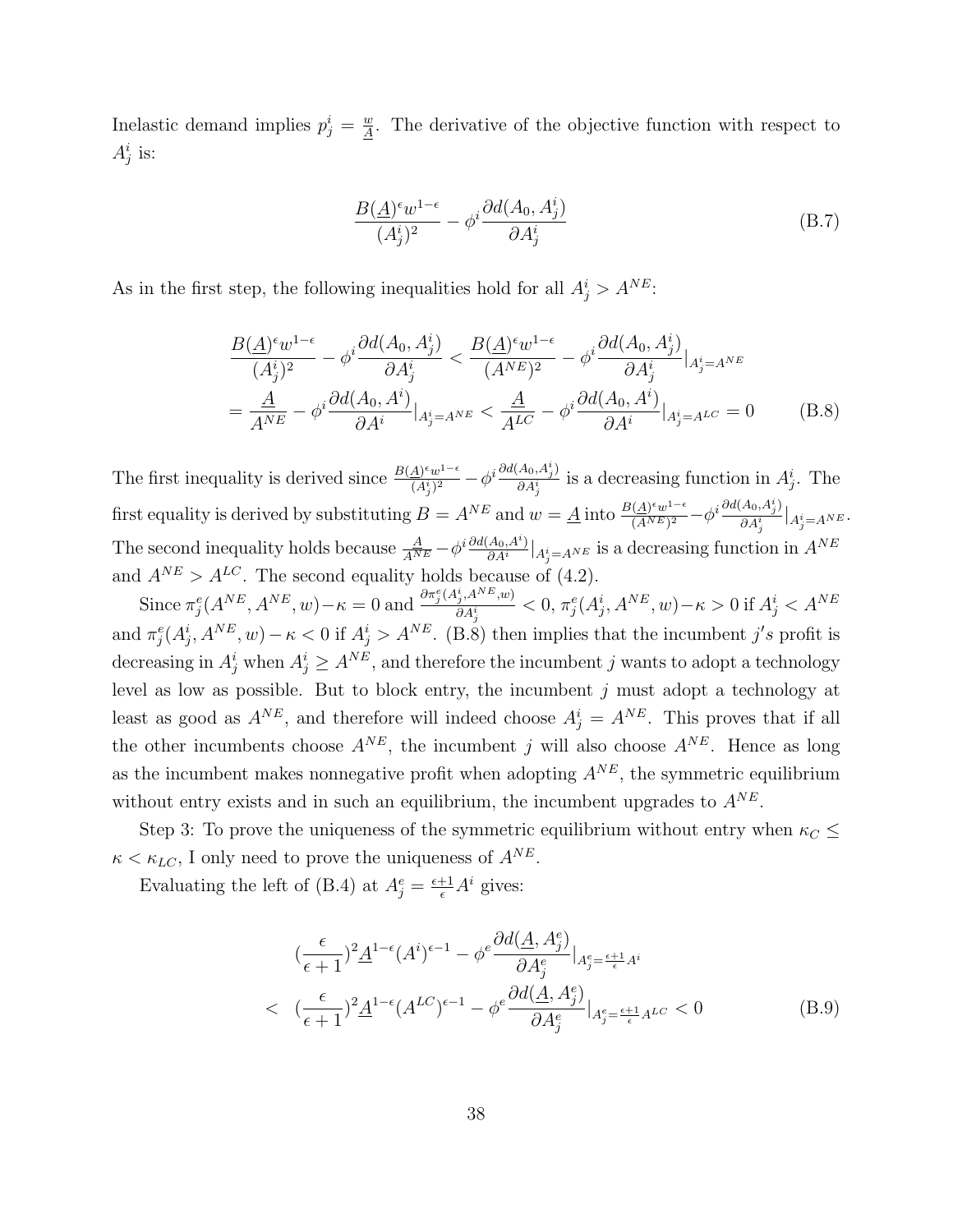The first inequality holds because the first expression is decreasing in  $A^i$ , and when  $\kappa < \kappa_{LC}$ , the incumbents' equilibrium technology is bigger than  $A^{LC}$ . The second inequality holds because  $\phi^e > \bar{\phi}^e$ . Since the left of (B.4) is decreasing in  $A_j^e$ , (B.9) implies that  $A_j^e < \frac{\epsilon + 1}{\epsilon} A^i$ . Applying envelop theory to (B.3) gives

$$
\frac{\partial \pi_j^e(A^i, A^i, w)}{\partial A^i} = \underline{A}^{1-\epsilon}(A^i)^{\epsilon-1}\epsilon (1 - \frac{\epsilon+1}{\epsilon} \frac{A^i}{A^e_j}) < 0 \tag{B.10}
$$

The inequality holds because  $A_j^e \leq \frac{\epsilon+1}{\epsilon} A^i$ . (B.10) then implies that  $\pi_j^e(A^i, A^i, w)$  is a decreasing function of  $A^i$ , and therefore  $A^{NE}$  is unique.

Step 4: From step 1 and step 2, the symmetric equilibrium without entry is determined by  $\pi_j^e(A^{NE}, A^{NE}, w) - \kappa = 0$ , i.e.,

$$
\underline{A}^{1-\epsilon}(A^{NE})^{\epsilon}(1-\frac{A^{NE}}{A_j^e}) - \phi^e d(\underline{A}, A_j^e) - \kappa = 0
$$
 (B.11)

where  $A_j^e$  is determined by the potential entrant's first order condition (B.4). From (B.10), the left of  $(B.11)$  is decreasing in  $A^{NE}$ . Applying implicit function theorem to  $(B.11)$  and (B.4) gives  $\frac{\partial A^{NE}}{\partial \kappa} < 0$ .

In the symmetric equilibrium without entry, the incumbent's profit is  $\pi_j^B = A^{NE} - \underline{A}$  $\phi^i d(A_0, A^{NE})$ . It is easy to derive:

$$
\frac{\partial \pi_j^B}{\partial A^{NE}} = 1 - \phi^i \frac{\partial d(A_0, A^{NE})}{\partial A^{NE}}
$$

When  $A^{NE} = A^{LC}$ , comparing the above expression with (4.2), it is easy to derive that  $\frac{\partial \pi_j^B}{\partial A^{NE}}|_{A^{NE}} = A^{LC} > 0$ . Because I assume that the incumbent makes nonnegative profit when adopting  $A^{LC}$ , it follows that the incumbent's profit is nonnegative when  $\kappa = \kappa_{LC}$ . As  $\kappa$ decreases from  $\kappa_{LC}$ ,  $A^{NE}$  increases, and  $\pi_j^B$  increases first, and then at some point  $\pi_j^B$  begins to decrease. This implies that there is a  $A_{max}^i$ , such that when  $A^{NE} \le A_{max}^i$ ,  $\pi_j^B \ge 0$ .

Let  $\kappa_1$  be the value of  $\kappa$  which induces  $A^{NE} = A_{max}^i$ .  $\frac{\partial A^{NE}}{\partial \kappa} < 0$  implies that  $\pi_j^B \geq 0$  if  $\kappa \geq \kappa_1$ . Let  $\kappa_C = \max[\kappa_1, 0]$ . Then, if  $\kappa \geq \kappa_C$ ,  $\pi_j^B \geq 0$ . Since the incumbent has nonnegative profit when  $\kappa = \kappa_{LC}$ , it follows that  $\kappa_C \leq \kappa_{LC}$  when  $\kappa_{LC} > 0$ , and  $\kappa_C = \kappa_{LC} = 0$  when  $\kappa_{LC} = 0$ .  $\kappa_{LC} = 0$  is not a very interesting case, so in this paper, I will assume  $\kappa_{LC} > 0$ .

The above proof only considers the case in which both the incumbent's and the potential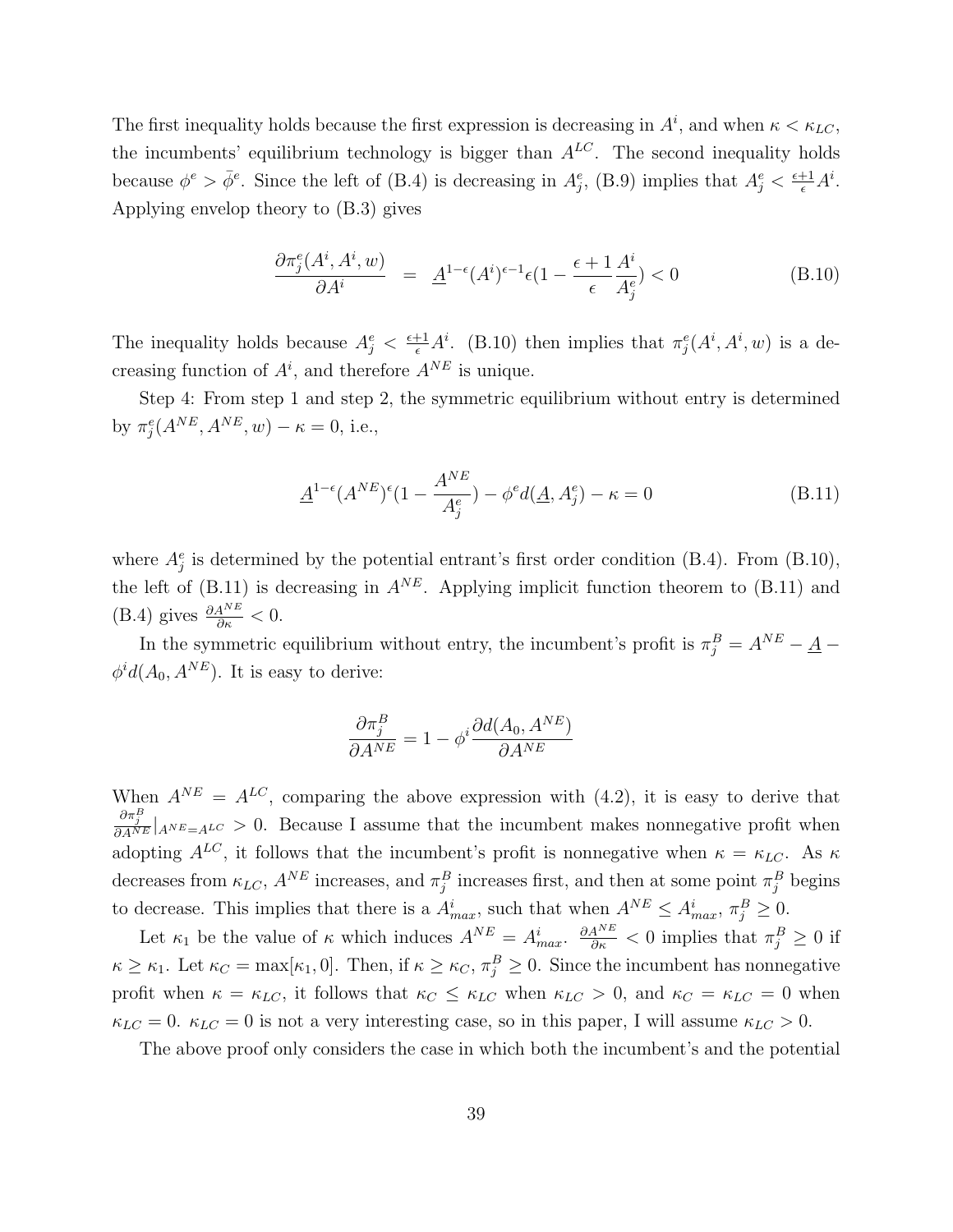entrant's choice of technology are interior. If either of them is a corner solution, it is easy to generalize the above proof and all the results still hold. QED

## C Proof of Corollary 1

Since  $\kappa \geq 0$ ,  $\phi^e \geq \phi^i$ ,  $A_0 > \underline{A}$  and d is strictly decreasing in its first argument, the incumbent can always adopt the same technology as the potential entrant and makes more profit than the potential entrant. This implies that entry can always be blocked, and a symmetric equilibrium with entry can never exist.

Based on the proof of Proposition 1, to prove Corollary 1, I only need to show that  $\kappa_C = 0$  when  $\phi^e \ge \phi^i$ . From step 4 of the proof of Proposition 1, this is the same as to prove that for any  $\kappa \geq 0$ , the incumbent can always make nonnegative profit by adopting  $A^{NE}$ , where  $A^{NE}$  satisfies  $\pi_j^e(A^{NE}, A^{NE}, w) - \kappa = 0$ . The proof is as follows.

 $\pi_j^e(A^{NE}, A^{NE}, w) - \kappa = 0$  implies that  $\forall \kappa \geq 0$ , when all the incumbents adopt  $A^{NE}$ , the potential entrant j makes 0 profit after paying the entry cost. Hence the incumbent j will make nonnegative profit by adopting the same technology  $A_j^e$  as the potential entrant j. From step 2 of the proof of Proposition 1,  $A^{NE}$  is the incumbent j's optimal choice if all the other incumbents choose  $A^{NE}$ . This implies that the incumbent j makes more profit by adopting  $A^{NE}$  than adopting  $A_j^e$ , and therefore makes nonnegative profit by adopting  $A^{NE}$ . This proves that for any  $\kappa$ , a symmetric equilibrium without entry exists when  $\phi^e \geq \phi^i$ . Note that if  $\phi^e > \bar{\phi}^e$ , this equilibrium is also unique. QED

## D Proof of Proposition 2

The proof of proposition 1 shows that the symmetric equilibrium without entry exists when  $\kappa_C \leq \kappa \lt \kappa_{LC}$ . Proposition 2 then follows directly from Lemma 1.

## E Proof of Proposition 3

The equilibrium in the limited competition economy is determined by:

$$
1 - \frac{A^i}{\underline{A}} \phi^i \frac{\partial d(A_0, A^i)}{\partial A^i} = 0
$$
 (E.1)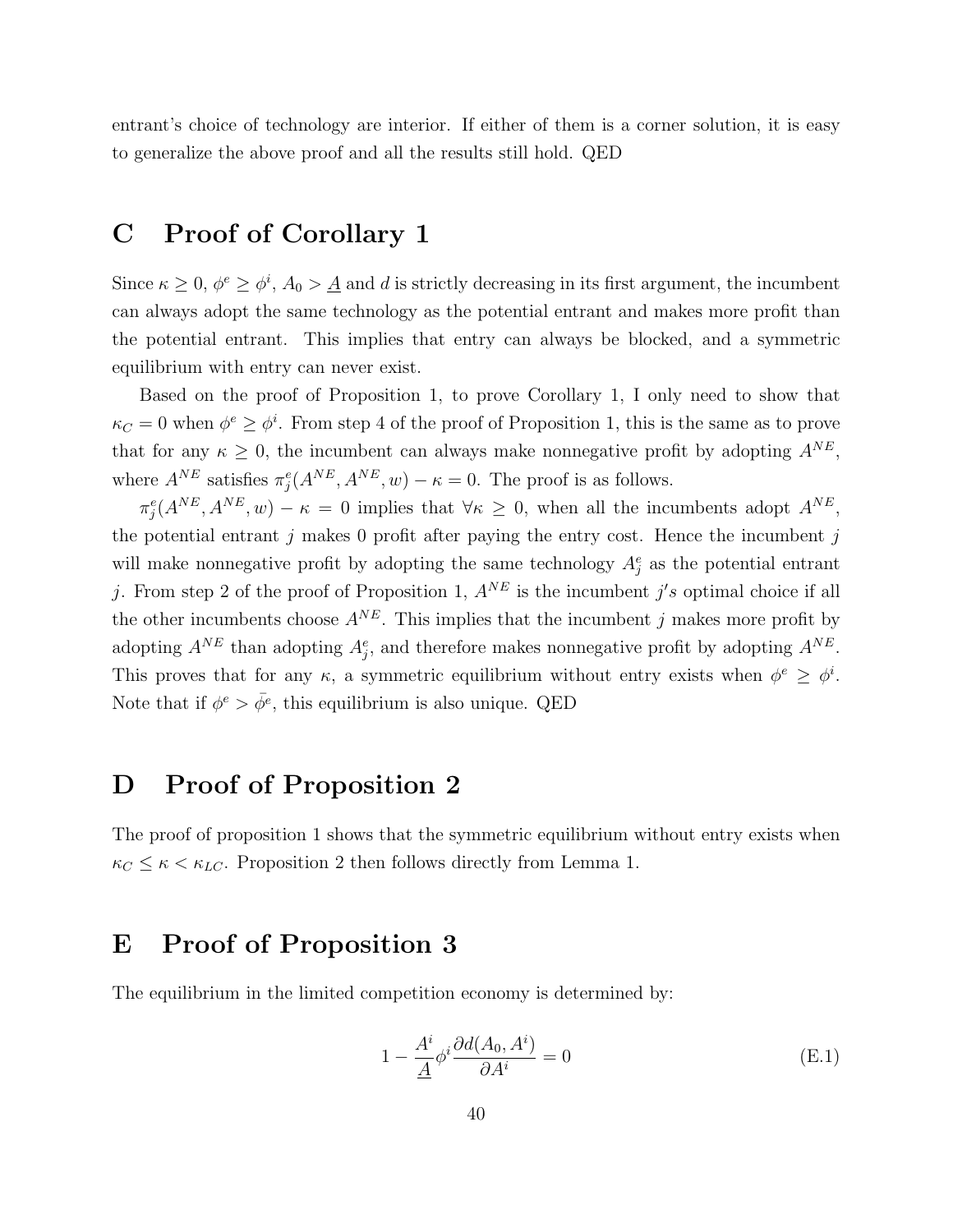From the above equation, it is clear to see that the first part of proposition 3 is true.

When  $\kappa_C \leq \kappa \leq \kappa_{LC}$ , from the proof of proposition 1, the symmetric equilibrium without entry can be represented by:

$$
F(A^i, A^e_j) = 0 \tag{E.2}
$$

$$
G(A^i, A^e_j) = 0 \tag{E.3}
$$

where the two functions  $F$  and  $G$  are defined by:

$$
F(A^i, A^e_j) = \underline{A}^{1-\epsilon}(A^i)^{\epsilon}(1 - \frac{A^i}{A^e_j}) - \phi^e d(\underline{A}, A^e_j) - \kappa
$$
 (E.4)

$$
G(A^i, A^e_j) = \frac{A^{1-\epsilon}(A^i)^{1+\epsilon}}{(A^e_j)^2} - \phi^e \frac{\partial d(\underline{A}, A^e_j)}{\partial A^e_j}
$$
(E.5)

Straightforward calculations allows one to derive and sign the partial derivatives of the F and G functions as follows:  $F_{A^i} < 0$  as derived in the proof of proposition 1,  $F_{A_j^e} = 0$ ,  $G_{A^i} = (1+\epsilon) \frac{A^{1-\epsilon}(A^i)^{\epsilon}}{(A^e)^2}$  $\frac{(-\epsilon_{(A^{i})^{\epsilon}})}{(A_{j}^{e})^{2}}>0,~G_{A_{j}^{e}}=-2\frac{A^{1-\epsilon_{(A^{i})^{1+\epsilon}}}}{(A_{j}^{e})^{3}}$  $\frac{(\mathcal{A}^{i})^{1+\epsilon}}{(\mathcal{A}^{e}_{j})^{3}}-\phi^{e}\frac{\partial^{2}d(\underline{A},\mathcal{A}^{e}_{j})}{\partial(\mathcal{A}^{e}_{j})^{2}}$  $\frac{d(\Delta, A_j)}{\partial (A_j^e)^2} < 0, F_{\kappa} = -1 < 0, G_{\kappa} = 0,$  $F_{\phi^i}=0,\,G_{\phi^i}=0,\,F_{\phi^e}=-d(\underline{A},A^e_j)<0\,\,\text{and}\,\,G_{\phi^e}=-\frac{\partial d(\underline{A},A^e_j)}{\partial A^e_j}$  $\frac{\overline{\langle A, A_j \rangle}}{\partial A_j^e} < 0.$ 

Standard analysis implies that comparative statics results are given by:

$$
\frac{\partial A^{i}}{\partial \kappa} = -\frac{F_{\kappa} G_{A_{j}^{e}} - G_{\kappa} F_{A_{j}^{e}}}{F_{A^{i}} G_{A_{j}^{e}} - F_{A_{j}^{e}} G_{A^{i}}} = -\frac{F_{\kappa} G_{A_{j}^{e}}}{F_{A^{i}} G_{A_{j}^{e}}} < 0
$$
\n(E.6)

$$
\frac{\partial A^{i}}{\partial \phi^{i}} = -\frac{F_{\phi^{i}} G_{A_{j}^{e}} - G_{\phi^{i}} F_{A_{j}^{e}}}{F_{A^{i}} G_{A_{j}^{e}} - F_{A_{j}^{e}} G_{A^{i}}} = -\frac{F_{\phi^{i}} G_{A_{j}^{e}}}{F_{A^{i}} G_{A_{j}^{e}}} = 0
$$
(E.7)

$$
\frac{\partial A^{i}}{\partial \phi^{e}} = -\frac{F_{\phi^{e}} G_{A_{j}^{e}} - G_{\phi^{e}} F_{A_{j}^{e}}}{F_{A^{i}} G_{A_{j}^{e}} - F_{A_{j}^{e}} G_{A^{i}}} = -\frac{F_{\phi^{e}} G_{A_{j}^{e}}}{F_{A^{i}} G_{A_{j}^{e}}} < 0
$$
\n(E.8)

QED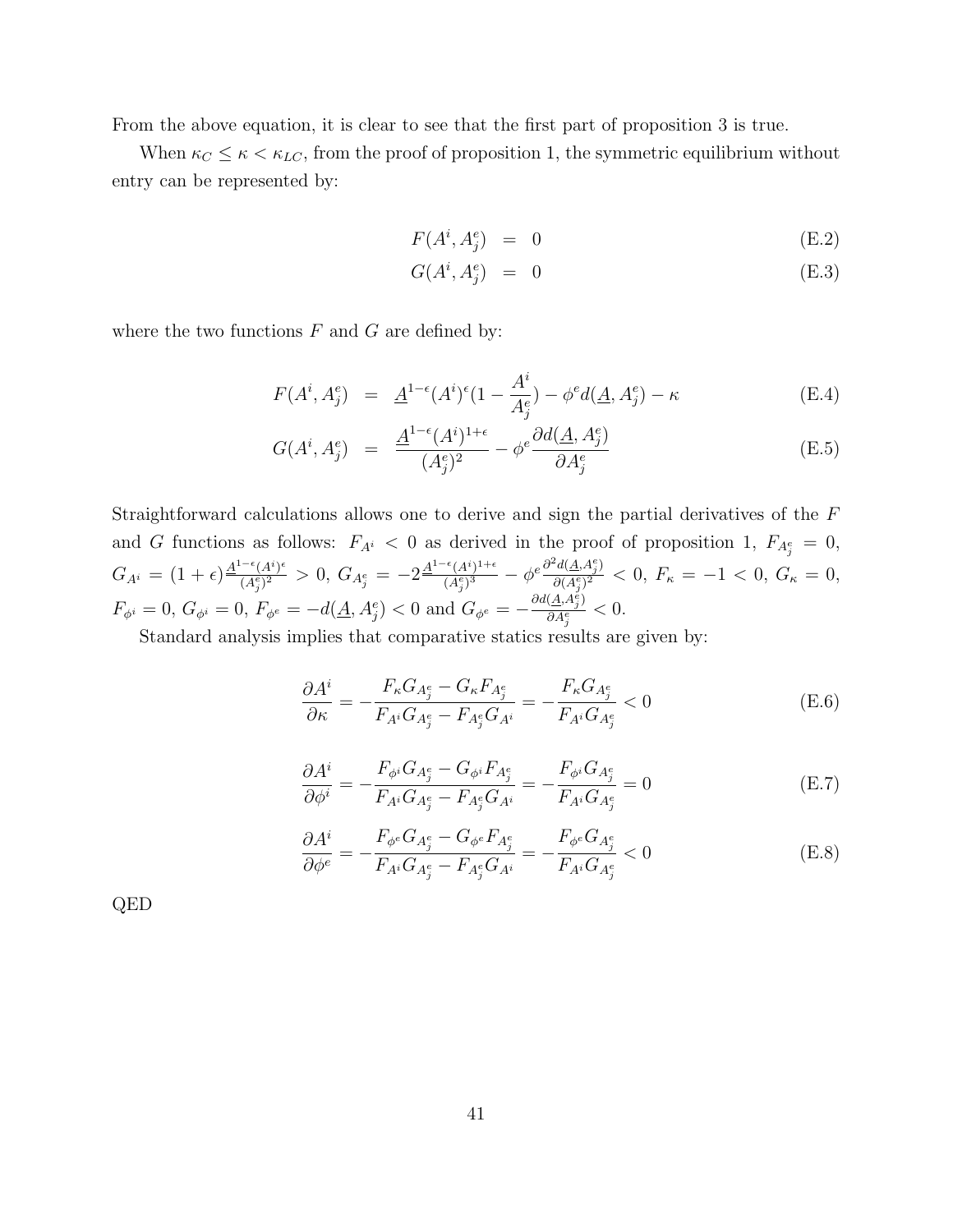## F Proof of Proposition 4

Proof: Conditional upon entry, the potential entrant j solves:

$$
\max_{A_j^e, p_j^e} [p_j^e B(p_j^e)^{-\epsilon} - w \frac{B(p_j^e)^{-\epsilon}}{A_j^e} - \phi^e d(\underline{A}, A_j^e)]
$$
  
s.t. 
$$
p_j^e \le \frac{w}{A_j^i}
$$

$$
0 \le A_j^e \le A^f
$$

As noted earlier, the potential entrant j will necessarily set  $p_j^e = \frac{w}{A_j^i}$ . It is easy to show that the above objective function is strictly concave in  $A_j^e$  for given values of B, w and  $A_j^i$ , hence, if the solution for  $A_j^e$  is interior, it is unique and determined by the first order condition. Substituting  $p_j^e = \frac{w}{A_j^i}$  into the incumbent's first order condition for  $A_j^e$  yields:

$$
\frac{B(A_j^i)^{\epsilon}w^{1-\epsilon}}{(A_j^e)^2} - \phi^e \frac{\partial d(\underline{A}, A_j^e)}{\partial A_j^e} = 0
$$

In the symmetric equilibrium with entry,  $A_j^e = A^e$  and  $A_j^i = A_0$  for all j. Similar to that in the symmetric equilibrium without entry, in the symmetric equilibrium with entry,  $B = A^e$ and  $w = A_0$ . Plugging those conditions into the above first order condition gives:

$$
1 - \frac{A^e}{A_0} \phi^e \frac{\partial d(\underline{A}, A^e)}{\partial A^e} = 0
$$
 (F.1)

Let  $A^E$  be the entrant's technology in the symmetric equilibrium with entry. Similar to the argument in section 4, the strict convexity of d implies that if  $A<sup>E</sup>$  is interior, it is unique and determined by  $(F.1)$ , otherwise, it is  $A<sup>f.19</sup>$ 

There are two additional conditions that must be satisfied to guarantee the existence of the symmetric equilibrium with entry. The first condition is that the potential entrant's profit is nonnegative, i.e.,  $A^E - A_0 - \phi^e d(\underline{A}, A^E) - \kappa \geq 0$ . The second condition is that it is not optimal for the incumbent to block entry, i.e.,  $\pi_j^B \leq 0$ .

For a given positive  $\phi^i$ , when  $\phi^e = 0$  and  $\kappa = 0$ , it is easy to see that the symmetric equilibrium with entry exists. To see this, note that since the adoption cost is zero, the

<sup>&</sup>lt;sup>19</sup>Note that  $A^E$  must be greater than  $\overline{A_0}$ , since otherwise, entry can be blocked.